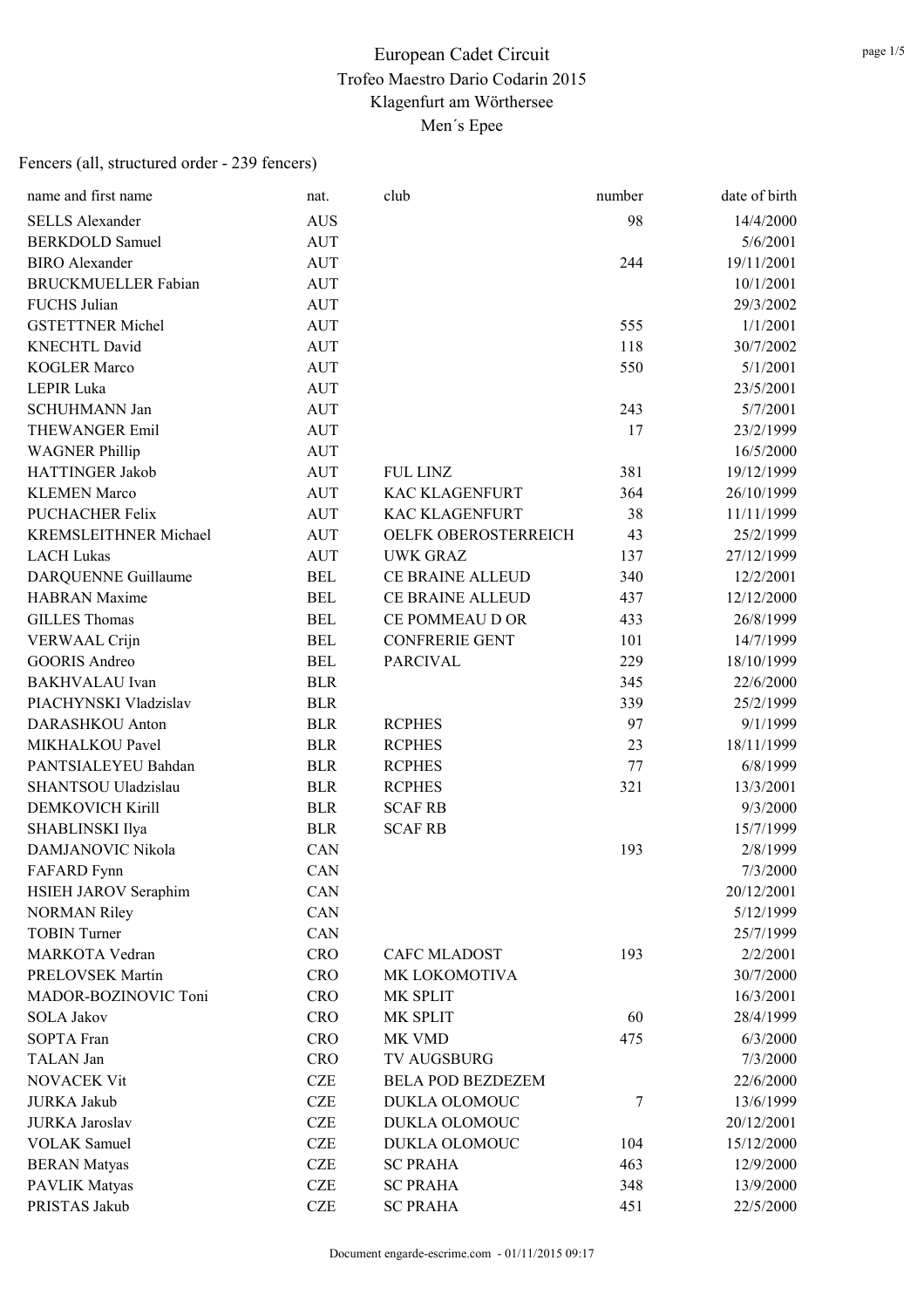| name and first name         | nat.       | club                     | number | date of birth |
|-----------------------------|------------|--------------------------|--------|---------------|
| <b>SALZER Jiri</b>          | <b>CZE</b> | <b>SC PRAHA</b>          | 499    | 29/7/2001     |
| <b>SALZER</b> Matej         | <b>CZE</b> | <b>SC PRAHA</b>          | 385    | 29/7/2001     |
| VAVRA Dan                   | <b>CZE</b> | <b>SC PRAHA</b>          |        | 15/12/1999    |
| STEHLIK Jan                 | <b>CZE</b> | <b>SLAVOJ LITOMERICE</b> | 459    | 28/2/1999     |
| STRNAD Ondrej               | <b>CZE</b> | <b>SLAVOJ LITOMERICE</b> | 29     | 10/7/1999     |
| FILIP Jan                   | <b>CZE</b> | TJ LOKOMOTIVA TEPLIC     | 496    | 28/4/2000     |
| WUTSCHKA Pavel              | <b>CZE</b> | TJ LOKOMOTIVA TEPLIC     | 238    | 18/1/1999     |
| <b>ABDELKAWY Ahmed</b>      | <b>EGY</b> |                          |        | 23/8/1999     |
| ELGHANDOUR Omar             | EGY        |                          |        | 11/8/1999     |
| <b>NASIF Sherif</b>         | EGY        |                          |        | 24/2/1999     |
| <b>CALDERON</b> Diego       | <b>ESP</b> | C.E. OLIMPO              | 127    | 14/5/2000     |
| <b>GONELL Gerard</b>        | <b>ESP</b> | S.E. AMPOSTA             | 122    | 21/11/2000    |
| <b>ALARCIA Daniel</b>       | <b>ESP</b> | VALLADOLID C.E.          | 281    | 6/2/1999      |
| <b>BALMORI</b> Diego        | <b>ESP</b> | VALLADOLID C.E.          | 167    | 20/2/1999     |
| <b>BERMEJO Noe</b>          | <b>ESP</b> | VALLADOLID C.E.          | 305    | 25/5/2000     |
| NIETO Guillermo             | <b>ESP</b> | VALLADOLID C.E.          | 109    | 1/5/1999      |
| <b>SAVELAINEN Joonas</b>    | <b>FIN</b> | ESPOON MIEKKAILIJAT      | 403    | 9/5/1999      |
| <b>TAURIAINEN Topias</b>    | <b>FIN</b> | ESPOON MIEKKAILIJAT      | 140    | 9/3/1999      |
| <b>TERHO Jussi</b>          | <b>FIN</b> | <b>KALPA VELJET</b>      | 451    | 31/8/1999     |
| HAMALAINEN Roni             | <b>FIN</b> | PORVOON MIEKKAILIJAT     | 184    | 3/12/1999     |
| <b>KILJANDER Oskar</b>      | <b>FIN</b> | TURUN MIEKKAILIJAT       | 59     | 2/10/1999     |
| <b>PAUL Dominic</b>         | <b>GBR</b> |                          |        | 8/6/2000      |
| <b>OIEN</b> Arthur          | <b>GBR</b> | <b>HAVERSTOCK FC</b>     |        | 4/4/2000      |
| <b>HEAD Connor</b>          | <b>GBR</b> | <b>WHITGIFT</b>          | 49     | 20/12/1999    |
| PYSCHIK Finn-henry          | <b>GER</b> | <b>FRANKFURTER TV</b>    |        | 23/1/2001     |
| PYSCHIK Paul-philipp        | <b>GER</b> | <b>FRANKFURTER TV</b>    | 204    | 16/9/1999     |
| EUTINGER Maximilian         | <b>GER</b> | HEIDENHEIMER SB          |        | 2/7/2000      |
| <b>GNAIER Luc</b>           | <b>GER</b> | HEIDENHEIMER SB          |        | 27/1/2000     |
| <b>MEZES</b> Christian      | <b>GER</b> | <b>HEIDENHEIMER SB</b>   | 444    | 24/3/2000     |
| STOCH Kolja                 | <b>GER</b> | HEIDENHEIMER SB          |        | 5/7/2000      |
| ZIMMERMANN Henri            | <b>GER</b> | <b>HEIDENHEIMER SB</b>   |        | 18/10/2001    |
| BLUM Jakob                  | <b>GER</b> | SSV ULM 1846             |        | 14/2/2001     |
| <b>ANDRES</b> Leonard       | <b>GER</b> | TSG REUTLINGEN           |        | 19/5/2002     |
| KALTSAMIS Alexander         | <b>GER</b> | <b>TSG REUTLINGEN</b>    |        | 17/8/2002     |
| <b>MEZ Maxime</b>           | <b>GER</b> | <b>TSG REUTLINGEN</b>    |        | 6/7/2003      |
| PFANDER Emil                | <b>GER</b> | <b>TSG REUTLINGEN</b>    |        | 17/9/2002     |
| VAR Kerim                   | <b>GER</b> | <b>TSG REUTLINGEN</b>    |        | 22/1/2002     |
| VON WIETERSHEIM Dolf        | <b>GER</b> | <b>TSG REUTLINGEN</b>    |        | 6/9/2002      |
| <b>DIMITROPOULOS Petros</b> | <b>GRE</b> | <b>OXI FLORINAS</b>      |        | 25/5/1999     |
| <b>GKOGKOS Alexandros</b>   | <b>GRE</b> | <b>OXI FLORINAS</b>      | 46     | 18/2/2000     |
| <b>GKOGKOS Filippos</b>     | <b>GRE</b> | <b>OXI FLORINAS</b>      | 99     | 16/6/2001     |
| <b>TSOKAS</b> Asterios      | <b>GRE</b> | <b>OXI FLORINAS</b>      | 11     | 18/1/1999     |
| <b>CSERE Bence</b>          | <b>HUN</b> | <b>BALATON</b>           | 232    | 6/7/2000      |
| <b>CSERI</b> Soma           | <b>HUN</b> | <b>BALATON</b>           | 283    | 8/9/2000      |
| <b>FARKAS CSABA</b>         | <b>HUN</b> | <b>BALATON</b>           | 20     | 3/9/1999      |
| NAGY Geza                   | <b>HUN</b> | <b>BALATON</b>           | 186    | 22/9/2000     |
| CZEGLEDI Mate Benjamin      | <b>HUN</b> | <b>BHSE</b>              | 470    | 19/7/1999     |
| <b>HOSSZU Daniel</b>        | <b>HUN</b> | <b>BHSE</b>              | 187    | 2/6/2000      |
| <b>ANDRASFI Tibor</b>       | <b>HUN</b> | <b>BVSC</b>              | 14     | 10/12/1999    |
| <b>FATSAR Agoston</b>       | <b>HUN</b> | <b>BVSC</b>              | 341    | 12/8/2000     |
| <b>MAJNIK Roland</b>        | <b>HUN</b> | <b>BVSC</b>              | 287    | 25/2/2000     |
|                             |            |                          |        |               |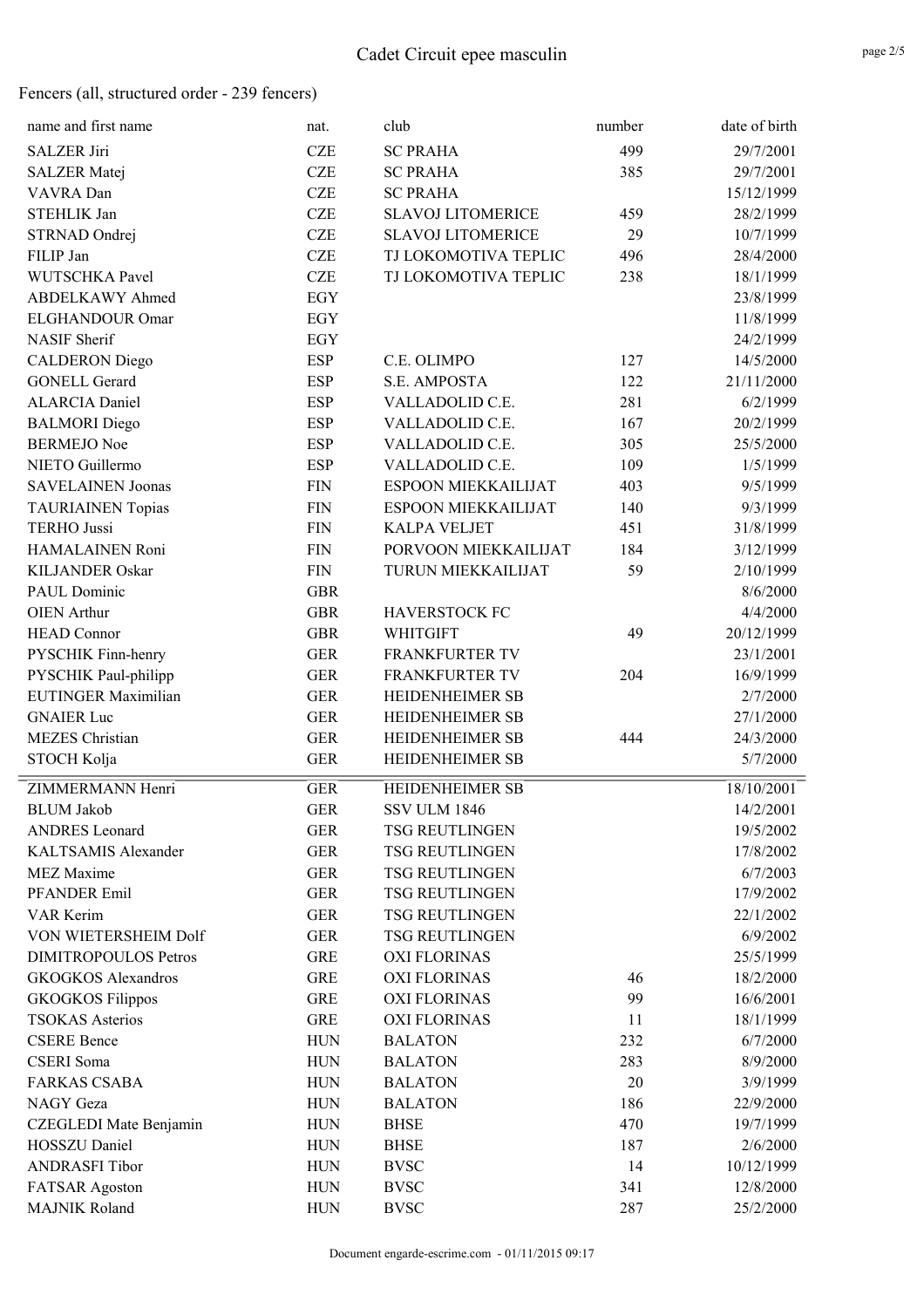| name and first name        | nat.                                                        | club                       | number     | date of birth          |
|----------------------------|-------------------------------------------------------------|----------------------------|------------|------------------------|
| <b>MESTYANEK Mate</b>      | <b>HUN</b>                                                  | <b>BVSC</b>                | 50         | 29/12/1999             |
| <b>CSISZER Ferenc</b>      | <b>HUN</b>                                                  | <b>MTK</b>                 | 110        | 20/11/2000             |
| <b>BENDE Bence</b>         | <b>HUN</b>                                                  | <b>SZOMBATHELY</b>         | 37         | 29/4/1999              |
| <b>BANYAI</b> Botond       | <b>HUN</b>                                                  | <b>VASAS</b>               | 40         | 12/2/1999              |
| FOTI Adorjan               | <b>HUN</b>                                                  | <b>VASAS</b>               | 199        | 17/1/2000              |
| <b>KOCH</b> Mate           | <b>HUN</b>                                                  | <b>VASAS</b>               | 78         | 18/7/1999              |
| NAGY David                 | <b>HUN</b>                                                  | <b>VASAS</b>               | 5          | 14/7/1999              |
| NAGY Marcell               | <b>HUN</b>                                                  | <b>VASAS</b>               | 297        | 18/11/2001             |
| <b>REGELY Andras</b>       | <b>HUN</b>                                                  | <b>VASAS</b>               | 73         | 29/1/2001              |
| <b>SARVARI Merse</b>       | <b>HUN</b>                                                  | <b>VASAS</b>               | 85         | 12/6/1999              |
| <b>SZAKMARY Nandor</b>     | <b>HUN</b>                                                  | VERESEGYHAZ                | 107        | 6/1/2000               |
| <b>SLUTZKIN DAVID</b>      | <b>ISR</b>                                                  | <b>CLUB MODIIN</b>         | 320        | 17/12/1999             |
| <b>BLITSMAN Zvi</b>        | <b>ISR</b>                                                  | HAPOEL ASHKELON            | 158        | 21/11/1999             |
| <b>ESTERKIN Shimon</b>     | <b>ISR</b>                                                  | HAPOEL ASHKELON            | 467        | 7/7/1999               |
| <b>SAADUN Or</b>           | <b>ISR</b>                                                  | <b>HAPOEL ASHKELON</b>     | 289        | 30/6/1999              |
| NISIM Alon                 | <b>ISR</b>                                                  | HAPOEL KFAR-SABA           | 178        | 22/8/1999              |
| YARINOVSKY Tomer           | <b>ISR</b>                                                  | HAPOEL KFAR-SABA           |            | 1/11/2001              |
| LIEVA Saar                 | <b>ISR</b>                                                  | MACCABI HOD HASHARO        | 30         | 13/4/1999              |
| <b>SHITRIT Ron</b>         | <b>ISR</b>                                                  | MACCABI HOD HASHARO        | 225        | 7/1/1999               |
| <b>GALPER Stanislav</b>    | <b>ISR</b>                                                  | MACCABI JERUSALEM          | 48         | 10/1/1999              |
| <b>ARMALEO Filippo</b>     | <b>ITA</b>                                                  | C. POMPILIO GENOVA         | 542        | 10/1/2002              |
| DI MARCO Fabrizio          | <b>ITA</b>                                                  | <b>FCCS</b>                |            | 11/7/2002              |
| <b>REMONDINI Dario</b>     | <b>ITA</b>                                                  | FCCS                       |            | 1/8/2002               |
| BONAGA Nicolo'             | <b>ITA</b>                                                  | <b>SCHERMA TREVISO ASD</b> |            | 27/3/2002              |
| <b>MANZINI</b> Tommaso     | <b>ITA</b>                                                  | UNIONE GINNASTICA GO       |            | 3/7/2002               |
| <b>ASAMI MASAYA</b>        | <b>JPN</b>                                                  |                            |            | 19/10/2000             |
| <b>ASAMI SEIYA</b>         | <b>JPN</b>                                                  |                            |            | 28/10/2002             |
| ISHII Kazuki               | <b>JPN</b>                                                  |                            |            |                        |
| NISHIGAKI Shoichiro        | <b>JPN</b>                                                  |                            | 148<br>523 | 29/3/1999<br>26/5/1999 |
|                            |                                                             |                            |            |                        |
| <b>OSAKI</b> Rensuke       | <b>JPN</b>                                                  |                            | 447<br>482 | 21/10/2000             |
| SAWAMURA Takuya            | <b>JPN</b>                                                  |                            |            | 3/1/1999               |
| <b>KALININAS Leonardas</b> | <b>LTU</b>                                                  | <b>GAJA-DVIKOVA</b>        |            | 16/8/2000              |
| <b>BARTASKA Dominykas</b>  | <b>LTU</b>                                                  |                            |            | 25/11/1999             |
| <b>IVANAUSKAS</b> Domantas | <b>LTU</b>                                                  | <b>GAJA-DVIKOVA</b>        |            | 18/1/2001              |
| <b>JUKNA Rokas</b>         | $\ensuremath{\text{L}\text{T}}\xspace\ensuremath{\text{U}}$ | <b>GAJA-FLORETE</b>        | 58         | 25/6/1999              |
| <b>BECKER</b> Olivier      | <b>LUX</b>                                                  | <b>CE SUD</b>              | 286        | 24/1/1999              |
| ARNAULT LOUIS-EDOUARD LAI  | <b>MAS</b>                                                  |                            |            | 9/9/1999               |
| PILIPENKO Andres           | <b>NOR</b>                                                  | <b>BYGDO FEKTEKLUBB</b>    | 477        | 14/11/1999             |
| KOLANCZYK Wojciech         | POL                                                         |                            | 10         | 14/7/1999              |
| <b>HAUDER Sebastian</b>    | POL                                                         | <b>GORNIK RADLIN</b>       | 135        | 26/2/1999              |
| <b>MENTAL Karol</b>        | POL                                                         | <b>GORNIK RADLIN</b>       | 222        | 14/2/1999              |
| <b>SMIEJA Sebastian</b>    | POL                                                         | <b>GORNIK RADLIN</b>       | 132        | 25/9/1999              |
| <b>SZAJTHAUER Robert</b>   | POL                                                         | <b>GORNIK RADLIN</b>       | 359        | 24/6/1999              |
| <b>SIUDAK Aleksander</b>   | POL                                                         | <b>KKS KRAKOW</b>          | 391        | 12/12/1999             |
| <b>PILAT Mateusz</b>       | POL                                                         | MKS GRYF MIELEC            | 355        | 30/4/2000              |
| RYSZKIEWICZ Artur          | POL                                                         | MKS KUSY SZCZECIN          | 514        | 13/4/1999              |
| <b>SZKOP Wiktor</b>        | POL                                                         | MKS KUSY SZCZECIN          | 79         | 14/10/1999             |
| KALUZINSKI Tomasz          | POL                                                         | <b>OLIMP LUBIN</b>         | 455        | 11/1/2001              |
| <b>KOLPA</b> Piotr         | POL                                                         | <b>OLIMP LUBIN</b>         | 90         | 18/1/2000              |
| MICHALAK Damian            | POL                                                         | PIAST GLIWICE              | 21         | 4/4/1999               |
| TUREK Jan                  | POL                                                         | PIAST GLIWICE              | 164        | 10/6/1999              |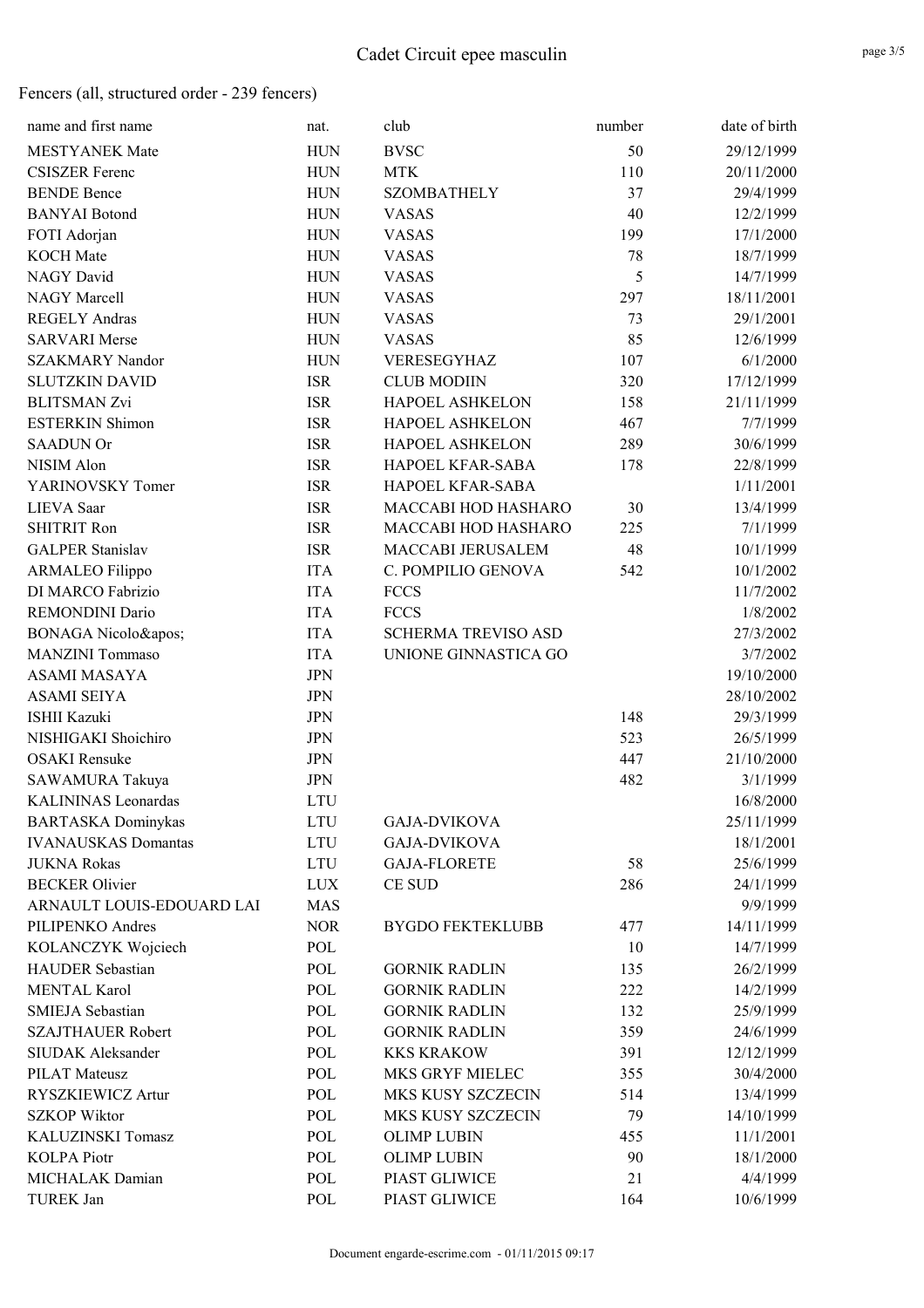| name and first name            | nat.       | club                        | number | date of birth |
|--------------------------------|------------|-----------------------------|--------|---------------|
| LUBIENIECKI Wojciech           | POL        | PTG SOKOL MIELEC            | 13     | 8/12/1999     |
| <b>BIALAS</b> Maciej           | POL        | <b>RMKS RYBNIK</b>          | 209    | 8/12/2000     |
| <b>FAJKIS Jaroslaw</b>         | POL        | <b>RMKS RYBNIK</b>          | 382    | 11/5/1999     |
| KALUZINSKI Ryszard             | POL        | <b>RMKS RYBNIK</b>          | 360    | 1/9/1999      |
| <b>KOC</b> Franciszek          | POL        | <b>SKS GRASS-HOPPER KAL</b> | 487    | 29/4/2000     |
| <b>RALKO Filip</b>             | POL        | <b>UKS START OPOLE</b>      | 233    | 9/5/1999      |
| SZURLEJ Bartlomiej             | POL        | WKS KOLEJARZ WROCLA         | 343    | 19/9/2000     |
| MACSKA Adam                    | <b>ROU</b> | <b>CS SATU MARE</b>         | 57     | 28/4/2000     |
| <b>OROIAN Alex</b>             | <b>ROU</b> | <b>CS SATU MARE</b>         | 166    | 9/1/2000      |
| <b>SZILAGYI Balazs</b>         | <b>ROU</b> | <b>CS SATU MARE</b>         | 294    | 26/9/2000     |
| <b>ZIMAN</b> David             | <b>ROU</b> | <b>CS SATU MARE</b>         | 121    | 21/3/2000     |
| <b>GHEORGHE Andrei</b>         | <b>ROU</b> | CS UNEFS BUCURESTI          |        | 31/7/1999     |
| <b>GRIGORE</b> Andrei          | <b>ROU</b> | <b>CSS 3 STEAUA BUCURES</b> |        | 12/1/1999     |
| <b>BIRO</b> David              | <b>ROU</b> | CSS TG. MURES               | 26     | 22/1/1999     |
| DALYA David                    | <b>ROU</b> | CSS TG. MURES               |        | 21/6/1999     |
| <b>INCZE</b> Aron              | <b>ROU</b> | CSS TG. MURES               |        | 31/10/1999    |
| <b>KOLCSAR</b> Gedeon          | <b>ROU</b> | CSS TG. MURES               |        | 4/12/2001     |
| <b>MARKO Balazs</b>            | <b>ROU</b> | CSS TG. MURES               | 564    | 2/6/2000      |
| PORS Gregor                    | <b>SLO</b> | <b>ASK MARIBOR</b>          | 329    | 19/7/2000     |
| WENZEL Tijan                   | <b>SLO</b> | <b>ASK MARIBOR</b>          | 168    | 25/9/1999     |
| <b>GRBIC Daniil</b>            | <b>SRB</b> | MK SILNI                    | 475    | 23/9/2001     |
| NIKOLIC Kosta                  | <b>SRB</b> | MK SILNI                    | 304    | 23/4/1999     |
| PETROVIC Vid                   | <b>SRB</b> | MK SILNI                    |        | 26/3/2002     |
| <b>BORRUAT KAWASAKI Victor</b> | SUI        | <b>CAL LAUSANNE</b>         |        | 17/3/2000     |
| <b>GRUTTER Jonas</b>           | SUI        | <b>CAL LAUSANNE</b>         |        | 30/6/2000     |
| HUNGERBUEHLER Alexandre        | SUI        | <b>CAL LAUSANNE</b>         | 422    | 30/1/2001     |
| <b>MARZIALE Enrico</b>         | SUI        | LUGANO SCHERMA              | 323    | 21/2/2000     |
| <b>WEBER Sebastian</b>         | SUI        | <b>SEB BASEL</b>            | 149    | 29/1/2000     |
| <b>BONFERRONI Gabriel</b>      | SUI        | <b>SEG GENEVE</b>           | 19     | 7/1/1999      |
| <b>CERRUTI</b> Stefan          | SUI        | <b>SES SION</b>             | 124    | 2/10/1999     |
| <b>DUMONT Celien</b>           | SUI        | <b>SES SION</b>             | 235    | 1/1/2000      |
| <b>FAVRE</b> Hadrien           | SUI        | <b>SES SION</b>             | 317    | 26/8/2001     |
| <b>LUTIN</b> Antoine           | SUI        | <b>SES SION</b>             | 56     | 2/1/2000      |
| <b>SCHMIDLI Nicky</b>          | SUI        | <b>SES SION</b>             | 220    | 15/9/2000     |
| DONATANTONIO Nils              | SUI        | <b>SEVM VEVEY</b>           | 294    | 1/7/2000      |
| <b>GERINI</b> Luca             | <b>SUI</b> | <b>SEVM VEVEY</b>           | 150    | 3/3/2000      |
| HONEGGER Lazar Joe             | SUI        | <b>ZFC ZUERICH</b>          |        | 15/12/1999    |
| <b>LUSTI Hannes</b>            | SUI        | <b>ZFC ZUERICH</b>          | 86     | 2/12/1999     |
| RECLO Michal                   | <b>SVK</b> | <b>AKADEMIA SERMU</b>       | 325    | 23/2/2001     |
| <b>STROPPIANA Giulio</b>       | <b>SVK</b> | <b>AKADEMIA SERMU</b>       |        | 10/12/1999    |
| <b>JOHANIDES Lukas Jakub</b>   | <b>SVK</b> | <b>BSK BRATISLAVA</b>       | 65     | 21/9/1999     |
| NOVOTA Matej                   | <b>SVK</b> | <b>BSK BRATISLAVA</b>       |        | 19/7/1999     |
| BUYAN Rahmi Kaan               | <b>TUR</b> |                             | 87     | 25/6/1999     |
| GUL Cinar                      | <b>TUR</b> |                             | 271    | 26/7/2001     |
| KADIOGLU Onur                  | <b>TUR</b> |                             | 83     | 11/1/1999     |
| <b>OZOLCER</b> Aras            | <b>TUR</b> |                             | 76     | 5/7/2000      |
| SAY Ali Ege                    | <b>TUR</b> |                             | 32     | 14/1/1999     |
| <b>SELCUK Batuhan</b>          | <b>TUR</b> |                             | 47     | 20/10/2000    |
| <b>AKBULUT</b> Mehmet          | <b>TUR</b> | <b>AKSARAY FERDI</b>        |        | 20/7/2001     |
| ARSLAN Ali Tahir               | <b>TUR</b> | <b>AKSARAY FERDI</b>        |        | 25/12/2002    |
| ETLI Mahmut Can                | <b>TUR</b> | <b>AKSARAY FERDI</b>        |        | 29/6/2001     |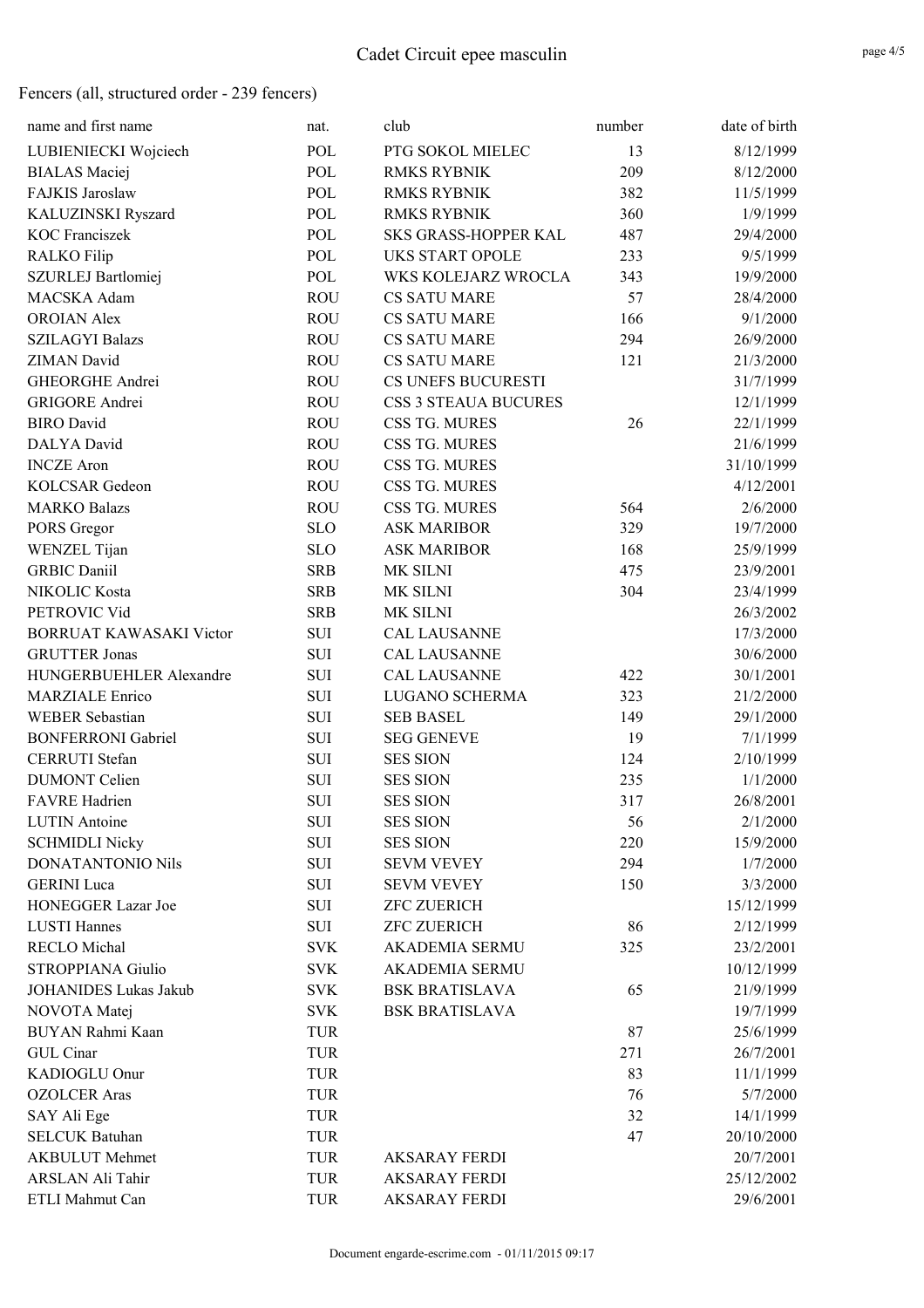| <b>TUR</b><br><b>GOKMEN Efekan Ahmet</b><br>267<br>17/10/2002<br>ALANYA ESKRIM SK<br><b>TUR</b><br><b>KILINC Husnu Demir</b><br><b>ALANYA ESKRIM SK</b><br>272<br>1/6/2002<br><b>TURKEL Yigit</b><br><b>TUR</b><br><b>ALANYA ESKRIM SK</b><br>395<br>18/8/2002<br>IZMIR BUYUKSEHIR BEL<br>DAYIOGLU Gurgun<br><b>TUR</b><br>259<br>23/3/2001<br>KUDRIAVCEV GEORGIY<br><b>UKR</b><br>147<br>5/5/1999<br>34<br>PLYSHEVSKYI Anatolii<br><b>UKR</b><br>13/7/1999<br><b>UKR</b><br><b>KHARKIV</b><br>2/10/2001<br>KARIYCHENKO Maksym<br>KRUGLOV Vladyslav<br><b>UKR</b><br><b>KHARKIV</b><br>360<br>16/8/2000<br>4/5/2000<br><b>UKR</b><br><b>KHARKIV</b><br><b>SAMOILOV Dmytro</b><br><b>BEKALA Mark</b><br><b>UKR</b><br><b>KIEW</b><br>11/11/2000<br><b>GUNDAR Oleg</b><br><b>UKR</b><br><b>KIEW</b><br>344<br>21/5/1999<br><b>HOIDA Daniil</b><br><b>UKR</b><br><b>KIEW</b><br>7/2/2001<br>19/10/2000<br><b>KOZHIN Nazar</b><br><b>UKR</b><br><b>KIEW</b><br>175<br><b>RUDYK Maksym</b><br><b>UKR</b><br><b>KIEW</b><br>146<br>5/12/1999<br><b>SHAFAR Milan</b><br><b>UKR</b><br><b>KIEW</b><br>123<br>19/10/1999<br>383<br><b>TEPLYCH Alexey</b><br><b>UKR</b><br><b>KIEW</b><br>14/3/2000<br><b>SVYSTIL VITALIY</b><br><b>UKR</b><br><b>LVIV</b><br>138<br>26/9/1999<br>438<br><b>GUMEROV Mykyta</b><br><b>UKR</b><br>ZAPORIZHZHYA<br>28/2/1999<br><b>AMSBAUGH Travis</b><br><b>USA</b><br>3/3/1999<br><b>BOGERT</b> Alexander<br><b>USA</b><br>27<br>19/4/1999<br>CHAO Kevin<br><b>USA</b><br>28/4/2000<br><b>COLE Elias</b><br><b>USA</b><br>68<br>29/10/1999<br><b>USA</b><br><b>GRIFFITHS Ryan</b><br>23/2/2000<br><b>HERBST Eliot</b><br><b>USA</b><br>27/8/2000<br><b>KOGAN</b> Aaron<br><b>USA</b><br>365<br>31/7/1999<br><b>USA</b><br>131<br><b>KRAVITZ Zachary</b><br>30/1/1999<br><b>USA</b><br><b>LOMBARDO</b> Theodore<br>21/9/2000<br>MADDINENI Neel Kanth Rao<br><b>USA</b><br>22/11/1999<br>12<br>PISKOVATSKOV Jonathan<br><b>USA</b><br>18/11/2000<br>POPOVICI Stefan<br><b>USA</b><br>21/10/1999<br><b>USA</b><br><b>SYKES Nyle</b><br>22/7/1999<br><b>TAFOYA</b> Devin<br><b>USA</b><br>3/4/2000<br><b>TAYLOR</b> Joseph<br><b>USA</b><br>141<br>25/5/1999<br>THEIN-SANDLER Adrien<br><b>USA</b><br>28<br>24/3/1999<br><b>USA</b><br><b>WILSON Nicolas</b><br>75<br>29/1/1999<br>WILSON Sean<br><b>USA</b><br>54<br>29/1/1999<br><b>CROUSE Ulfric</b><br><b>USA</b><br><b>USA</b><br>44<br>6/2/2000<br><b>USA</b><br><b>EWART</b> Stephen<br><b>USA</b><br>23/8/1999<br>16 | name and first name | nat. | club | number | date of birth |
|-----------------------------------------------------------------------------------------------------------------------------------------------------------------------------------------------------------------------------------------------------------------------------------------------------------------------------------------------------------------------------------------------------------------------------------------------------------------------------------------------------------------------------------------------------------------------------------------------------------------------------------------------------------------------------------------------------------------------------------------------------------------------------------------------------------------------------------------------------------------------------------------------------------------------------------------------------------------------------------------------------------------------------------------------------------------------------------------------------------------------------------------------------------------------------------------------------------------------------------------------------------------------------------------------------------------------------------------------------------------------------------------------------------------------------------------------------------------------------------------------------------------------------------------------------------------------------------------------------------------------------------------------------------------------------------------------------------------------------------------------------------------------------------------------------------------------------------------------------------------------------------------------------------------------------------------------------------------------------------------------------------------------------------------------------------------------------------------------------------------------------------------------------------------------------------------------------------------------------------------------------------------------------------------------------------------------------------------------------------------------------------------------------------------------------------------------------------------------------------------------|---------------------|------|------|--------|---------------|
|                                                                                                                                                                                                                                                                                                                                                                                                                                                                                                                                                                                                                                                                                                                                                                                                                                                                                                                                                                                                                                                                                                                                                                                                                                                                                                                                                                                                                                                                                                                                                                                                                                                                                                                                                                                                                                                                                                                                                                                                                                                                                                                                                                                                                                                                                                                                                                                                                                                                                               |                     |      |      |        |               |
|                                                                                                                                                                                                                                                                                                                                                                                                                                                                                                                                                                                                                                                                                                                                                                                                                                                                                                                                                                                                                                                                                                                                                                                                                                                                                                                                                                                                                                                                                                                                                                                                                                                                                                                                                                                                                                                                                                                                                                                                                                                                                                                                                                                                                                                                                                                                                                                                                                                                                               |                     |      |      |        |               |
|                                                                                                                                                                                                                                                                                                                                                                                                                                                                                                                                                                                                                                                                                                                                                                                                                                                                                                                                                                                                                                                                                                                                                                                                                                                                                                                                                                                                                                                                                                                                                                                                                                                                                                                                                                                                                                                                                                                                                                                                                                                                                                                                                                                                                                                                                                                                                                                                                                                                                               |                     |      |      |        |               |
|                                                                                                                                                                                                                                                                                                                                                                                                                                                                                                                                                                                                                                                                                                                                                                                                                                                                                                                                                                                                                                                                                                                                                                                                                                                                                                                                                                                                                                                                                                                                                                                                                                                                                                                                                                                                                                                                                                                                                                                                                                                                                                                                                                                                                                                                                                                                                                                                                                                                                               |                     |      |      |        |               |
|                                                                                                                                                                                                                                                                                                                                                                                                                                                                                                                                                                                                                                                                                                                                                                                                                                                                                                                                                                                                                                                                                                                                                                                                                                                                                                                                                                                                                                                                                                                                                                                                                                                                                                                                                                                                                                                                                                                                                                                                                                                                                                                                                                                                                                                                                                                                                                                                                                                                                               |                     |      |      |        |               |
|                                                                                                                                                                                                                                                                                                                                                                                                                                                                                                                                                                                                                                                                                                                                                                                                                                                                                                                                                                                                                                                                                                                                                                                                                                                                                                                                                                                                                                                                                                                                                                                                                                                                                                                                                                                                                                                                                                                                                                                                                                                                                                                                                                                                                                                                                                                                                                                                                                                                                               |                     |      |      |        |               |
|                                                                                                                                                                                                                                                                                                                                                                                                                                                                                                                                                                                                                                                                                                                                                                                                                                                                                                                                                                                                                                                                                                                                                                                                                                                                                                                                                                                                                                                                                                                                                                                                                                                                                                                                                                                                                                                                                                                                                                                                                                                                                                                                                                                                                                                                                                                                                                                                                                                                                               |                     |      |      |        |               |
|                                                                                                                                                                                                                                                                                                                                                                                                                                                                                                                                                                                                                                                                                                                                                                                                                                                                                                                                                                                                                                                                                                                                                                                                                                                                                                                                                                                                                                                                                                                                                                                                                                                                                                                                                                                                                                                                                                                                                                                                                                                                                                                                                                                                                                                                                                                                                                                                                                                                                               |                     |      |      |        |               |
|                                                                                                                                                                                                                                                                                                                                                                                                                                                                                                                                                                                                                                                                                                                                                                                                                                                                                                                                                                                                                                                                                                                                                                                                                                                                                                                                                                                                                                                                                                                                                                                                                                                                                                                                                                                                                                                                                                                                                                                                                                                                                                                                                                                                                                                                                                                                                                                                                                                                                               |                     |      |      |        |               |
|                                                                                                                                                                                                                                                                                                                                                                                                                                                                                                                                                                                                                                                                                                                                                                                                                                                                                                                                                                                                                                                                                                                                                                                                                                                                                                                                                                                                                                                                                                                                                                                                                                                                                                                                                                                                                                                                                                                                                                                                                                                                                                                                                                                                                                                                                                                                                                                                                                                                                               |                     |      |      |        |               |
|                                                                                                                                                                                                                                                                                                                                                                                                                                                                                                                                                                                                                                                                                                                                                                                                                                                                                                                                                                                                                                                                                                                                                                                                                                                                                                                                                                                                                                                                                                                                                                                                                                                                                                                                                                                                                                                                                                                                                                                                                                                                                                                                                                                                                                                                                                                                                                                                                                                                                               |                     |      |      |        |               |
|                                                                                                                                                                                                                                                                                                                                                                                                                                                                                                                                                                                                                                                                                                                                                                                                                                                                                                                                                                                                                                                                                                                                                                                                                                                                                                                                                                                                                                                                                                                                                                                                                                                                                                                                                                                                                                                                                                                                                                                                                                                                                                                                                                                                                                                                                                                                                                                                                                                                                               |                     |      |      |        |               |
|                                                                                                                                                                                                                                                                                                                                                                                                                                                                                                                                                                                                                                                                                                                                                                                                                                                                                                                                                                                                                                                                                                                                                                                                                                                                                                                                                                                                                                                                                                                                                                                                                                                                                                                                                                                                                                                                                                                                                                                                                                                                                                                                                                                                                                                                                                                                                                                                                                                                                               |                     |      |      |        |               |
|                                                                                                                                                                                                                                                                                                                                                                                                                                                                                                                                                                                                                                                                                                                                                                                                                                                                                                                                                                                                                                                                                                                                                                                                                                                                                                                                                                                                                                                                                                                                                                                                                                                                                                                                                                                                                                                                                                                                                                                                                                                                                                                                                                                                                                                                                                                                                                                                                                                                                               |                     |      |      |        |               |
|                                                                                                                                                                                                                                                                                                                                                                                                                                                                                                                                                                                                                                                                                                                                                                                                                                                                                                                                                                                                                                                                                                                                                                                                                                                                                                                                                                                                                                                                                                                                                                                                                                                                                                                                                                                                                                                                                                                                                                                                                                                                                                                                                                                                                                                                                                                                                                                                                                                                                               |                     |      |      |        |               |
|                                                                                                                                                                                                                                                                                                                                                                                                                                                                                                                                                                                                                                                                                                                                                                                                                                                                                                                                                                                                                                                                                                                                                                                                                                                                                                                                                                                                                                                                                                                                                                                                                                                                                                                                                                                                                                                                                                                                                                                                                                                                                                                                                                                                                                                                                                                                                                                                                                                                                               |                     |      |      |        |               |
|                                                                                                                                                                                                                                                                                                                                                                                                                                                                                                                                                                                                                                                                                                                                                                                                                                                                                                                                                                                                                                                                                                                                                                                                                                                                                                                                                                                                                                                                                                                                                                                                                                                                                                                                                                                                                                                                                                                                                                                                                                                                                                                                                                                                                                                                                                                                                                                                                                                                                               |                     |      |      |        |               |
|                                                                                                                                                                                                                                                                                                                                                                                                                                                                                                                                                                                                                                                                                                                                                                                                                                                                                                                                                                                                                                                                                                                                                                                                                                                                                                                                                                                                                                                                                                                                                                                                                                                                                                                                                                                                                                                                                                                                                                                                                                                                                                                                                                                                                                                                                                                                                                                                                                                                                               |                     |      |      |        |               |
|                                                                                                                                                                                                                                                                                                                                                                                                                                                                                                                                                                                                                                                                                                                                                                                                                                                                                                                                                                                                                                                                                                                                                                                                                                                                                                                                                                                                                                                                                                                                                                                                                                                                                                                                                                                                                                                                                                                                                                                                                                                                                                                                                                                                                                                                                                                                                                                                                                                                                               |                     |      |      |        |               |
|                                                                                                                                                                                                                                                                                                                                                                                                                                                                                                                                                                                                                                                                                                                                                                                                                                                                                                                                                                                                                                                                                                                                                                                                                                                                                                                                                                                                                                                                                                                                                                                                                                                                                                                                                                                                                                                                                                                                                                                                                                                                                                                                                                                                                                                                                                                                                                                                                                                                                               |                     |      |      |        |               |
|                                                                                                                                                                                                                                                                                                                                                                                                                                                                                                                                                                                                                                                                                                                                                                                                                                                                                                                                                                                                                                                                                                                                                                                                                                                                                                                                                                                                                                                                                                                                                                                                                                                                                                                                                                                                                                                                                                                                                                                                                                                                                                                                                                                                                                                                                                                                                                                                                                                                                               |                     |      |      |        |               |
|                                                                                                                                                                                                                                                                                                                                                                                                                                                                                                                                                                                                                                                                                                                                                                                                                                                                                                                                                                                                                                                                                                                                                                                                                                                                                                                                                                                                                                                                                                                                                                                                                                                                                                                                                                                                                                                                                                                                                                                                                                                                                                                                                                                                                                                                                                                                                                                                                                                                                               |                     |      |      |        |               |
|                                                                                                                                                                                                                                                                                                                                                                                                                                                                                                                                                                                                                                                                                                                                                                                                                                                                                                                                                                                                                                                                                                                                                                                                                                                                                                                                                                                                                                                                                                                                                                                                                                                                                                                                                                                                                                                                                                                                                                                                                                                                                                                                                                                                                                                                                                                                                                                                                                                                                               |                     |      |      |        |               |
|                                                                                                                                                                                                                                                                                                                                                                                                                                                                                                                                                                                                                                                                                                                                                                                                                                                                                                                                                                                                                                                                                                                                                                                                                                                                                                                                                                                                                                                                                                                                                                                                                                                                                                                                                                                                                                                                                                                                                                                                                                                                                                                                                                                                                                                                                                                                                                                                                                                                                               |                     |      |      |        |               |
|                                                                                                                                                                                                                                                                                                                                                                                                                                                                                                                                                                                                                                                                                                                                                                                                                                                                                                                                                                                                                                                                                                                                                                                                                                                                                                                                                                                                                                                                                                                                                                                                                                                                                                                                                                                                                                                                                                                                                                                                                                                                                                                                                                                                                                                                                                                                                                                                                                                                                               |                     |      |      |        |               |
|                                                                                                                                                                                                                                                                                                                                                                                                                                                                                                                                                                                                                                                                                                                                                                                                                                                                                                                                                                                                                                                                                                                                                                                                                                                                                                                                                                                                                                                                                                                                                                                                                                                                                                                                                                                                                                                                                                                                                                                                                                                                                                                                                                                                                                                                                                                                                                                                                                                                                               |                     |      |      |        |               |
|                                                                                                                                                                                                                                                                                                                                                                                                                                                                                                                                                                                                                                                                                                                                                                                                                                                                                                                                                                                                                                                                                                                                                                                                                                                                                                                                                                                                                                                                                                                                                                                                                                                                                                                                                                                                                                                                                                                                                                                                                                                                                                                                                                                                                                                                                                                                                                                                                                                                                               |                     |      |      |        |               |
|                                                                                                                                                                                                                                                                                                                                                                                                                                                                                                                                                                                                                                                                                                                                                                                                                                                                                                                                                                                                                                                                                                                                                                                                                                                                                                                                                                                                                                                                                                                                                                                                                                                                                                                                                                                                                                                                                                                                                                                                                                                                                                                                                                                                                                                                                                                                                                                                                                                                                               |                     |      |      |        |               |
|                                                                                                                                                                                                                                                                                                                                                                                                                                                                                                                                                                                                                                                                                                                                                                                                                                                                                                                                                                                                                                                                                                                                                                                                                                                                                                                                                                                                                                                                                                                                                                                                                                                                                                                                                                                                                                                                                                                                                                                                                                                                                                                                                                                                                                                                                                                                                                                                                                                                                               |                     |      |      |        |               |
|                                                                                                                                                                                                                                                                                                                                                                                                                                                                                                                                                                                                                                                                                                                                                                                                                                                                                                                                                                                                                                                                                                                                                                                                                                                                                                                                                                                                                                                                                                                                                                                                                                                                                                                                                                                                                                                                                                                                                                                                                                                                                                                                                                                                                                                                                                                                                                                                                                                                                               |                     |      |      |        |               |
|                                                                                                                                                                                                                                                                                                                                                                                                                                                                                                                                                                                                                                                                                                                                                                                                                                                                                                                                                                                                                                                                                                                                                                                                                                                                                                                                                                                                                                                                                                                                                                                                                                                                                                                                                                                                                                                                                                                                                                                                                                                                                                                                                                                                                                                                                                                                                                                                                                                                                               |                     |      |      |        |               |
|                                                                                                                                                                                                                                                                                                                                                                                                                                                                                                                                                                                                                                                                                                                                                                                                                                                                                                                                                                                                                                                                                                                                                                                                                                                                                                                                                                                                                                                                                                                                                                                                                                                                                                                                                                                                                                                                                                                                                                                                                                                                                                                                                                                                                                                                                                                                                                                                                                                                                               |                     |      |      |        |               |
|                                                                                                                                                                                                                                                                                                                                                                                                                                                                                                                                                                                                                                                                                                                                                                                                                                                                                                                                                                                                                                                                                                                                                                                                                                                                                                                                                                                                                                                                                                                                                                                                                                                                                                                                                                                                                                                                                                                                                                                                                                                                                                                                                                                                                                                                                                                                                                                                                                                                                               |                     |      |      |        |               |
|                                                                                                                                                                                                                                                                                                                                                                                                                                                                                                                                                                                                                                                                                                                                                                                                                                                                                                                                                                                                                                                                                                                                                                                                                                                                                                                                                                                                                                                                                                                                                                                                                                                                                                                                                                                                                                                                                                                                                                                                                                                                                                                                                                                                                                                                                                                                                                                                                                                                                               |                     |      |      |        |               |
|                                                                                                                                                                                                                                                                                                                                                                                                                                                                                                                                                                                                                                                                                                                                                                                                                                                                                                                                                                                                                                                                                                                                                                                                                                                                                                                                                                                                                                                                                                                                                                                                                                                                                                                                                                                                                                                                                                                                                                                                                                                                                                                                                                                                                                                                                                                                                                                                                                                                                               |                     |      |      |        |               |
|                                                                                                                                                                                                                                                                                                                                                                                                                                                                                                                                                                                                                                                                                                                                                                                                                                                                                                                                                                                                                                                                                                                                                                                                                                                                                                                                                                                                                                                                                                                                                                                                                                                                                                                                                                                                                                                                                                                                                                                                                                                                                                                                                                                                                                                                                                                                                                                                                                                                                               |                     |      |      |        |               |
|                                                                                                                                                                                                                                                                                                                                                                                                                                                                                                                                                                                                                                                                                                                                                                                                                                                                                                                                                                                                                                                                                                                                                                                                                                                                                                                                                                                                                                                                                                                                                                                                                                                                                                                                                                                                                                                                                                                                                                                                                                                                                                                                                                                                                                                                                                                                                                                                                                                                                               |                     |      |      |        |               |
|                                                                                                                                                                                                                                                                                                                                                                                                                                                                                                                                                                                                                                                                                                                                                                                                                                                                                                                                                                                                                                                                                                                                                                                                                                                                                                                                                                                                                                                                                                                                                                                                                                                                                                                                                                                                                                                                                                                                                                                                                                                                                                                                                                                                                                                                                                                                                                                                                                                                                               |                     |      |      |        |               |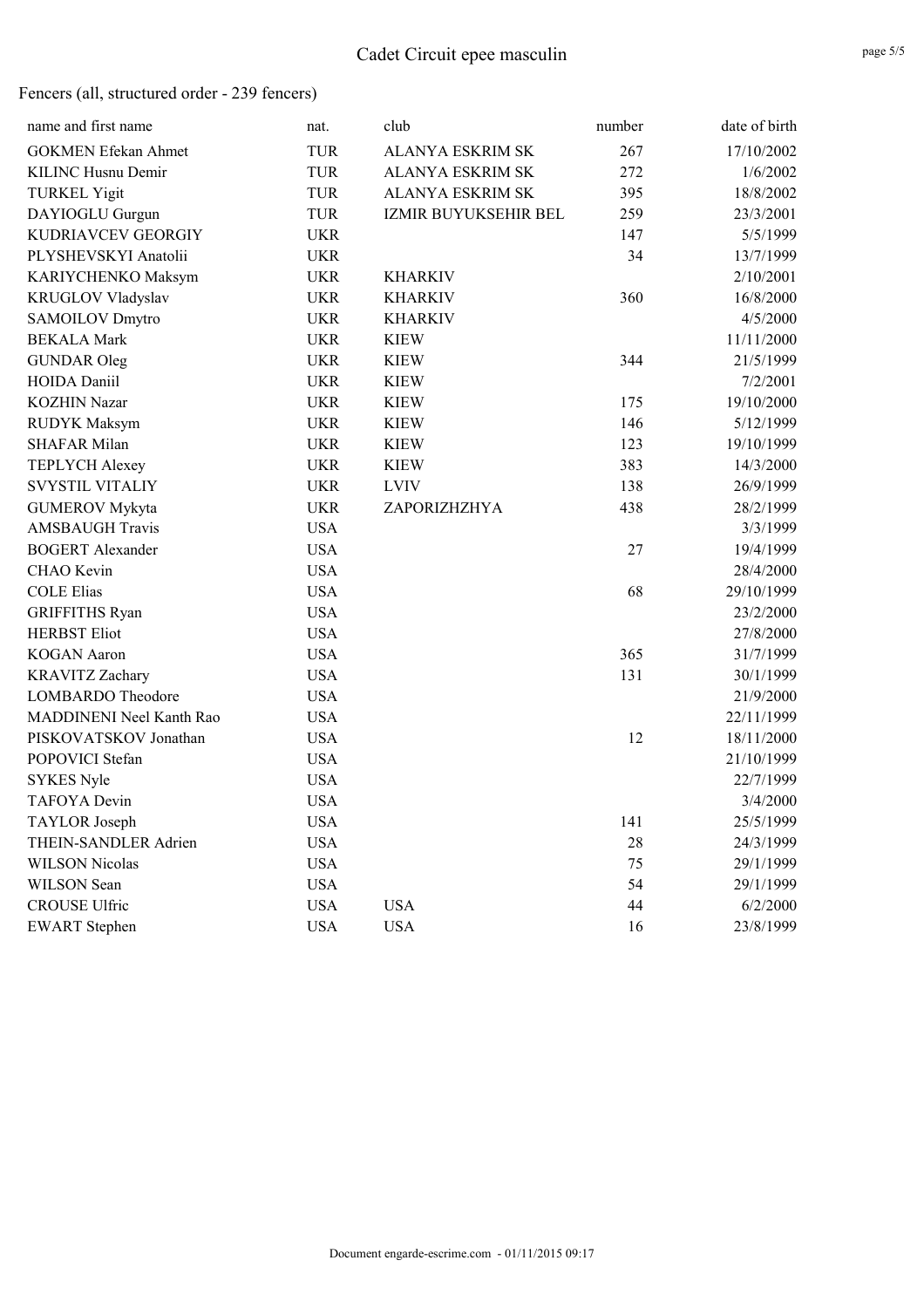Formula of the competition

239 fencers

1 poules: round

239 fencers 35 poules (29 poules of 7, 6 poules of 6) Separation by : countries, clubs 190 qualifiers

 $\overline{\phantom{a}}$  , where  $\overline{\phantom{a}}$  , where  $\overline{\phantom{a}}$  , where  $\overline{\phantom{a}}$  , where  $\overline{\phantom{a}}$ 

Direct elimination : 190 fencers

Direktausscheidung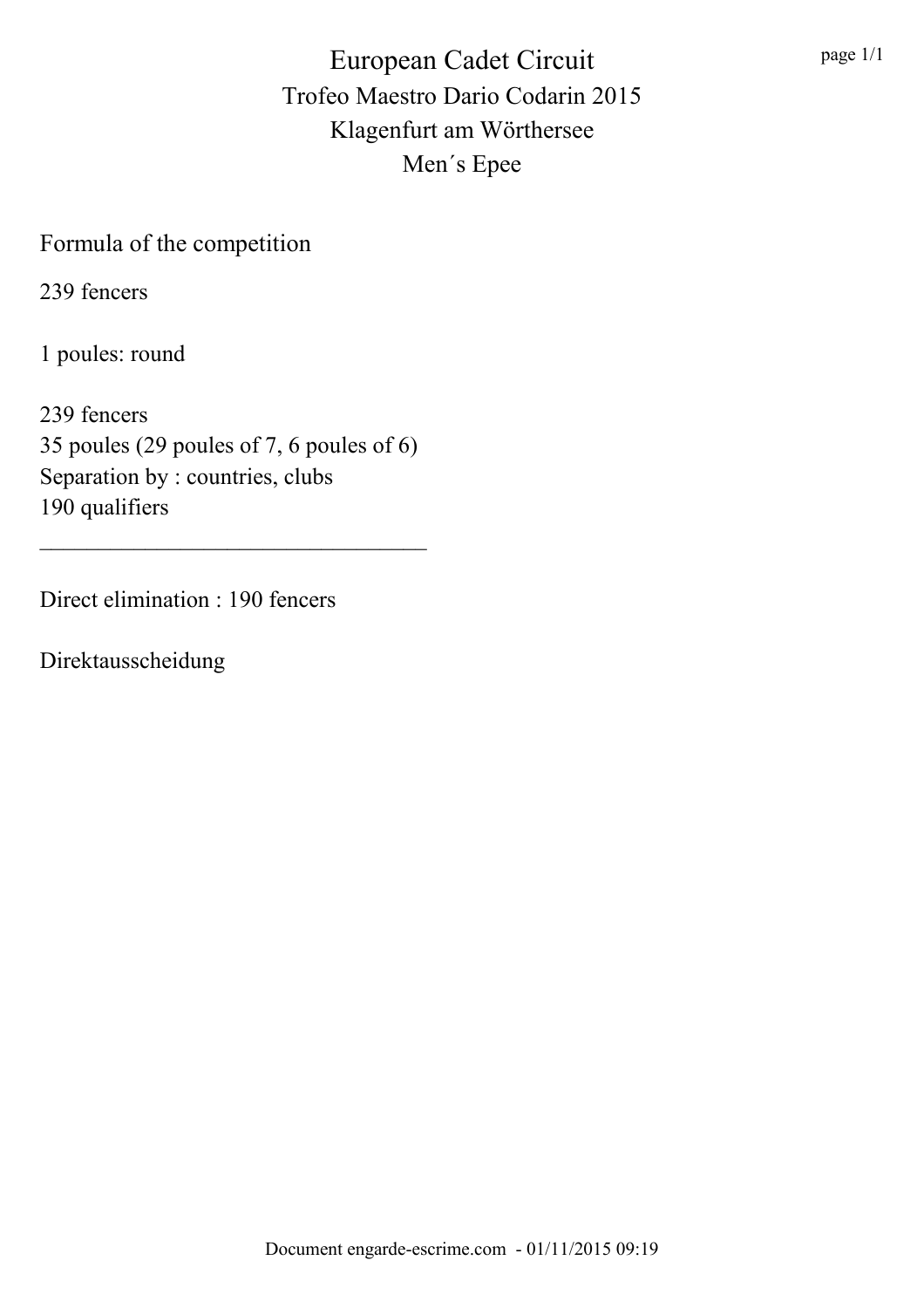Poules, round No 1

Poule No 1 8:30 piste No red, Referee: KRALIK David SVK

|                                  |            |                                                                                                                        | V/M   | ind.           |           | HS rank        |
|----------------------------------|------------|------------------------------------------------------------------------------------------------------------------------|-------|----------------|-----------|----------------|
| <b>OIEN</b> Arthur               | <b>GBR</b> | $\overline{V}$<br>$\overline{4}$<br>3<br>$\overline{2}$<br>3<br>$\mathbf{1}$                                           | 0,167 | $-10$          | 18        | 6              |
| <b>MEZ Maxime</b>                | <b>GER</b> | 3<br>$\mathbf{1}$<br>$\overline{2}$<br>$\mathbf{1}$<br>$\mathbf{1}$<br>$\overline{2}$                                  | 0,000 | $-20$          | 10        | 7              |
| HUNGERBUEHLER Alexandre          | <b>SUI</b> | $\overline{\mathsf{V}}$<br>$\mathbf V$<br>$\overline{3}$<br>$\overline{2}$<br>$\overline{3}$<br>$\boldsymbol{0}$       | 0,333 | $-7$           | 18        | 5              |
| <b>RUDYK Maksym</b>              | <b>UKR</b> | $\overline{V}$<br>$\overline{\mathsf{V}}$<br>$\overline{3}$<br>V<br>V<br>$\mathbf{1}$                                  | 0,667 | 6              | 24        | 3              |
| NAGY David                       | <b>HUN</b> | $\overline{V}$<br>V<br>V<br>$\overline{\mathsf{V}}$<br>$\overline{\mathbf{V}}$<br>V                                    | 1,000 | 22             | 30        | $\mathbf{1}$   |
| <b>SIUDAK Aleksander</b>         | POL        | $\overline{V}$<br>$\overline{V}$<br>V<br>$\boldsymbol{0}$<br>$\overline{4}$<br>$\boldsymbol{0}$                        | 0,500 | $-2$           | 19        | $\overline{4}$ |
| TAYLOR Joseph                    | <b>USA</b> | $\overline{\mathsf{V}}$<br>$\overline{\mathsf{V}}$<br>$\overline{\mathbf{V}}$<br>$\overline{4}$<br>$\overline{V}$<br>V | 0,833 | 11             | 29        | $\overline{2}$ |
| Poule No 2 8:30 piste No green,  |            |                                                                                                                        |       |                |           |                |
| Referee: LASZTOVICZA Mate HUN    |            |                                                                                                                        |       |                |           |                |
|                                  |            |                                                                                                                        | V/M   | ind.           | <b>HS</b> | rank           |
| <b>REMONDINI Dario</b>           | <b>ITA</b> | $\overline{\mathsf{V}}$<br>V<br>$\overline{\mathsf{V}}$<br>$\mathfrak{Z}$<br>$\overline{4}$<br>1                       | 0,500 | $\overline{4}$ | 23        | 3              |
| <b>JURKA Jakub</b>               | <b>CZE</b> | $\overline{3}$<br>$\overline{\mathbf{V}}$<br>$\mathbf V$<br>V<br>V<br>$\mathbf V$                                      | 0,833 | 16             | 28        | $\mathbf{1}$   |
| <b>TAURIAINEN Topias</b>         | <b>FIN</b> | $\mathbf V$<br>$\overline{V}$<br>$\overline{2}$<br>V<br>V<br>$\overline{4}$                                            | 0,667 | 5              | 26        | $\overline{2}$ |
| <b>GILLES Thomas</b>             | <b>BEL</b> | $\overline{3}$<br>3<br>$\overline{2}$<br>$\overline{4}$<br>$\mathbf{1}$<br>$\boldsymbol{0}$                            | 0,000 | $-17$          | 13        | 7              |
| <b>HONEGGER Lazar Joe</b>        | <b>SUI</b> | 3<br>V<br>$\overline{4}$<br>V<br>V<br>1                                                                                | 0,500 | $-1$           | 23        | $\overline{4}$ |
| <b>FAJKIS Jaroslaw</b>           | <b>POL</b> | $\overline{\mathsf{V}}$<br>V<br>$\overline{V}$<br>$\overline{3}$<br>1<br>1                                             | 0,500 | $-6$           | 20        | 6              |
| KUDRIAVCEV GEORGIY               | <b>UKR</b> | $\overline{V}$<br>V4<br>$\overline{2}$<br>$\mathbf{V}$<br>$\overline{4}$<br>1                                          | 0,500 | $-1$           | 21        | 5              |
| Poule No 3 8:30 piste No blue,   |            |                                                                                                                        |       |                |           |                |
| Referee: MARKOVICS Gyorgy HUN    |            |                                                                                                                        |       |                |           |                |
|                                  |            |                                                                                                                        | V/M   | ind.           |           | HS rank        |
| <b>ARSLAN Ali Tahir</b>          | <b>TUR</b> | 3<br>$\overline{3}$<br>$\overline{2}$<br>3<br>$\sqrt{2}$<br>$\boldsymbol{0}$                                           | 0,000 | $-17$          | 13        | 7              |
| <b>ISHII Kazuki</b>              | <b>JPN</b> | $\overline{3}$<br>V<br>$\overline{V}$<br>V<br>$\overline{\mathsf{V}}$<br>$\mathbf{1}$                                  | 0,667 | $\overline{3}$ | 24        | 3              |
| <b>GHEORGHE Andrei</b>           | <b>ROU</b> | 3<br>$\overline{4}$<br>$\overline{3}$<br>V<br>$\mathbf{1}$<br>1                                                        | 0,167 | $-10$          | 17        | 6              |
| <b>SVYSTIL VITALIY</b>           | <b>UKR</b> | $\overline{V}$<br>$\overline{\mathsf{V}}$<br>$\overline{\mathsf{V}}$<br>V<br>V<br>$\mathbf{1}$                         | 0,833 | 10             | 26        | $\overline{2}$ |
| <b>HABRAN</b> Maxime             | <b>BEL</b> | $\overline{\mathsf{V}}$<br>V4<br>3<br>$\overline{4}$<br>$\mathbf{0}$<br>$\mathbf{1}$                                   | 0,333 | $-6$           | 17        | 5              |
| KOLANCZYK Wojciech               | <b>POL</b> | $\overline{\mathsf{V}}$<br>$\mathbf{V}$<br>$\overline{V}$<br>$\overline{\mathsf{V}}$<br>$\overline{V}$<br>V            | 1,000 | 24             | 30        | 1              |
| <b>SAVELAINEN Joonas</b>         | <b>FIN</b> | $\overline{2}$<br>$\overline{V}$<br>$\overline{V}$<br>$\overline{\mathbf{V}}$<br>$\mathbf{1}$<br>$\mathbf{0}$          | 0,500 | $-4$           | 18        | 4              |
| Poule No 4 8:30 piste No yellow, |            |                                                                                                                        |       |                |           |                |
| Referee: SCHMEDLER Katharina AUT |            |                                                                                                                        |       |                |           |                |
|                                  |            |                                                                                                                        | V/M   | ind.           | HS.       | rank           |
| <b>IVANAUSKAS</b> Domantas       | <b>LTU</b> | $\overline{2}$<br>$\overline{3}$<br>$\mathbf{1}$<br>$\overline{2}$<br>3<br>$\boldsymbol{0}$                            | 0,000 | $-19$          | 11        | 7              |
|                                  |            |                                                                                                                        |       |                |           |                |

| <b>UUMEROV MYKYIA</b>   |
|-------------------------|
| <b>HAUDER Sebastian</b> |
| <b>WEBER Sebastian</b>  |
| <b>POPOVICI</b> Stefan  |
| <b>TSOKAS</b> Asterios  |
| THRKEL Vigit            |

| <b>WEBER Sebastian</b> | SUI | $\boldsymbol{0}$ | 4 | Δ | V            | 0.500 | - 1   | 23 |   |
|------------------------|-----|------------------|---|---|--------------|-------|-------|----|---|
| POPOVICI Stefan        | USA |                  |   |   | $\mathbf{V}$ | .000  |       | 30 |   |
| <b>TSOKAS Asterios</b> | GRE | T                | Δ |   | V            | 0.500 |       | 24 | 4 |
| <b>TURKEL Yigit</b>    | TUR |                  |   |   |              | 0.167 | $-14$ | 14 | 6 |
|                        |     |                  |   |   |              |       |       |    |   |

| <b>IVANAUSKAS Domantas</b> | <b>LTU</b> | $\theta$ |   |   |   | 2 | 3 | 0.000 | $-19$ |    | 7              |
|----------------------------|------------|----------|---|---|---|---|---|-------|-------|----|----------------|
| <b>GUMEROV Mykyta</b>      | <b>UKR</b> |          |   |   |   |   | V | 0,667 |       | 23 | $\overline{2}$ |
| <b>HAUDER Sebastian</b>    | POL        | 4        |   |   |   |   | V | 0,667 |       | 25 | 3              |
| <b>WEBER Sebastian</b>     | <b>SUI</b> | $\theta$ | 4 |   | 4 |   | V | 0,500 | -1    | 23 |                |
| POPOVICI Stefan            | <b>USA</b> |          |   |   |   |   | V | 1,000 | 21    | 30 |                |
| <b>TSOKAS Asterios</b>     | <b>GRE</b> |          | 4 | 4 |   |   | V | 0,500 |       | 24 | 4              |
| <b>TURKEL Yigit</b>        | TUR        |          |   |   |   |   |   | 0,167 | $-14$ | 14 | 6              |
|                            |            |          |   |   |   |   |   |       |       |    |                |

| V/M   | ind.  | <b>HS</b> | rank |
|-------|-------|-----------|------|
| 0,000 | $-19$ | 11        | 7    |
| 0,667 | 8     | 23        | 2    |
| 0,667 | 3     | 25        | 3    |
| 0,500 | -1    | 23        | 5    |
| 1,000 | 21    | 30        | 1    |
| 0,500 | 2     | 24        | 4    |
| በ 167 | -14   | 14        | 6    |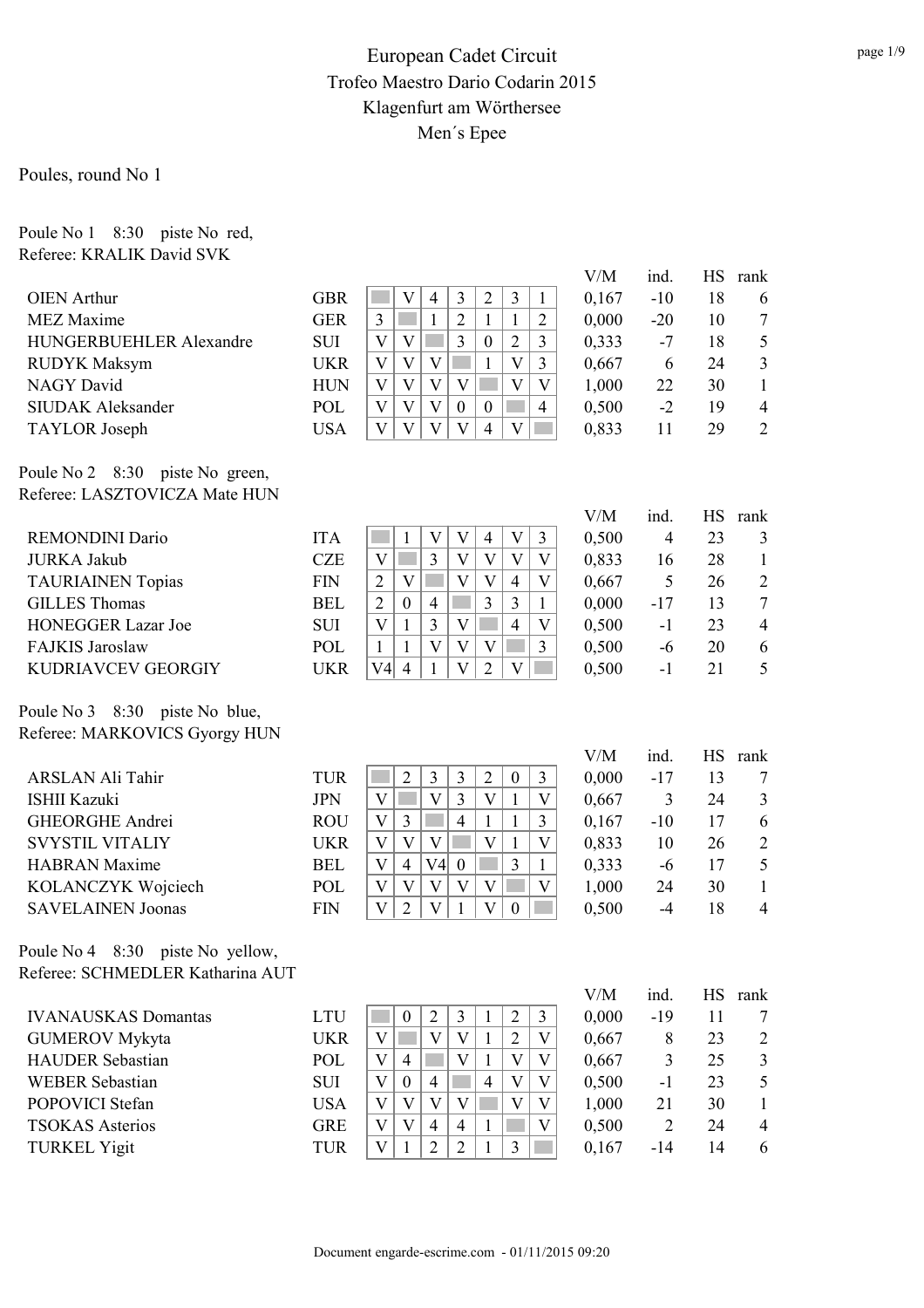#### Poule No 5 8:30 piste No 1 Referee: TALAN Romeo CRO

|                                                           |            |                                                                                                                          | V/M          | ind.           |                 | HS rank        |
|-----------------------------------------------------------|------------|--------------------------------------------------------------------------------------------------------------------------|--------------|----------------|-----------------|----------------|
| PETROVIC Vid                                              | <b>SRB</b> | $\overline{\mathbf{3}}$<br>$\overline{2}$<br>$\overline{2}$<br>$\overline{3}$<br>$\overline{0}$<br>1                     | 0,000        | $-19$          | 11              | 7              |
| <b>MEZES</b> Christian                                    | <b>GER</b> | $\overline{\mathbf{V}}$<br>V<br>V<br>$\overline{\mathsf{V}}$<br>V<br>V                                                   | 1,000        | 14             | 30              | 1              |
| <b>SMIEJA Sebastian</b>                                   | POL        | $\overline{V}$<br>$\mathbf V$<br>V<br>$\mathbf{V}$<br>$\overline{4}$<br>$\overline{4}$                                   | 0,667        | 6              | 28              | $\overline{2}$ |
| <b>SALZER Matej</b>                                       | <b>CZE</b> | $\mathbf V$<br>V<br>$\overline{2}$<br>$\mathbf{V}$<br>$\overline{2}$<br>3                                                | 0,500        | $-1$           | 22              | 5              |
| <b>GERINI</b> Luca                                        | <b>SUI</b> | $\overline{3}$<br>$\overline{\mathbf{V}}$<br>$\overline{2}$<br>$\overline{3}$<br>$\overline{\mathbf{V}}$<br>V            | 0,500        | $\mathfrak{Z}$ | 23              | $\overline{4}$ |
| <b>BERKDOLD Samuel</b>                                    | <b>AUT</b> | $\overline{3}$<br>$\overline{3}$<br>$\overline{2}$<br>$\overline{2}$<br>$\overline{3}$<br>$\overline{V}$                 | 0,167        | $-9$           | 18              | 6              |
| PISKOVATSKOV Jonathan                                     | <b>USA</b> | $\overline{3}$<br>$\overline{V}$<br>$\mathbf{V}$<br>$\overline{2}$<br>$\overline{V}$<br>$\mathbf{V}$                     | 0,667        | 6              | 25              | $\overline{3}$ |
| Poule No 6 8:30 piste No 2                                |            |                                                                                                                          |              |                |                 |                |
| Referee: GASPER Christian GER                             |            |                                                                                                                          |              |                |                 |                |
|                                                           |            |                                                                                                                          | V/M          | ind.           | <b>HS</b>       | rank           |
| <b>OSAKI</b> Rensuke                                      | <b>JPN</b> | 3<br>$\overline{V}$<br>$\overline{2}$<br>$\boldsymbol{0}$<br>V<br>$\mathbf{1}$                                           | 0,333        | $-10$          | 16              | 6              |
| <b>LOMBARDO</b> Theodore                                  | <b>USA</b> | $\overline{3}$<br>$\overline{2}$<br>V <sub>4</sub><br>V<br>$\overline{V}$<br>$\boldsymbol{0}$                            | 0,500        | $-2$           | 19              | $\overline{4}$ |
| <b>BLITSMAN Zvi</b>                                       | <b>ISR</b> | $\overline{\mathsf{V}}$<br>Ŧ<br>$\mathbf{V}$<br>$\overline{4}$<br>$\overline{3}$<br>$\mathbf{V}$<br>$\overline{4}$       | 0,500        | $\mathbf{1}$   | 26              | 3              |
| <b>TEPLYCH Alexey</b>                                     | <b>UKR</b> | $\mathbf{1}$<br>3<br>$\overline{4}$<br>V<br>$\overline{4}$<br>$\boldsymbol{0}$                                           | 0,167        | $-11$          | 17              | 7              |
| <b>LACH Lukas</b>                                         | <b>AUT</b> | $\overline{2}$<br>$\overline{2}$<br>$\mathbf V$<br>$\overline{V}$<br>$\overline{4}$<br>$\overline{4}$                    | 0,333        | $-4$           | 22              | 5              |
| LUBIENIECKI Wojciech                                      | <b>POL</b> | $\overline{V}$<br>$\overline{V}$<br>$\overline{\mathsf{V}}$<br>$\mathbf V$<br>$\overline{\mathsf{V}}$<br>V               | 1,000        | 17             | 30              | $\mathbf{1}$   |
| PRELOVSEK Martin                                          | <b>CRO</b> | $\overline{2}$<br>$\overline{V}$<br>$\overline{\mathbf{V}}$<br>$\overline{V}$<br>$\mathbf{V}$<br>$\overline{4}$          | 0,667        | 9              | 26              | $\overline{2}$ |
| Poule No 7 8:30 piste No 3                                |            |                                                                                                                          |              |                |                 |                |
| Referee: BIANCHI Tiziano SUI                              |            |                                                                                                                          |              |                |                 |                |
|                                                           |            |                                                                                                                          | V/M          | ind.           | <b>HS</b>       | rank           |
| <b>TERHO Jussi</b>                                        | <b>FIN</b> | $\mathbf V$<br>V<br>$\sqrt{2}$<br>$\overline{4}$<br>$\mathbf{1}$<br>$\mathbf V$                                          | 0,500        | $-4$           | 22              | $\overline{4}$ |
| <b>GNAIER Luc</b>                                         | <b>GER</b> | $\overline{4}$<br>V<br>$\overline{2}$<br>$\overline{3}$<br>V<br>$\overline{4}$                                           | 0,333        | $-4$           | 23              | 5              |
| <b>DI MARCO Fabrizio</b>                                  | <b>ITA</b> | $\overline{\mathsf{V}}$<br>$\overline{3}$<br>$\mathbf{1}$<br>$\overline{4}$<br>n.<br>$\mathbf{1}$<br>$\mathbf V$         | 0,333        | $-9$           | 19              | 6              |
| HATTINGER Jakob                                           | <b>AUT</b> | $\overline{3}$<br>$\overline{3}$<br>$\overline{3}$<br>3<br>$\mathbf V$<br>1                                              | 0,167        | $-8$           | 18              | 7              |
| <b>KRAVITZ Zachary</b>                                    | <b>USA</b> | $\overline{\mathbf{V}}$<br>$\overline{\mathbf{V}}$<br>$\mathbf V$<br>$\mathbf V$<br>$\mathbf{V}$<br>V                    | 1,000        | 16             | 30              | $\mathbf{1}$   |
| <b>ANDRASFI Tibor</b>                                     | <b>HUN</b> | $\mathbf{V}$<br>$\overline{\mathsf{V}}$<br>$\overline{V}$<br>$\overline{V}$<br>$\overline{\mathbf{3}}$<br>$\overline{4}$ | 0,667        | 9              | 27              | $\mathbf{2}$   |
| <b>TUREK Jan</b>                                          | <b>POL</b> | $\overline{V}$<br>$\overline{V}$<br>$\overline{4}$<br>$\overline{\mathsf{V}}$<br>$\overline{4}$<br>$\overline{0}$        | 0,500        | $\overline{0}$ | 23              | $\overline{3}$ |
| Poule No 8 8:30 piste No 4                                |            |                                                                                                                          |              |                |                 |                |
| Referee: BANDURSKI Przemyslaw POL, PANTAPLIOU Dzmitry BLR |            |                                                                                                                          |              |                |                 |                |
| <b>CALDERON</b> Diego                                     | <b>ESP</b> | $\mathbf{V}$<br>$\mathbf{V}$<br>$\mathbf{V}$<br>$\mathbf{V}$<br>$\overline{3}$<br>$\overline{4}$                         | V/M<br>0,667 | ind.<br>11     | <b>HS</b><br>27 | rank<br>3      |
|                                                           |            |                                                                                                                          |              |                |                 |                |

ARNAULT LOUIS-EDOUARD LAI MAS  $2|\square|3|3|V|V|4|0,333$  -3 22 5 OROIAN Alex ROU 3 V  $\parallel$  V  $\parallel$  V  $\parallel$  V  $\parallel$  V  $\parallel$  0,833 6 28 2 EWART Stephen USA  $V | V | 4 | W | V | V | 0,833$  13 29 1 PRISTAS Jakub CZE  $|0|1|3|1$  3  $|V|$  0,167 -15 13 7 BLUM Jakob GER  $|V|$  4  $|3$   $|1$   $|V|$   $|V|$  0,500 -3 23 4 KLEMEN Marco  $AUT \left[ 1 \right] \cup \left[ 4 \right] 3 \left[ 3 \right] 4 \left[ 0.167 \right] 20 \quad 6$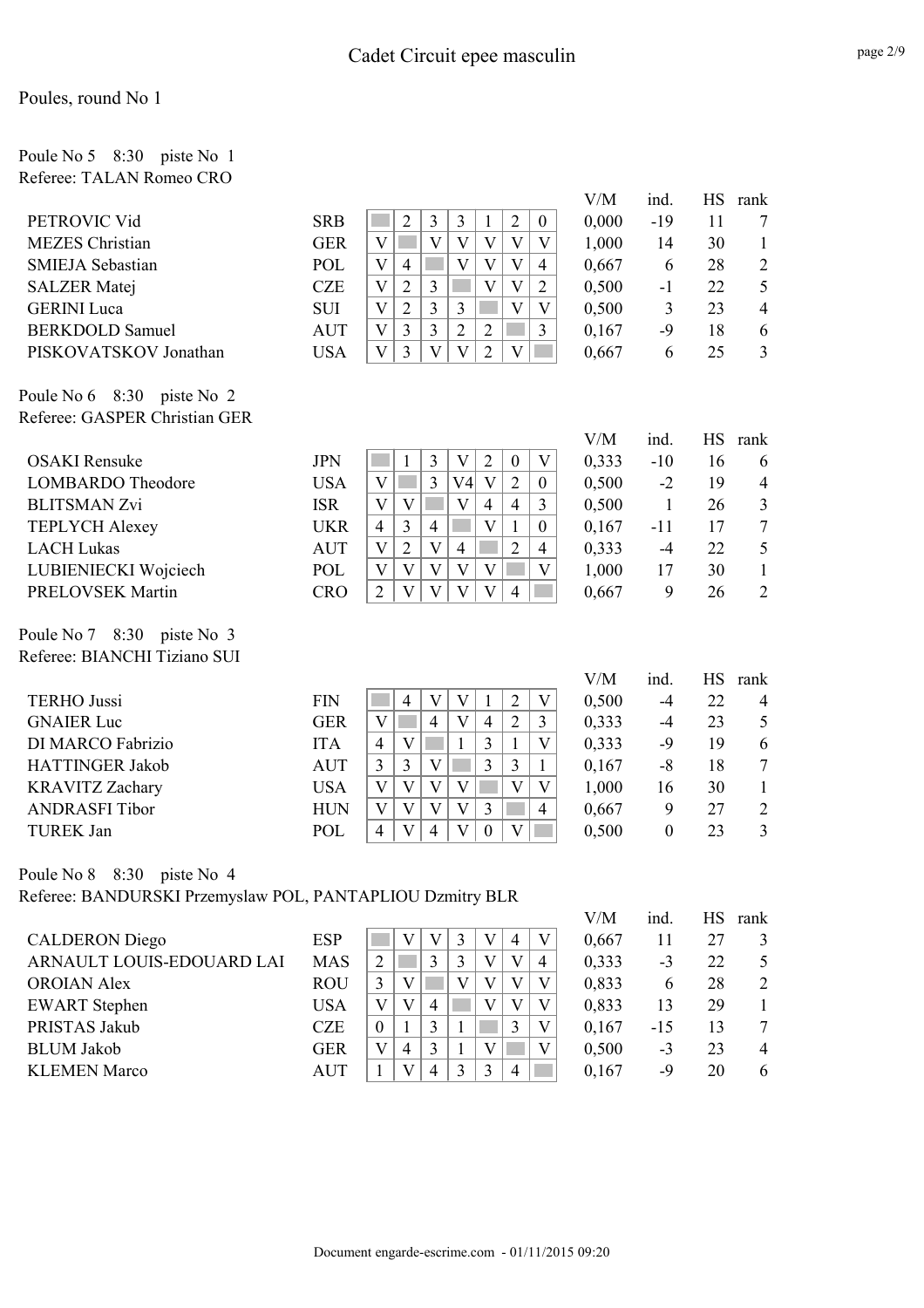### Poule No 9 8:30 piste No 5 Referee: LUTZ Katharina GER

| <b>CERRUTI</b> Stefan                           | <b>SUI</b>               | $\mathbf V$<br>$\overline{4}$<br>V<br>$\mathbf{V}$<br>V<br>$\mathbf{1}$                                                                                                  | 0,667          | 11               | 25        | $\overline{2}$ |
|-------------------------------------------------|--------------------------|--------------------------------------------------------------------------------------------------------------------------------------------------------------------------|----------------|------------------|-----------|----------------|
| <b>THEWANGER Emil</b>                           | <b>AUT</b>               | $\mathbf{V}$<br>$\mathbf{V}$<br>$\mathbf{V}$<br>$\overline{\mathsf{V}}$<br>$\overline{4}$<br>$\overline{4}$                                                              | 0,667          | 5                | 28        | 3              |
| <b>BALMORI</b> Diego                            | <b>ESP</b>               | $\overline{3}$<br>$\overline{4}$<br>$\overline{\mathsf{V}}$<br>$\mathbf{V}$<br>$\overline{4}$<br>$\overline{4}$                                                          | 0,333          | $\boldsymbol{0}$ | 25        | $\overline{4}$ |
| <b>DIMITROPOULOS Petros</b>                     | <b>GRE</b>               | V<br>$\overline{4}$<br>$\overline{2}$<br>V<br>$\overline{4}$<br>$\mathbf{1}$                                                                                             | 0,333          | $-7$             | 21        | 5              |
| NOVOTA Matej                                    | <b>SVK</b>               | $\overline{V}$<br>$\mathbf{V}$<br>$\overline{2}$<br>$\overline{4}$<br>$\overline{2}$<br>$\boldsymbol{0}$                                                                 | 0,333          | $-10$            | 18        | 6              |
| <b>KALUZINSKI Tomasz</b>                        | POL                      | $\overline{V}$<br>$\overline{2}$<br>$\mathbf{1}$<br>$\overline{3}$<br>$\overline{4}$<br>$\mathbf{1}$                                                                     | 0,167          | $-11$            | 16        | 7              |
| <b>KOGAN</b> Aaron                              | <b>USA</b>               | V<br>V<br>V3<br>V<br>$\mathbf{V}$<br>$\mathbf V$                                                                                                                         | 1,000          | 12               | 28        | 1              |
| Poule No 10 8:30 piste No 6                     |                          |                                                                                                                                                                          |                |                  |           |                |
| Referee: KILJANDER Toni FIN                     |                          |                                                                                                                                                                          |                |                  |           |                |
|                                                 |                          |                                                                                                                                                                          | V/M            | ind.             | <b>HS</b> | rank           |
| <b>STEHLIK Jan</b>                              | <b>CZE</b>               | 3<br>V<br>$\boldsymbol{\mathrm{V}}$<br>3<br>V<br>$\overline{2}$                                                                                                          | 0,500          | 1                | 23        | $\overline{4}$ |
| <b>TALAN Jan</b>                                | <b>CRO</b>               | 3<br>V<br>3<br>$\mathbf V$<br>V<br>$\overline{4}$                                                                                                                        | 0,500          | $\overline{2}$   | 25        | 3              |
| KALUZINSKI Ryszard                              | POL                      | $\overline{3}$<br>$\overline{3}$<br>$\overline{\mathsf{V}}$<br>$\mathbf V$<br>$\overline{\mathsf{V}}$<br>V                                                               | 0,667          | 6                | 26        | $\sqrt{2}$     |
| <b>BONFERRONI</b> Gabriel                       | <b>SUI</b>               | V<br>$\overline{\mathsf{V}}$<br>V<br>$\mathbf{V}$<br>$\mathbf V$<br>V                                                                                                    | 1,000          | 11               | 30        | $\mathbf{1}$   |
| WENZEL Tijan                                    | <b>SLO</b>               | $\overline{2}$<br>$\overline{3}$<br>$\overline{3}$<br>$\mathbf V$<br>$\overline{4}$<br>$\overline{4}$                                                                    | 0,167          | $-7$             | 21        | $\tau$         |
| ZIMMERMANN Henri                                | <b>GER</b>               | $\overline{2}$<br>$\overline{2}$<br>$\overline{\mathsf{V}}$<br>$\mathbf{1}$<br>V<br>$\mathbf{0}$                                                                         | 0,333          | $-11$            | 15        | 6              |
| <b>SHAFAR Milan</b>                             | <b>UKR</b>               | V<br>$\overline{3}$<br>$\overline{4}$<br>3<br>$\overline{4}$<br>$\overline{\mathsf{V}}$                                                                                  | 0,333          | $-2$             | 24        | 5              |
| Poule No 11 8:30 piste No 7                     |                          |                                                                                                                                                                          |                |                  |           |                |
| Referee: HABLUTZEL-BURKI Gianna SUI             |                          |                                                                                                                                                                          |                |                  |           |                |
|                                                 |                          |                                                                                                                                                                          | V/M            | ind.             | <b>HS</b> | rank           |
| <b>BERAN Matyas</b>                             | <b>CZE</b>               | 3<br>$\overline{2}$<br>$\mathbf{1}$<br>$\mathbf{1}$<br>$\mathbf{1}$<br>$\mathbf{1}$                                                                                      | 0,000          | $-21$            | 9         | 7              |
| <b>KOZHIN Nazar</b>                             | <b>UKR</b>               | V<br>$\mathbf V$<br>V<br>$\mathbf V$<br>$\mathbf{1}$<br>$\overline{0}$                                                                                                   | 0,667          | $\overline{2}$   | 21        | $\overline{4}$ |
| <b>SZAJTHAUER Robert</b>                        | POL                      | V<br>3<br>$\overline{2}$<br>$\mathbf{V}$<br>$\overline{2}$<br>$\boldsymbol{0}$                                                                                           | 0,333          | $-10$            | 17        | 5              |
| <b>ASAMI SEIYA</b>                              | <b>JPN</b>               | $\overline{3}$<br>$\overline{2}$<br>$\mathbf{1}$<br>$\overline{V}$<br>$\mathbf{1}$<br>$\overline{4}$                                                                     | 0,167          | $-11$            | 16        | 6              |
| <b>KALININAS Leonardas</b>                      | <b>LTU</b>               | $\overline{3}$<br>V<br>V<br>$\mathbf V$<br>$\boldsymbol{0}$<br>V                                                                                                         | 0,667          | 7                | 23        | $\sqrt{2}$     |
| <b>FARKAS CSABA</b>                             | <b>HUN</b>               | $\mathbf V$<br>$\mathbf V$<br>$\mathbf V$<br>$\overline{\mathsf{V}}$<br>$\mathbf{V}$<br>$\mathbf V$                                                                      | 1,000          | 27               | 30        | 1              |
| <b>GONELL Gerard</b>                            | <b>ESP</b>               | $\overline{\mathbf{V}}$<br>$\mathbf{V}$<br>$\overline{\mathsf{V}}$<br>V<br>$\boldsymbol{0}$<br>$\boldsymbol{0}$                                                          | 0,667          | 6                | 20        | 3              |
| Poule No 12 8:30 piste No 8                     |                          |                                                                                                                                                                          |                |                  |           |                |
| Referee: LANGEN Andreas GER                     |                          |                                                                                                                                                                          |                |                  |           |                |
|                                                 |                          |                                                                                                                                                                          | V/M            | ind.             | <b>HS</b> | rank           |
| <b>MANZINI</b> Tommaso                          | <b>ITA</b>               | $\mathbf V$<br>$\boldsymbol{0}$<br>$\boldsymbol{0}$<br>$\mathbf{1}$<br>$\mathbf{1}$<br>$\mathbf{1}$                                                                      | 0,167          | $-20$            | 8         | 7              |
| <b>NISIM Alon</b>                               | <b>ISR</b>               | $\mathbf{V}$<br>$\overline{4}$<br>$\mathbf{1}$<br>V <sub>4</sub><br>$\overline{4}$<br>$\overline{4}$                                                                     | 0,333          | $-2$             | 22        | 5              |
| <b>ZIMAN</b> David                              | <b>ROU</b>               | $\overline{3}$<br>3<br>$\mathbf V$<br>V <sub>3</sub><br>$\mathbf V$<br>$\mathbf{1}$                                                                                      | 0,500          | $\boldsymbol{0}$ | 20        | $\overline{4}$ |
| <b>MICHALAK Damian</b>                          | <b>POL</b>               | $\mathbf{V}$<br>V<br>$\overline{\mathsf{V}}$<br>$\mathbf V$<br>$\mathbf{V}$<br>V                                                                                         | 1,000          | 21               | 30        | 1              |
| <b>CZEGLEDI</b> Mate Benjamin                   | <b>HUN</b>               | V<br>V<br>V<br>$\mathbf{1}$<br>$\overline{3}$<br>V                                                                                                                       | 0,667          | $\overline{2}$   | 24        | $\overline{2}$ |
| <b>HERBST Eliot</b><br><b>KRUGLOV Vladyslav</b> | <b>USA</b><br><b>UKR</b> | V<br>$\mathbf{V}$<br>V<br>$\mathfrak{Z}$<br>$\overline{4}$<br>$\mathbf{1}$<br>$\overline{V}$<br>$\mathfrak{Z}$<br>$\overline{2}$<br>$\sqrt{2}$<br>V4<br>$\boldsymbol{0}$ | 0,500<br>0,333 | $\overline{4}$   | 23        | 3              |

V/M ind. HS rank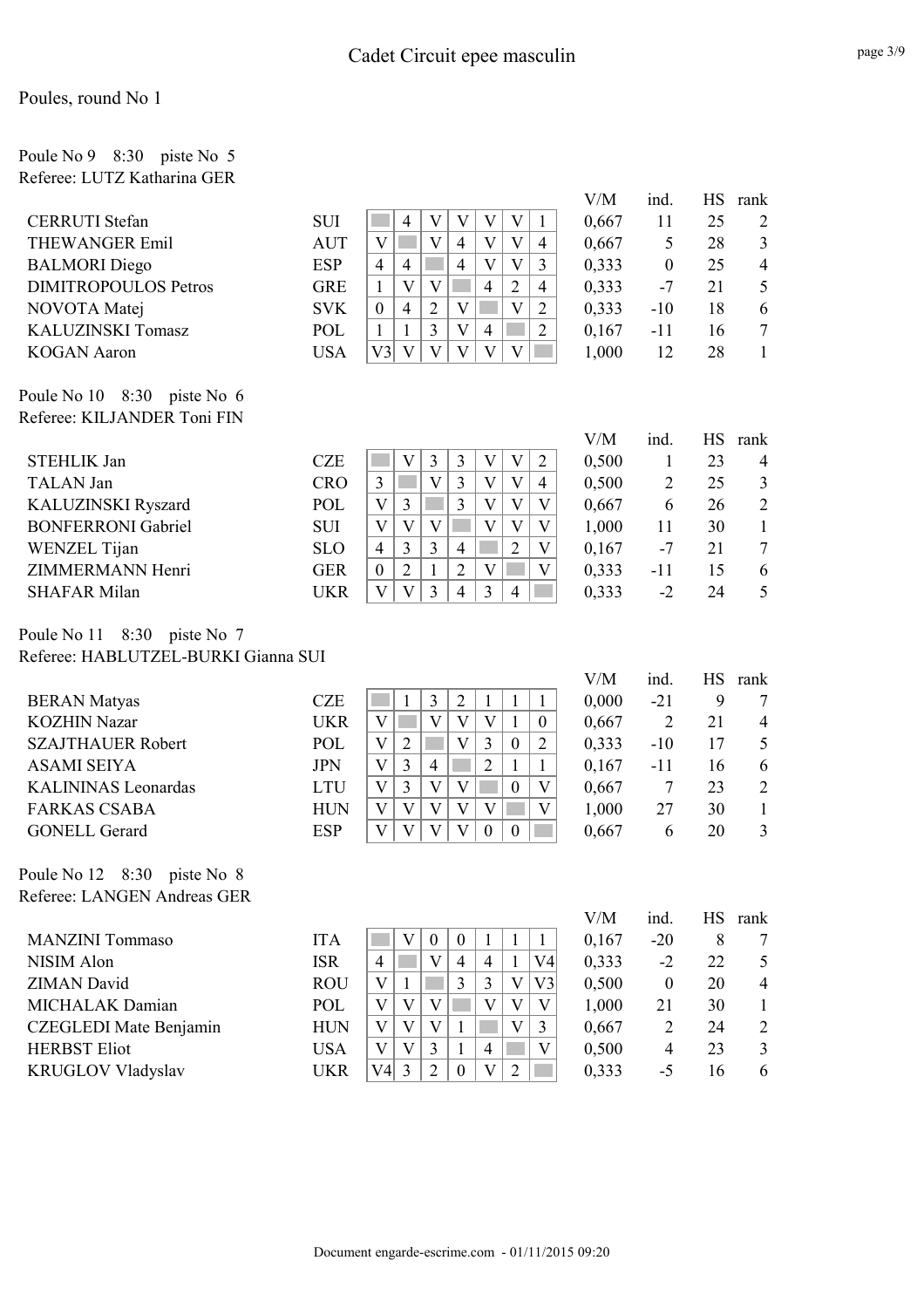### Poule No 13 8:30 piste No 9 Referee: BANKS Dan CAN

|                                    |            |                                                                                                                      | V/M   | ind.             | HS        | rank             |
|------------------------------------|------------|----------------------------------------------------------------------------------------------------------------------|-------|------------------|-----------|------------------|
| <b>KNECHTL David</b>               | <b>AUT</b> | $\overline{2}$<br>$\overline{2}$<br>3<br>$\mathfrak{2}$<br>$\mathbf{V}$<br>$\overline{3}$                            | 0,167 | $-12$            | 17        | 6                |
| MIKHALKOU Pavel                    | <b>BLR</b> | $\overline{\mathsf{V}}$<br>$\overline{\mathbf{V}}$<br>$\overline{V}$<br>$\mathbf V$<br>$\overline{V}$<br>$\mathbf V$ | 1,000 | 17               | 30        | $\mathbf{1}$     |
| <b>SYKES Nyle</b>                  | <b>USA</b> | $\overline{V}$<br>$\overline{4}$<br>$\mathbf{V}$<br>V<br>$\mathbf V$<br>$\boldsymbol{\mathrm{V}}$                    | 0,833 | 14               | 29        | $\overline{2}$   |
| <b>HAMALAINEN Roni</b>             | <b>FIN</b> | V<br>$\overline{2}$<br>V<br>V<br>1<br>V                                                                              | 0,667 | $\mathbf{1}$     | 23        | $\overline{3}$   |
| <b>ESTERKIN Shimon</b>             | <b>ISR</b> | $\overline{2}$<br>V<br>$\overline{4}$<br>$\overline{\mathsf{V}}$<br>$\mathbf{V}$<br>$\mathbf{1}$                     | 0,500 | $\boldsymbol{0}$ | 22        | $\overline{4}$   |
| <b>AKBULUT</b> Mehmet              | <b>TUR</b> | $\overline{2}$<br>$\overline{0}$<br>$\overline{2}$<br>$\overline{4}$<br>$\mathbf{1}$<br>$\overline{4}$               | 0,000 | $-17$            | 13        | $\tau$           |
| <b>FATSAR</b> Agoston              | <b>HUN</b> | $\overline{4}$<br>V<br>$\overline{4}$<br>3<br>$\mathbf{1}$<br>$\mathbf V$                                            | 0,333 | $-3$             | 22        | 5                |
| Poule No 14 8:30 piste No 10       |            |                                                                                                                      |       |                  |           |                  |
| Referee: KRALIK Andrej SVK         |            |                                                                                                                      |       |                  |           |                  |
|                                    |            |                                                                                                                      | V/M   | ind.             | <b>HS</b> | rank             |
| <b>GRBIC Daniil</b>                | <b>SRB</b> | $\mathfrak{2}$<br>$\overline{2}$<br>$\mathbf V$<br>3<br>$\boldsymbol{0}$<br>$\boldsymbol{0}$                         | 0,167 | $-14$            | 12        | 6                |
| <b>AMSBAUGH Travis</b>             | <b>USA</b> | V<br>V<br>$\mathbf{V}$<br>$\mathfrak{Z}$<br>V<br>$\mathbf{1}$                                                        | 0,667 | 12               | 24        | 3                |
| <b>NOVACEK Vit</b>                 | <b>CZE</b> | $\overline{2}$<br>$\overline{4}$<br>$\overline{2}$<br>$\mathbf{1}$<br>$\boldsymbol{0}$<br>$\boldsymbol{0}$           | 0,000 | $-21$            | 9         | $\tau$           |
| <b>PILAT Mateusz</b>               | POL        | $\overline{V}$<br>$\overline{\mathsf{V}}$<br>$\mathbf V$<br>$\overline{2}$<br>$\overline{4}$<br>$\overline{4}$       | 0,500 | 3                | 25        | $\overline{4}$   |
| <b>CSISZER Ferenc</b>              | <b>HUN</b> | $\overline{\mathbf{V}}$<br>$\overline{V}$<br>$\overline{V}$<br>$\overline{V}$<br>$\overline{V}$<br>$\mathbf{1}$      | 0,833 | $\overline{4}$   | 26        | $\mathbf{2}$     |
| <b>MARKOTA Vedran</b>              | <b>CRO</b> | $\overline{V}$<br>$\overline{3}$<br>$\overline{4}$<br>$\mathbf V$<br>$\boldsymbol{0}$<br>$\mathbf{1}$                | 0,333 | $-4$             | 18        | 5                |
| <b>BIRO</b> David                  | <b>ROU</b> | $\overline{\mathsf{V}}$<br>$\overline{\mathsf{V}}$<br>$\mathbf{V}$<br>$\mathbf{V}$<br>$\mathbf{V}$<br>V              | 1,000 | 20               | 30        | $\mathbf{1}$     |
| Poule No 15 8:30 piste No 11       |            |                                                                                                                      |       |                  |           |                  |
|                                    |            |                                                                                                                      |       |                  |           |                  |
| Referee: MUELLER Luis AUT          |            |                                                                                                                      |       |                  |           |                  |
|                                    |            |                                                                                                                      | V/M   | ind.             | <b>HS</b> | rank             |
| <b>NAGY</b> Geza                   | <b>HUN</b> | $\mathbf V$<br>V<br>$\mathbf V$<br>$\mathbf V$<br>$\mathbf V$<br>$\boldsymbol{\mathrm{V}}$                           | 1,000 | 14               | 30        | 1                |
| <b>BOGERT Alexander</b>            | <b>USA</b> | $\mathbf{V}$<br>$\overline{2}$<br>V<br>V<br>$\overline{4}$<br>V                                                      | 0,667 | 9                | 26        | $\overline{2}$   |
| VON WIETERSHEIM Dolf               | <b>GER</b> | $\overline{c}$<br>$\overline{3}$<br>$\overline{4}$<br>$\overline{V}$<br>$\mathbf{1}$<br>$\overline{2}$               | 0,167 | $-11$            | 17        | 6                |
| <b>SOPTA Fran</b>                  | <b>CRO</b> | $\overline{\mathbf{V}}$<br>$\overline{4}$<br>$\mathbf V$<br>$\overline{V}$<br>$\mathbf{1}$<br>$\mathbf{1}$           | 0,500 | $-3$             | 21        | $\overline{4}$   |
| NIETO Guillermo                    | <b>ESP</b> | $\mathbf{1}$<br>$\mathbf{1}$<br>$\mathbf{V}$<br>$\mathbf V$<br>$\overline{4}$<br>$\overline{4}$                      | 0,333 | $-2$             | 20        | $\sqrt{5}$       |
| DALYA David                        | <b>ROU</b> | $\overline{3}$<br>V<br>3<br>$\overline{3}$<br>$\mathbf{1}$<br>$\mathbf{0}$                                           | 0,167 | $-13$            | 15        | $\boldsymbol{7}$ |
| <b>PAVLIK Matyas</b>               | <b>CZE</b> | $\overline{V}$<br>$\overline{4}$<br>$\overline{3}$<br>V<br>$\mathbf{V}$<br>V4                                        | 0,667 | 6                | 26        | $\overline{3}$   |
| Poule No 16<br>8:30<br>piste No 12 |            |                                                                                                                      |       |                  |           |                  |
| Referee: JANTAS Andrzej POL        |            |                                                                                                                      |       |                  |           |                  |
|                                    |            |                                                                                                                      | V/M   | ind.             | HS        | rank             |
| <b>HOSSZU Daniel</b>               | <b>HUN</b> | $\mathbf V$<br>$\overline{2}$<br>V4<br>V<br>$\mathfrak{Z}$<br>$\boldsymbol{\mathrm{V}}$                              | 0,667 | $\overline{4}$   | 24        | 3                |
| <b>VOLAK Samuel</b>                | <b>CZE</b> | $\mathbf V$<br>$\mathbf V$<br>$\sqrt{2}$<br>$\mathbf{1}$<br>$\boldsymbol{0}$<br>$\overline{4}$                       | 0,333 | $-4$             | 17        | 5                |
| <b>ASAMI MASAYA</b>                | <b>JPN</b> | $\overline{3}$<br>3<br>$\mathbf{1}$<br>$\overline{2}$<br>$\overline{2}$<br>$\overline{4}$                            | 0,000 | $-13$            | 15        | $\tau$           |
| <b>BAKHVALAU</b> Ivan              | <b>BLR</b> | $\overline{2}$<br>$\mathbf{V}$<br>$\mathbf V$<br>V4<br>$\overline{4}$<br>$\boldsymbol{\mathrm{V}}$                   | 0,667 | 5                | 25        | $\overline{2}$   |
| <b>HSIEH JAROV Seraphim</b>        | CAN        | $\mathfrak{Z}$<br>V <sub>2</sub><br>$\overline{2}$<br>V4<br>$\overline{3}$<br>$\mathbf V$                            | 0,500 | $-2$             | 19        | $\overline{4}$   |
| THEIN-SANDLER Adrien               | <b>USA</b> | $\ensuremath{\mathbf{V}}$<br>V<br>$\mathbf V$<br>V<br>V<br>V                                                         | 1,000 | 17               | 30        | $\mathbf{1}$     |
| PILIPENKO Andres                   | <b>NOR</b> | $\overline{2}$<br>V<br>$\overline{4}$<br>V<br>$\overline{4}$<br>$\mathbf{1}$                                         | 0,333 | $-7$             | 21        | 6                |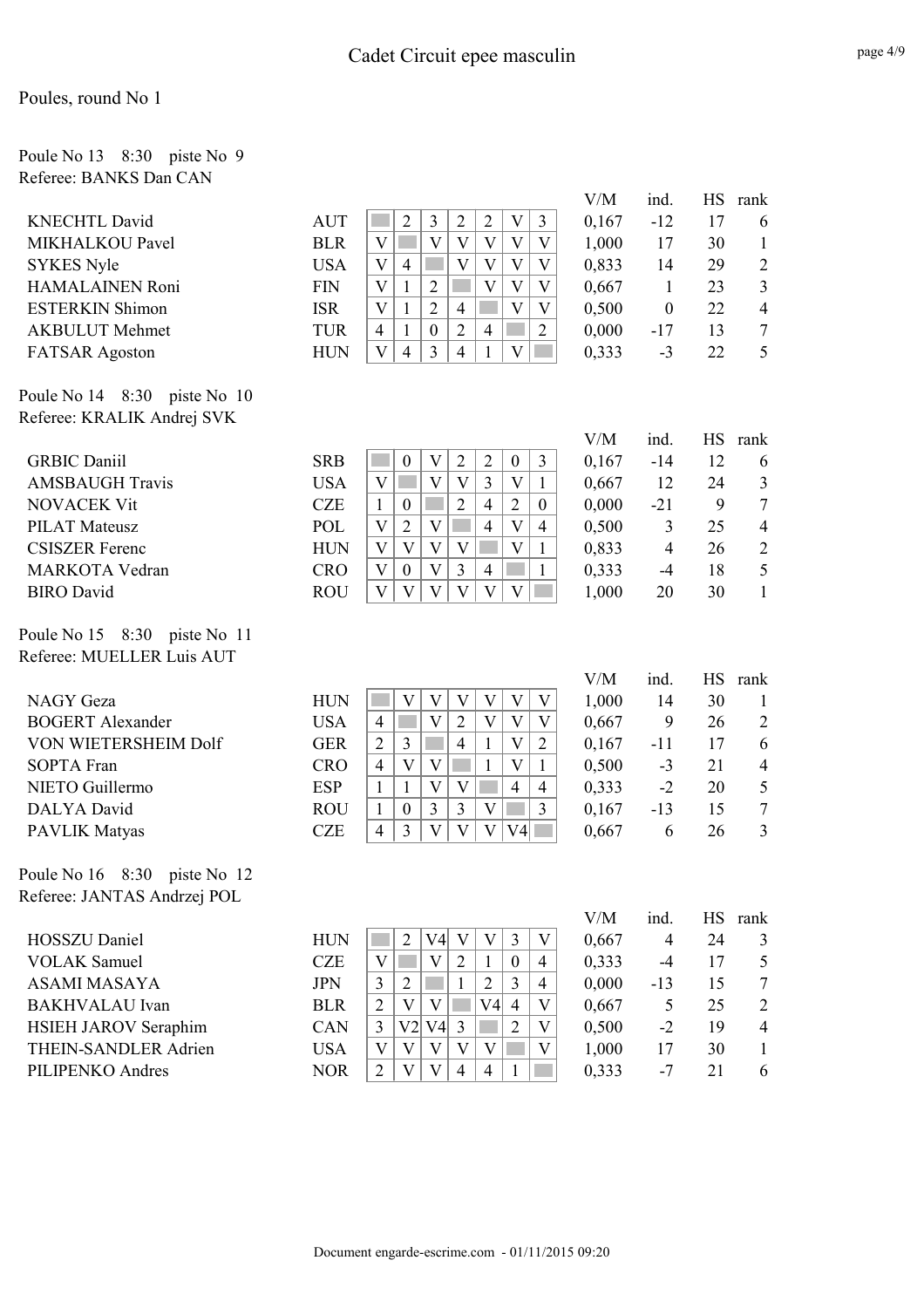### Poule No 17 8:30 piste No 13 Referee: GOOSSENS Bruno USA, SCHOENTHALER Ernst AUT

|                                                            |            |                                                                                                                           | V/M          | ind.           | HS              | rank           |
|------------------------------------------------------------|------------|---------------------------------------------------------------------------------------------------------------------------|--------------|----------------|-----------------|----------------|
| <b>SZAKMARY Nandor</b>                                     | <b>HUN</b> | $\overline{V}$<br>$\overline{2}$<br>$\ensuremath{\mathbf{V}}$<br>$\mathbf{V}$<br>$\overline{4}$<br>V                      | 0,667        | 12             | 26              | $\mathbf{1}$   |
| STRNAD Ondrej                                              | <b>CZE</b> | $\mathbf V$<br>V<br>$\mathbf{V}$<br>$\mathbf V$<br>$\boldsymbol{0}$<br>3                                                  | 0,667        | 5              | 23              | $\overline{4}$ |
| <b>VAR Kerim</b>                                           | <b>GER</b> | $\overline{2}$<br>$\overline{4}$<br>$\boldsymbol{0}$<br>$\boldsymbol{0}$<br>1<br>$\mathbf{0}$                             | 0,000        | $-22$          | 7               | $\tau$         |
| <b>DEMKOVICH Kirill</b>                                    | <b>BLR</b> | $\overline{3}$<br>$\overline{3}$<br>$\mathbf{V}$<br>V <sub>1</sub><br>$\mathbf{1}$<br>V                                   | 0,500        | $-2$           | 18              | 5              |
| DAMJANOVIC Nikola                                          | CAN        | $\overline{V}$<br>$\overline{2}$<br>V<br>V<br>$\mathbf{2}$<br>$\mathbf V$                                                 | 0,667        | 6              | 24              | $\overline{2}$ |
| <b>GUNDAR Oleg</b>                                         | <b>UKR</b> | V4<br>$\mathbf{V}$<br>$\overline{3}$<br>$\overline{4}$<br>$\boldsymbol{0}$<br>$\boldsymbol{0}$                            | 0,333        | $-4$           | 16              | 6              |
| SAWAMURA Takuya                                            | <b>JPN</b> | $\overline{3}$<br>$\mathbf{V}$<br>$\mathbf V$<br>$\mathbf{V}$<br>$\mathbf{1}$<br>V                                        | 0,667        | 5              | 24              | $\mathfrak{Z}$ |
| Poule No 18 8:30 piste No 14<br>Referee: EKICI Yucel TUR   |            |                                                                                                                           |              |                |                 |                |
|                                                            |            |                                                                                                                           | V/M          | ind.           | HS              | rank           |
| <b>GRUTTER Jonas</b>                                       | <b>SUI</b> | $\mathfrak{Z}$<br>$\overline{\mathsf{V}}$<br>$\mathfrak{Z}$<br>V<br>$\mathbf{1}$<br>V                                     | 0,500        | $\overline{2}$ | 22              | 3              |
| <b>ANDRES</b> Leonard                                      | <b>GER</b> | $\mathbf{1}$<br>$\mathbf{1}$<br>$\boldsymbol{0}$<br>$\mathbf{0}$<br>$\boldsymbol{0}$<br>$\mathbf{1}$                      | 0,000        | $-27$          | 3               | $\tau$         |
| LIEVA Saar                                                 | <b>ISR</b> | V<br>$\mathbf V$<br>V<br>$\overline{4}$<br>V<br>V                                                                         | 0,833        | 22             | 29              | $\mathbf{1}$   |
| <b>VERWAAL Crijn</b>                                       | <b>BEL</b> | $\overline{2}$<br>$\mathbf{V}$<br>$\overline{2}$<br>V<br>$\boldsymbol{0}$<br>V1                                           | 0,500        | $-4$           | 15              | 6              |
| SZURLEJ Bartlomiej                                         | <b>POL</b> | $\overline{3}$<br>$\mathbf V$<br>$\overline{\mathsf{V}}$<br>$\overline{\mathsf{V}}$<br>$\boldsymbol{0}$<br>$\overline{3}$ | 0,500        | $\overline{2}$ | 21              | $\overline{4}$ |
| FOTI Adorjan                                               | <b>HUN</b> | V<br>$\mathbf{V}$<br>$\mathbf V$<br>$\overline{2}$<br>$\overline{2}$<br>V <sub>3</sub>                                    | 0,667        | $\overline{4}$ | 22              | $\overline{2}$ |
| FILIP Jan                                                  | <b>CZE</b> | $\overline{V}$<br>$\overline{2}$<br>V<br>V<br>$\boldsymbol{0}$<br>$\boldsymbol{0}$                                        | 0,500        | $\mathbf{1}$   | 17              | 5              |
| Poule No 19 8:30 piste No 15<br>Referee: OREMUSH Heyza UKR |            |                                                                                                                           |              |                |                 |                |
|                                                            |            |                                                                                                                           | V/M          | ind.           | <b>HS</b>       | rank           |
| PYSCHIK Paul-philipp                                       | <b>GER</b> | $\mathbf{V}$<br>$\mathbf V$<br>$\overline{3}$<br>$\mathbf V$<br>V<br>$\mathbf{1}$                                         | 0,667        | 4              | 24              | 3              |
| <b>GKOGKOS Filippos</b>                                    | <b>GRE</b> | V<br>$\overline{2}$<br>$\mathbf V$<br>$\mathbf{1}$<br>$\overline{4}$<br>$\overline{4}$                                    | 0,333        | $-5$           | 21              | $\mathfrak s$  |
| SAY Ali Ege                                                | <b>TUR</b> | $\overline{\mathsf{V}}$<br>$\mathbf{V}$<br>$\mathbf V$<br>$\overline{4}$<br>$\mathbf{V}$<br>$\overline{4}$                | 0,667        | 8              | 28              | $\overline{2}$ |
| <b>KOLCSAR</b> Gedeon                                      | <b>ROU</b> | $\overline{4}$<br>$\overline{2}$<br>V <sub>3</sub><br>$\overline{4}$<br>$\mathbf{0}$<br>$\overline{3}$                    | 0,167        | $-11$          | 16              | $\tau$         |
| <b>NASIF Sherif</b>                                        | <b>EGY</b> | $\mathbf V$<br>$\mathbf V$<br>$\overline{4}$<br>V<br>$\operatorname{V4}$<br>$\boldsymbol{\mathrm{V}}$                     | 0,833        | 17             | 28              | $\mathbf{1}$   |
| <b>KOC</b> Franciszek                                      | POL        | $\sqrt{2}$<br>$\sqrt{2}$<br>$\mathbf V$<br>$\mathbf{V}$<br>$\overline{2}$<br>$\mathbf V$                                  | 0,500        | $-3$           | 21              | $\overline{4}$ |
| <b>DARQUENNE Guillaume</b>                                 | <b>BEL</b> | $\mathbf{V}$<br>$\overline{V}$<br>3<br>$\boldsymbol{0}$<br>3<br>$\mathbf{1}$                                              | 0,333        | $-10$          | 17              | 6              |
| Poule No 20 8:30<br>piste No 16                            |            |                                                                                                                           |              |                |                 |                |
| Referee: WALACH Thomas AUT                                 |            |                                                                                                                           |              |                |                 |                |
| <b>SALZER Jiri</b>                                         | <b>CZE</b> | 3<br>$\overline{2}$<br>$\boldsymbol{0}$<br>$\overline{2}$<br>$\overline{4}$<br>$\mathbf{1}$                               | V/M<br>0,000 | ind.<br>$-18$  | <b>HS</b><br>12 | rank<br>7      |
| <b>SELLS Alexander</b>                                     | <b>AUS</b> | $\overline{\mathsf{V}}$<br>$\overline{3}$<br>$\mathbf{V}$<br>V<br>V<br>1                                                  | 0,667        | 6              | 24              | $\overline{c}$ |
| <b>BARTASKA Dominykas</b>                                  | <b>LTU</b> | V<br>3<br>$\mathbf V$<br>V<br>$\mathbf{1}$<br>3                                                                           | 0,500        | $-3$           | 22              | 5              |
| PIACHYNSKI Vladzislav                                      | <b>BLR</b> | $\overline{V}$<br>$\mathbf V$<br>3<br>3<br>V<br>V                                                                         | 0,667        | $\mathfrak{Z}$ | 26              | $\mathfrak{Z}$ |
| MADOR-BOZINOVIC Toni                                       | <b>CRO</b> | $\overline{3}$<br>V<br>$\overline{4}$<br>$\overline{4}$<br>V<br>1                                                         | 0,333        | $-3$           | 22              | 6              |
| PLYSHEVSKYI Anatolii                                       | <b>UKR</b> | $\ensuremath{\mathbf{V}}$<br>V<br>V<br>$\mathbf{V}$<br>$\overline{4}$<br>V                                                | 0,833        | 10             | 29              | $\mathbf{1}$   |
| <b>BIALAS</b> Maciej                                       | POL        | $\mathbf V$<br>$\mathbf{V}$<br>$\mathbf{V}$<br>$\overline{4}$<br>$\overline{3}$<br>3                                      | 0,500        | 5              | 25              | $\overline{4}$ |
|                                                            |            |                                                                                                                           |              |                |                 |                |
|                                                            |            |                                                                                                                           |              |                |                 |                |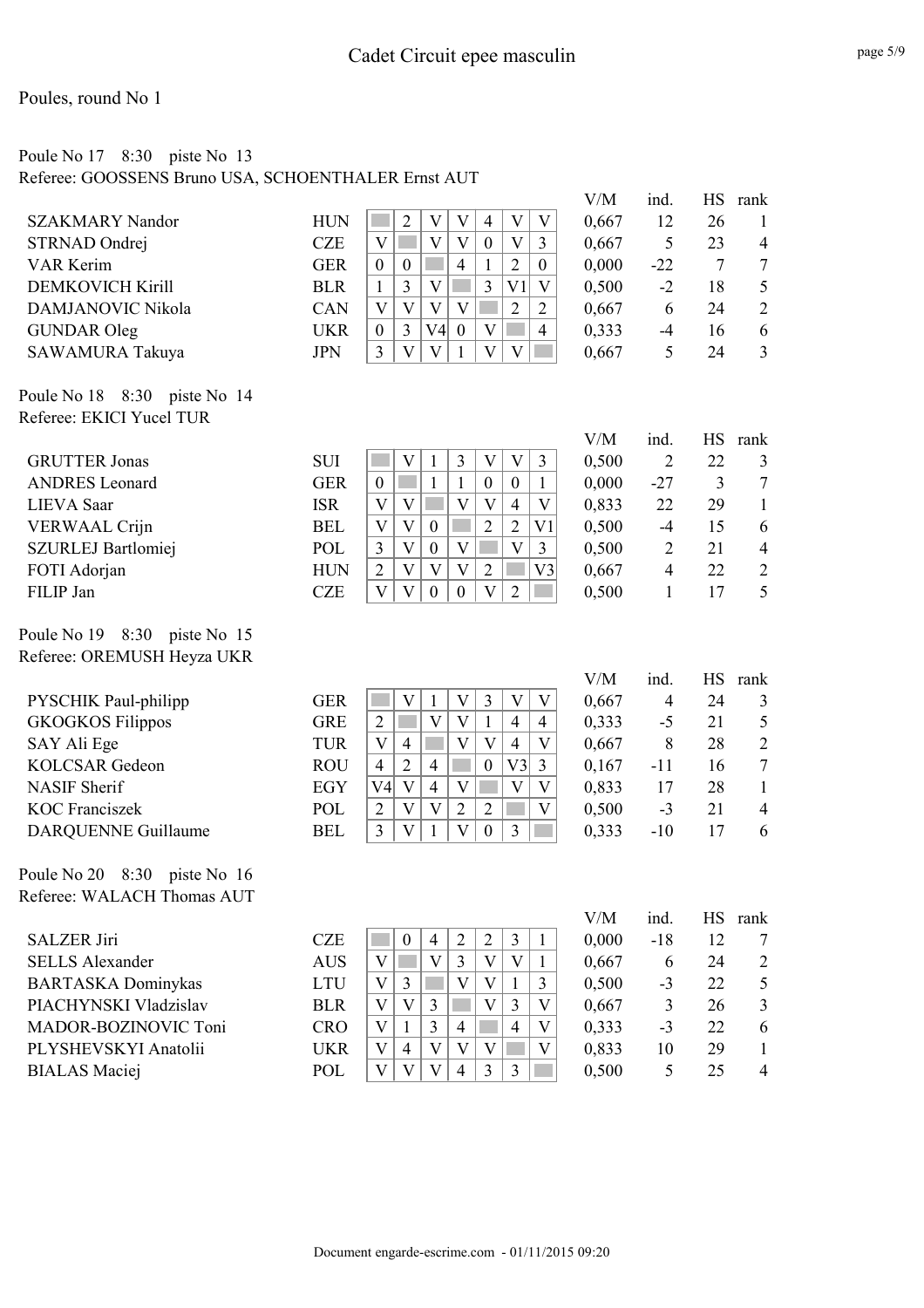### Poule No 21 8:30 piste No 17 Referee: LEITNER Tobias AUT, VILEM Michal SVK

|                                                 |            |                                                                                                                  | V/M   | ind.           | <b>HS</b> | rank                    |
|-------------------------------------------------|------------|------------------------------------------------------------------------------------------------------------------|-------|----------------|-----------|-------------------------|
| <b>BENDE Bence</b>                              | <b>HUN</b> | V<br>$\overline{2}$<br>$\ensuremath{\mathbf{V}}$<br>$\mathbf V$<br>$\overline{4}$<br>$\mathbf V$                 | 0,667 | 8              | 26        | 1                       |
| <b>DARASHKOU Anton</b>                          | <b>BLR</b> | $\overline{V}$<br>$\overline{2}$<br>$\overline{\mathsf{V}}$<br>$\overline{V}$<br>$\mathbf{V}$<br>$\mathbf{1}$    | 0,667 | $\overline{4}$ | 23        | $\overline{4}$          |
| <b>SCHMIDLI Nicky</b>                           | <b>SUI</b> | $\overline{3}$<br>V<br>$\overline{4}$<br>V<br>$\overline{4}$<br>V                                                | 0,500 | 5              | 26        | 5                       |
| RYSZKIEWICZ Artur                               | POL        | $\overline{\mathsf{V}}$<br>$\overline{4}$<br>V<br>V<br>V<br>$\overline{4}$                                       | 0,667 | 6              | 28        | $\overline{2}$          |
| <b>INCZE</b> Aron                               | <b>ROU</b> | $\sqrt{2}$<br>V<br>$\mathbf{1}$<br>$\boldsymbol{0}$<br>$\mathbf{0}$<br>$\mathbf{1}$                              | 0,167 | $-18$          | 9         | $\overline{7}$          |
| <b>GRIFFITHS Ryan</b>                           | <b>USA</b> | $\boldsymbol{\mathrm{V}}$<br>V<br>3<br>$\overline{4}$<br>$\mathbf V$<br>V                                        | 0,667 | 6              | 27        | 3                       |
| PORS Gregor                                     | <b>SLO</b> | $\overline{2}$<br>$\overline{3}$<br>$\overline{2}$<br>V<br>$\overline{2}$<br>$\overline{4}$                      | 0,167 | $-11$          | 18        | 6                       |
| Poule No 22 8:30 piste No 18                    |            |                                                                                                                  |       |                |           |                         |
| Referee: BRAVO Daniel ESP                       |            |                                                                                                                  |       |                |           |                         |
|                                                 |            |                                                                                                                  | V/M   | ind.           | <b>HS</b> | rank                    |
| <b>SHITRIT Ron</b>                              | <b>ISR</b> | $\mathfrak{Z}$<br>$\mathbf V$<br>$\mathbf V$<br>V4<br>$\mathbf V$<br>$\overline{2}$                              | 0,667 | 3              | 24        | 2                       |
| <b>RECLO</b> Michal                             | <b>SVK</b> | $\overline{3}$<br>$\overline{V}$<br>$\overline{\mathsf{V}}$<br>$\overline{V}$<br>$\mathbf V$<br>$\boldsymbol{0}$ | 0,667 | 3              | 23        | 3                       |
| <b>KOLPA</b> Piotr                              | POL        | $\mathbf{V}$<br>V<br>$\overline{4}$<br>$\mathbf V$<br>$\overline{4}$<br>$\overline{4}$                           | 0,500 | $\overline{2}$ | 27        | $\overline{4}$          |
| <b>PAUL Dominic</b>                             | <b>GBR</b> | $\overline{3}$<br>$\overline{3}$<br>$\overline{4}$<br>3<br>3<br>1                                                | 0,000 | $-12$          | 17        | 7                       |
| <b>PUCHACHER Felix</b>                          | <b>AUT</b> | $\overline{2}$<br>$\mathbf V$<br>$\overline{V}$<br>3<br>$\overline{4}$<br>$\overline{2}$                         | 0,333 | $-6$           | 21        | 6                       |
| <b>TAFOYA</b> Devin                             | <b>USA</b> | $\overline{3}$<br>$\overline{4}$<br>V<br>$\mathbf V$<br>$\overline{4}$<br>1                                      | 0,333 | $-6$           | 22        | 5                       |
| NISHIGAKI Shoichiro                             | <b>JPN</b> | $\overline{V}$<br>V<br>V<br>$\overline{\mathsf{V}}$<br>V<br>$\mathbf{V}$                                         | 1,000 | 16             | 30        | $\mathbf{1}$            |
| Poule No 23 8:30 piste No 19                    |            |                                                                                                                  |       |                |           |                         |
| Referee: CSISZAR Francisc ROU                   |            |                                                                                                                  |       |                |           |                         |
|                                                 |            |                                                                                                                  | V/M   | ind.           | <b>HS</b> | rank                    |
| VAVRA Dan                                       | <b>CZE</b> | $\overline{2}$<br>$\overline{2}$<br>$\overline{2}$<br>V<br>$\mathbf V$<br>$\overline{2}$                         | 0,333 | $-10$          | 18        | 6                       |
| <b>MENTAL Karol</b>                             | POL        | V<br>$\mathbf{V}$<br>$\mathbf V$<br>$\overline{2}$<br>$\overline{2}$<br>$\boldsymbol{\mathrm{V}}$                | 0,667 | $\mathbf{1}$   | 24        | $\overline{2}$          |
| <b>BUYAN Rahmi Kaan</b>                         | <b>TUR</b> | $\overline{2}$<br>$\mathbf{V}$<br>$\overline{4}$<br>V<br>V<br>$\overline{4}$                                     | 0,500 | 3              | 25        | $\overline{\mathbf{3}}$ |
| PFANDER Emil                                    | <b>GER</b> | 3<br>$\overline{3}$<br>$\mathbf{1}$<br>$\overline{\mathsf{V}}$<br>$\mathbf V$<br>$\overline{4}$                  | 0,333 | $-5$           | 21        | 5                       |
| <b>BANYAI</b> Botond                            | <b>HUN</b> | V<br>V<br>$\mathbf V$<br>$\mathbf V$<br>$\mathbf{V}$<br>$\mathbf V$                                              | 1,000 | 19             | 30        | $\mathbf{1}$            |
| <b>ARMALEO</b> Filippo                          | <b>ITA</b> | $\overline{2}$<br>V<br>V <sub>3</sub><br>$\mathbf{1}$<br>$\mathbf V$<br>$\overline{4}$                           | 0,500 | $-1$           | 20        | $\overline{4}$          |
| <b>MARZIALE Enrico</b>                          | <b>SUI</b> | $\mathbf{V}$<br>$\overline{4}$<br>$\overline{4}$<br>$\overline{4}$<br>$\mathbf{1}$<br>$\overline{2}$             | 0,167 | $-7$           | 20        | 7                       |
| Poule No 24 8:30<br>piste No 20                 |            |                                                                                                                  |       |                |           |                         |
| Referee: CELLER Pavol SVK, STRANSKY Vojtech CZE |            |                                                                                                                  |       |                |           |                         |
|                                                 |            |                                                                                                                  | V/M   | ind.           |           | HS rank                 |
| SHANTSOU Uladzislau                             | <b>BLR</b> | 3<br>3<br>V<br>$\boldsymbol{0}$<br>$\boldsymbol{0}$<br>1                                                         | 0,167 | $-17$          | 12        | 7                       |
| <b>BEKALA Mark</b>                              | <b>UKR</b> | 3<br>$\overline{3}$<br>$\boldsymbol{0}$<br>$\boldsymbol{\mathrm{V}}$<br>3<br>$\overline{4}$                      | 0,167 | $-8$           | 18        | 6                       |
| <b>KREMSLEITHNER Michael</b>                    | <b>AUT</b> | $\overline{\mathsf{V}}$<br>V<br>$\overline{3}$<br>V<br>V<br>V                                                    | 0,833 | 14             | 28        | $\mathbf{1}$            |
| <b>LUSTI Hannes</b>                             | SUI        | V<br>$\mathfrak{Z}$<br>$\boldsymbol{\mathrm{V}}$<br>V<br>V <sub>1</sub><br>V                                     | 0,833 | 11             | 24        | $\overline{c}$          |
| <b>MARKO Balazs</b>                             | <b>ROU</b> | $\overline{2}$<br>$\overline{2}$<br>$\overline{2}$<br>V<br>V<br>1                                                | 0,333 | $-9$           | 17        | 5                       |
| <b>GOORIS Andreo</b>                            | <b>BEL</b> | $\mathfrak{Z}$<br>$\mathbf V$<br>V<br>$\overline{2}$<br>V<br>$\overline{4}$                                      | 0,500 | 4              | 24        | 4                       |
| CHAO Kevin                                      | <b>USA</b> | $\overline{V}$<br>V<br>$\boldsymbol{0}$<br>$\mathbf{V}$<br>V<br>$\mathbf{1}$                                     | 0,667 | 5              | 21        | $\mathfrak{Z}$          |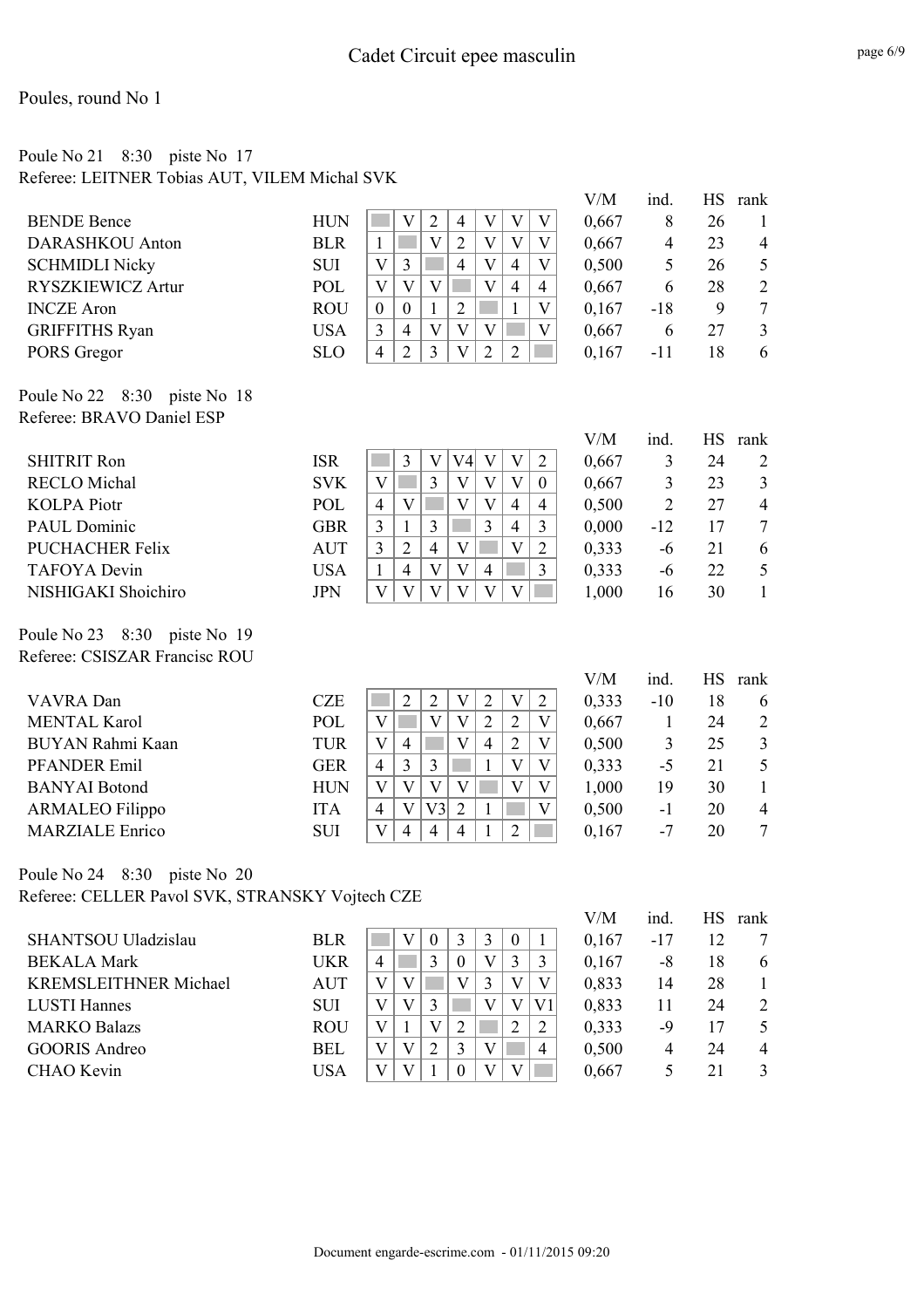#### Poule No 25 8:30 piste No 21 Referee: KLJUCAR Anton SLO

|                                                                    |            |                |   |                |                |              |                |                | V/M   | ind.           | <b>HS</b> | rank |
|--------------------------------------------------------------------|------------|----------------|---|----------------|----------------|--------------|----------------|----------------|-------|----------------|-----------|------|
| <b>SLUTZKIN DAVID</b>                                              | <b>ISR</b> |                | V | 3              | V              | V            | V              | $\overline{4}$ | 0,667 | 6              | 27        | 2    |
| <b>SARVARI Merse</b>                                               | <b>HUN</b> | 3              |   | $\overline{4}$ | 4              | V            | V              | V              | 0,500 | 5              | 26        | 4    |
| <b>RALKO</b> Filip                                                 | POL        | V              | V |                | V              | V            | V              | V              | 1,000 | 11             | 30        |      |
| <b>CROUSE Ulfric</b>                                               | <b>USA</b> | 4              | V | 2              |                | V            | V              | V              | 0,667 | $\overline{4}$ | 26        | 3    |
| <b>KOGLER Marco</b>                                                | <b>AUT</b> | $\overline{2}$ | 2 | 3              | $\overline{4}$ |              | $\overline{2}$ | $\overline{2}$ | 0,000 | $-15$          | 15        |      |
| BONAGA Nicolo & apos;                                              | <b>ITA</b> | $\overline{2}$ | 3 | 3              | $\overline{2}$ | V            |                | 3              | 0,167 | -9             | 18        | 6    |
| <b>BORRUAT KAWASAKI Victor</b>                                     | <b>SUI</b> | V              |   | 4              | $\overline{2}$ | $\mathbf{V}$ | V              |                | 0,500 | $-2$           | 22        |      |
| Poule No $26 \quad 8:30$<br>piste No 22<br>Referee: KORES Gaja SLO |            |                |   |                |                |              |                |                |       |                |           |      |
|                                                                    |            |                |   |                |                |              |                |                | V/M   | ind.           | <b>HS</b> | rank |
| <b>GSTETTNER Michel</b>                                            | <b>AUT</b> |                | 0 | 4              |                | 3            | V              | 3              | 0.333 | -6             | 20        | 5    |

| VIO LE L'INER IVIIUITT          |
|---------------------------------|
| <b>GKOGKOS Alexandros</b>       |
| <b>FAVRE</b> Hadrien            |
| <b>MADDINENI Neel Kanth Rao</b> |
| KADIOGLU Onur                   |
| <b>STROPPIANA Giulio</b>        |
| <b>CSERE Bence</b>              |

Poule No 27 8:30 piste No 23 Referee: SZABO Zoltan ROU

| <b>SELCUK Batuhan</b>      |
|----------------------------|
| <b>JURKA</b> Jaroslav      |
| <b>BERMEJO</b> Noe         |
| <b>SZKOP Wiktor</b>        |
| <b>BRUCKMUELLER Fabian</b> |
| YARINOVSKY Tomer           |
| <b>DUMONT Celien</b>       |

Poule No 28 8:30 piste No 24 Referee: DRESCHER Tim GER

|                         |            |          |   |    |          |                | V / IVI | шч.   | пэ | танк |
|-------------------------|------------|----------|---|----|----------|----------------|---------|-------|----|------|
| FUCHS Julian            | <b>AUT</b> | $\theta$ |   |    | $\theta$ | $\overline{4}$ | 0,167   | $-13$ | 14 | 7    |
| WUTSCHKA Pavel          | <b>CZE</b> |          | 4 |    | 4        | $\overline{4}$ | 0,333   |       | 25 | 4    |
| NIKOLIC Kosta           | <b>SRB</b> |          |   |    |          | $\theta$       | 0,333   | $-14$ | 10 | 6    |
| ELGHANDOUR Omar         | EGY        | $\theta$ |   | 4  | $\theta$ | $\overline{4}$ | 0,333   | -6    | 18 |      |
| <b>TOBIN Turner</b>     | <b>CAN</b> |          |   |    |          | 3              | 0,500   |       | 19 | 3    |
| <b>KOCH Mate</b>        | <b>HUN</b> |          |   |    |          | V              | 1,000   | 20    | 30 |      |
| <b>GALPER Stanislav</b> | ISR        |          |   | V4 |          |                | 0,833   |       | 28 | 2    |

| V/M   | ind.  | НS | rank |
|-------|-------|----|------|
| 0,167 | $-13$ | 14 | 7    |
| 0,333 | 5     | 25 | 4    |
| 0,333 | -14   | 10 | 6    |
| 0,333 | -6    | 18 | 5    |
| 0,500 | 0     | 19 | 3    |
| 1,000 | 20    | 30 | 1    |

| <b>GKOGKOS Alexandros</b>       | <b>GRE</b> |   |  |  | V              | 1,000 | 20    | 30 |                |
|---------------------------------|------------|---|--|--|----------------|-------|-------|----|----------------|
| <b>FAVRE</b> Hadrien            | <b>SUI</b> |   |  |  | $\overline{4}$ | 0,500 |       | 25 | 4              |
| <b>MADDINENI Neel Kanth Rao</b> | <b>USA</b> | 3 |  |  |                | 0,500 |       | 25 | 3              |
| KADIOGLU Onur                   | TUR        |   |  |  |                | 0,333 | -9    |    | 6              |
| <b>STROPPIANA Giulio</b>        | <b>SVK</b> |   |  |  | $\theta$       | 0,167 | $-18$ |    | 7              |
| <b>CSERE Bence</b>              | <b>HUN</b> |   |  |  |                | 0,667 |       | 25 | $\overline{2}$ |
|                                 |            |   |  |  |                |       |       |    |                |
|                                 |            |   |  |  |                |       |       |    |                |

| V/M   | ind. | HУ | rank |
|-------|------|----|------|
| 0,333 | -6   | 20 | 5    |
| 1,000 | 20   | 30 | 1    |
| 0,500 | 2    | 25 | 4    |
| 0,500 | 6    | 25 | 3    |
| 0,333 | -9   | 17 | 6    |
| ,167  | -18  | 9  | 7    |
| 0,667 | 5    | 25 | 2    |
|       |      |    |      |

|                            |            |     |   |   |   |   |                | V/M   | ına. | HS. | rank           |
|----------------------------|------------|-----|---|---|---|---|----------------|-------|------|-----|----------------|
| <b>SELCUK Batuhan</b>      | <b>TUR</b> |     |   |   |   |   | $\overline{4}$ | 0,167 | -9   | 18  | 7              |
| <b>JURKA Jaroslav</b>      | <b>CZE</b> |     |   |   |   |   | 3              | 0,333 | -5   | 18  | 6              |
| <b>BERMEJO Noe</b>         | <b>ESP</b> |     |   |   |   |   | V              | 1,000 | 11   | 30  |                |
| <b>SZKOP Wiktor</b>        | POL        | V4l |   | 4 |   | 4 | V              | 0,667 |      | 27  | $\overline{2}$ |
| <b>BRUCKMUELLER Fabian</b> | <b>AUT</b> |     | V |   |   |   | 3              | 0,333 | -4   | 22  |                |
| YARINOVSKY Tomer           | <b>ISR</b> |     | 2 | 4 | ว |   | 4              | 0,333 | -1   | 23  | 4              |
| <b>DUMONT Celien</b>       | <b>SUI</b> |     |   |   | 4 |   |                | 0,667 |      | 27  | 3              |
|                            |            |     |   |   |   |   |                |       |      |     |                |

| V/M   | ind. | HS | rank |
|-------|------|----|------|
| 0,167 | -9   | 18 | 7    |
| 0,333 | -5   | 18 | 6    |
| 1,000 | 11   | 30 | 1    |
| 0,667 | 5    | 27 | 2    |
| 0,333 | $-4$ | 22 | 5    |
| 0,333 | $-1$ | 23 | 4    |
| 0,667 | 3    | 27 | 3    |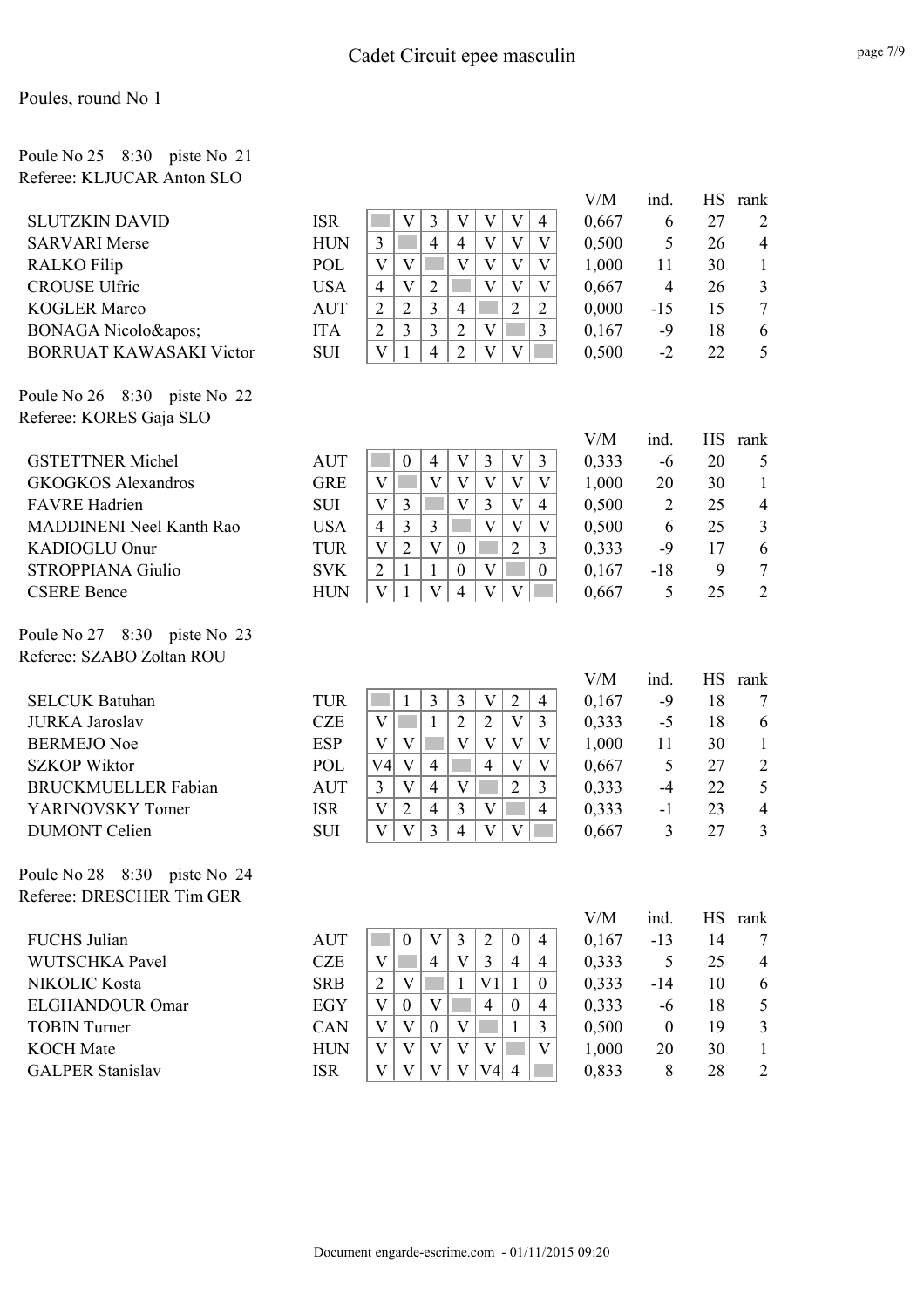### Poule No 29 8:30 piste No 25 Referee: MANDOKI Sandor USA

|                                  |            |                                                                                                               | V/M   | ind.             | <b>HS</b> | rank           |
|----------------------------------|------------|---------------------------------------------------------------------------------------------------------------|-------|------------------|-----------|----------------|
| PANTSIALEYEU Bahdan              | <b>BLR</b> | V<br>$\mathbf V$<br>V4<br>V<br>V <sub>3</sub><br>$\overline{4}$                                               | 0,833 | 11               | 26        | 2              |
| ETLI Mahmut Can                  | <b>TUR</b> | $\boldsymbol{0}$<br>$\mathbf{1}$<br>$\mathbf{1}$<br>$\overline{2}$<br>1<br>$\boldsymbol{0}$                   | 0,000 | $-25$            | 5         | 7              |
| <b>HEAD Connor</b>               | <b>GBR</b> | $\overline{\mathsf{V}}$<br>$\mathbf V$<br>V<br>V<br>$\mathbf{V}$<br>V                                         | 1,000 | 16               | 30        | $\mathbf{1}$   |
| <b>ABDELKAWY Ahmed</b>           | <b>EGY</b> | $\overline{\mathsf{V}}$<br>$\overline{V}$<br>3<br>$\mathbf{1}$<br>$\mathbf{1}$<br>1                           | 0,333 | $-6$             | 16        | 6              |
| <b>NAGY Marcell</b>              | <b>HUN</b> | $\mathbf V$<br>$\overline{2}$<br>$\overline{c}$<br>3<br>3<br>$\mathbf V$                                      | 0,333 | $-4$             | 20        | 5              |
| <b>HOIDA Daniil</b>              | <b>UKR</b> | $\mathbf V$<br>$\overline{2}$<br>V<br>$\mathbf V$<br>$\overline{4}$<br>$\overline{4}$                         | 0,500 | 6                | 25        | 3              |
| <b>SCHUHMANN Jan</b>             | <b>AUT</b> | $\mathbf V$<br>V<br>$\overline{3}$<br>V<br>$\mathbf{0}$<br>$\overline{4}$                                     | 0,500 | $\overline{2}$   | 22        | $\overline{4}$ |
| Poule No 30 8:30 piste No 26     |            |                                                                                                               |       |                  |           |                |
| Referee: SZCZESNIAK Piotr POL    |            |                                                                                                               |       |                  |           |                |
|                                  |            |                                                                                                               | V/M   | ind.             | <b>HS</b> | rank           |
| <b>WILSON Nicolas</b>            | <b>USA</b> | $\mathfrak{Z}$<br>$\rm V$<br>V<br>$\mathbf V$<br>$\mathbf V$                                                  | 0,800 | 8                | 23        | 2              |
| <b>BIRO</b> Alexander            | <b>AUT</b> | V<br>V<br>$\boldsymbol{0}$<br>$\boldsymbol{0}$<br>$\overline{4}$                                              | 0,400 | -6               | 14        | 5              |
| PYSCHIK Finn-henry               | <b>GER</b> | $\overline{2}$<br>$\mathbf{0}$<br>$\mathbf{1}$<br>$\boldsymbol{0}$<br>$\mathbf{0}$                            | 0,000 | $-22$            | 3         | 6              |
| <b>NORMAN Riley</b>              | CAN        | $\overline{2}$<br>$\mathbf{V}$<br>$\overline{4}$<br>V<br>V                                                    | 0,600 | $\overline{7}$   | 21        | 3              |
| <b>MESTYANEK Mate</b>            | <b>HUN</b> | $\mathbf{V}$<br>$\mathbf{V}$<br>V<br>$\mathbf{V}$<br>$\overline{4}$                                           | 0,800 | 16               | 24        | 1              |
| <b>DONATANTONIO Nils</b>         | <b>SUI</b> | V<br>V<br>$\overline{4}$<br>$\mathbf{1}$<br>$\mathbf{1}$                                                      | 0,400 | $-3$             | 16        | $\overline{4}$ |
| Poule No 31 8:30 piste No 27     |            |                                                                                                               |       |                  |           |                |
| Referee: MANOLACHE Christina AUT |            |                                                                                                               |       |                  |           |                |
|                                  |            |                                                                                                               | V/M   | ind.             | <b>HS</b> | rank           |
| <b>OZOLCER Aras</b>              | <b>TUR</b> | $\mathbf{V}$<br>V<br>$\mathbf V$<br>$\overline{2}$<br>$\overline{4}$                                          | 0,600 | 6                | 21        | $\overline{2}$ |
| <b>SZILAGYI Balazs</b>           | <b>ROU</b> | $\overline{\mathsf{V}}$<br>$\overline{2}$<br>$\overline{\mathsf{V}}$<br>3<br>$\mathbf{V}$                     | 0,600 | $\overline{4}$   | 20        | 3              |
| <b>ALARCIA Daniel</b>            | <b>ESP</b> | $\overline{3}$<br>$\mathbf{1}$<br>$\overline{2}$<br>$\overline{4}$<br>$\overline{4}$                          | 0,000 | $-11$            | 14        | 6              |
| <b>WILSON</b> Sean               | <b>USA</b> | $\overline{\mathsf{V}}$<br>$\overline{\mathsf{V}}$<br>$\overline{\mathsf{V}}$<br>V<br>$\overline{\mathsf{V}}$ | 1,000 | 12               | 25        | $\mathbf{1}$   |
| <b>KALTSAMIS Alexander</b>       | <b>GER</b> | $\overline{2}$<br>V<br>$\overline{2}$<br>$\overline{3}$<br>$\mathbf{1}$                                       | 0,200 | $-11$            | 13        | 5              |
| <b>SAMOILOV Dmytro</b>           | <b>UKR</b> | $\mathbf{V}$<br>$\overline{2}$<br>$\mathbf{V}$<br>$\overline{2}$<br>$\mathbf V$                               | 0,600 | $\boldsymbol{0}$ | 19        | $\overline{4}$ |
| Poule No 32 8:30 piste No 28     |            |                                                                                                               |       |                  |           |                |
| Referee: BECKERMAN Conor USA     |            |                                                                                                               |       |                  |           |                |
|                                  |            |                                                                                                               | V/M   | ind.             |           | HS rank        |
| <b>LEPIR Luka</b>                | <b>AUT</b> | V<br>V<br>3<br>$\mathfrak{Z}$<br>$\overline{2}$                                                               | 0,400 | $-1$             | 18        | 4              |
| DAYIOGLU Gurgun                  | <b>TUR</b> | $\overline{2}$<br>V<br>3<br>1<br>1                                                                            | 0,200 | $-12$            | 12        | 5              |
| <b>LUTIN</b> Antoine             | SUI        | $\mathbf{V}$<br>$\mathbf{V}$<br>V<br>$\boldsymbol{0}$<br>$\mathbf{V}$                                         | 0,800 | 6                | 20        | $\overline{2}$ |
| <b>EUTINGER Maximilian</b>       | <b>GER</b> | 3<br>3<br>$\overline{2}$<br>$\overline{4}$<br>$\overline{4}$                                                  | 0,000 | $-9$             | 16        | 6              |
| <b>SAADUN Or</b>                 | <b>ISR</b> | $\mathbf{V}$<br>V<br>$\mathbf{V}$<br>$\mathbf{V}$<br>V                                                        | 1,000 | 13               | 25        | 1              |
| <b>REGELY Andras</b>             | <b>HUN</b> | $\overline{\mathsf{V}}$<br>V <sub>4</sub><br>V<br>$\overline{2}$<br>$\overline{3}$                            | 0,600 | $\mathfrak{Z}$   | 19        | 3              |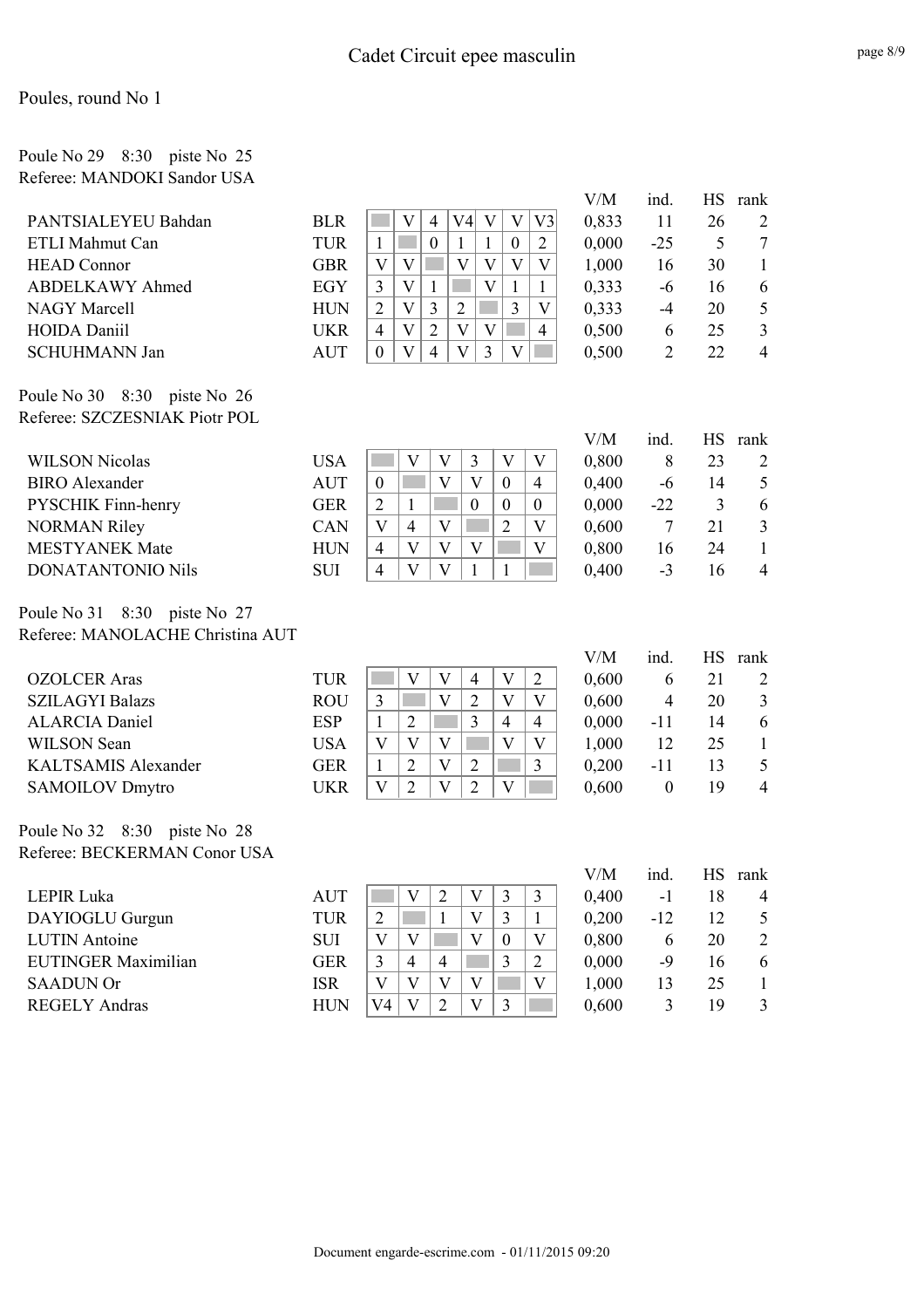#### Poule No 33 8:30 piste No 29 Referee: CODARIN Lorenzo ITA

|                            |            |   |          |     |          | V/M   | ind.     | <b>HS</b> | rank |
|----------------------------|------------|---|----------|-----|----------|-------|----------|-----------|------|
| <b>COLE Elias</b>          | <b>USA</b> |   |          | V4. |          | 1,000 | 11       | 22        |      |
| MACSKA Adam                | <b>ROU</b> | 4 |          |     |          | 0,600 |          | 21        |      |
| <b>GOKMEN Efekan Ahmet</b> | TUR        |   |          |     | $\theta$ | 0,000 | $-23$    |           | h    |
| <b>KARIYCHENKO Maksym</b>  | <b>UKR</b> |   | 3        |     |          | 0,400 | $\theta$ | 18        |      |
| <b>MAJNIK Roland</b>       | HUN        |   |          |     |          | 0,800 | 13       | 22        |      |
| STOCH Kolja                | <b>GER</b> |   | $\theta$ |     |          | 0,200 | -8       | 12        |      |

Poule No 34 8:30 piste No 30 Referee: FARKASNE BABOS Bernadett HUN, TOBIAS Simona SLO

| <b>JOHANIDES Lukas Jakub</b> | <b>SVK</b> |        |   | $\theta$         |  |              | 0,600 |       |    | 4 |
|------------------------------|------------|--------|---|------------------|--|--------------|-------|-------|----|---|
| <b>WAGNER Phillip</b>        | <b>AUT</b> | ◠<br>∠ |   |                  |  | V            | 0,400 | -2    | 19 | 5 |
| SHABLINSKI Ilya              | <b>BLR</b> |        |   |                  |  | $\mathbf{R}$ | 0,800 |       | 23 |   |
| <b>JUKNA Rokas</b>           | LTU        | ↑      |   | $\overline{4}$   |  | V            | 0.600 | 4     | 21 |   |
| <b>GUL</b> Cinar             | TUR        | ◠      |   | $\boldsymbol{0}$ |  |              | 0,000 | $-17$ |    | 6 |
| <b>BECKER Olivier</b>        | LUX        |        | 4 |                  |  |              | 0,600 |       | 21 | 3 |
|                              |            |        |   |                  |  |              |       |       |    |   |

Poule No 35 8:30 piste No 31 Referee: KADLEC Martin CZE

| <b>CSERI</b> Soma         | <b>HUN</b> |                  |  |   |   | $\mathbf{V}$ | 0,400 |       | 18 |   |
|---------------------------|------------|------------------|--|---|---|--------------|-------|-------|----|---|
| <b>SOLA Jakov</b>         | <b>CRO</b> | $\mathbf{V}$     |  | 4 |   | 4            | 0,600 |       | 23 |   |
| <b>KILINC Husnu Demir</b> | TUR        | $\boldsymbol{0}$ |  |   | ∸ |              | 0,000 | $-21$ |    |   |
| FAFARD Fynn               | <b>CAN</b> |                  |  |   |   |              | 0,800 | 10    | 23 |   |
| <b>GRIGORE</b> Andrei     | <b>ROU</b> |                  |  |   |   | ◠            | 0,600 |       | 20 |   |
| <b>KILJANDER Oskar</b>    | <b>FIN</b> |                  |  |   |   |              | 0.600 |       | 19 | 4 |

| V/M   | ind.  | НS | rank |
|-------|-------|----|------|
| 0,600 | 1     | 17 | 4    |
| 0,400 | $-2$  | 19 | 5    |
| 0,800 | 11    | 23 | 1    |
| 0,600 | 4     | 21 | 2    |
| 0,000 | $-17$ | 8  | 6    |
| 0,600 | 3     | 21 | 3    |
|       |       |    |      |

| V/M   | ind.  | <b>HS</b> | rank |
|-------|-------|-----------|------|
| 0,400 | 2     | 18        | 5    |
| 0,600 | 7     | 23        | 2    |
| 0,000 | $-21$ | 4         | 6    |
| 0,800 | 10    | 23        | 1    |
| 0,600 | 1     | 20        | 3    |
| 0,600 | 1     | 19        | 4    |
|       |       |           |      |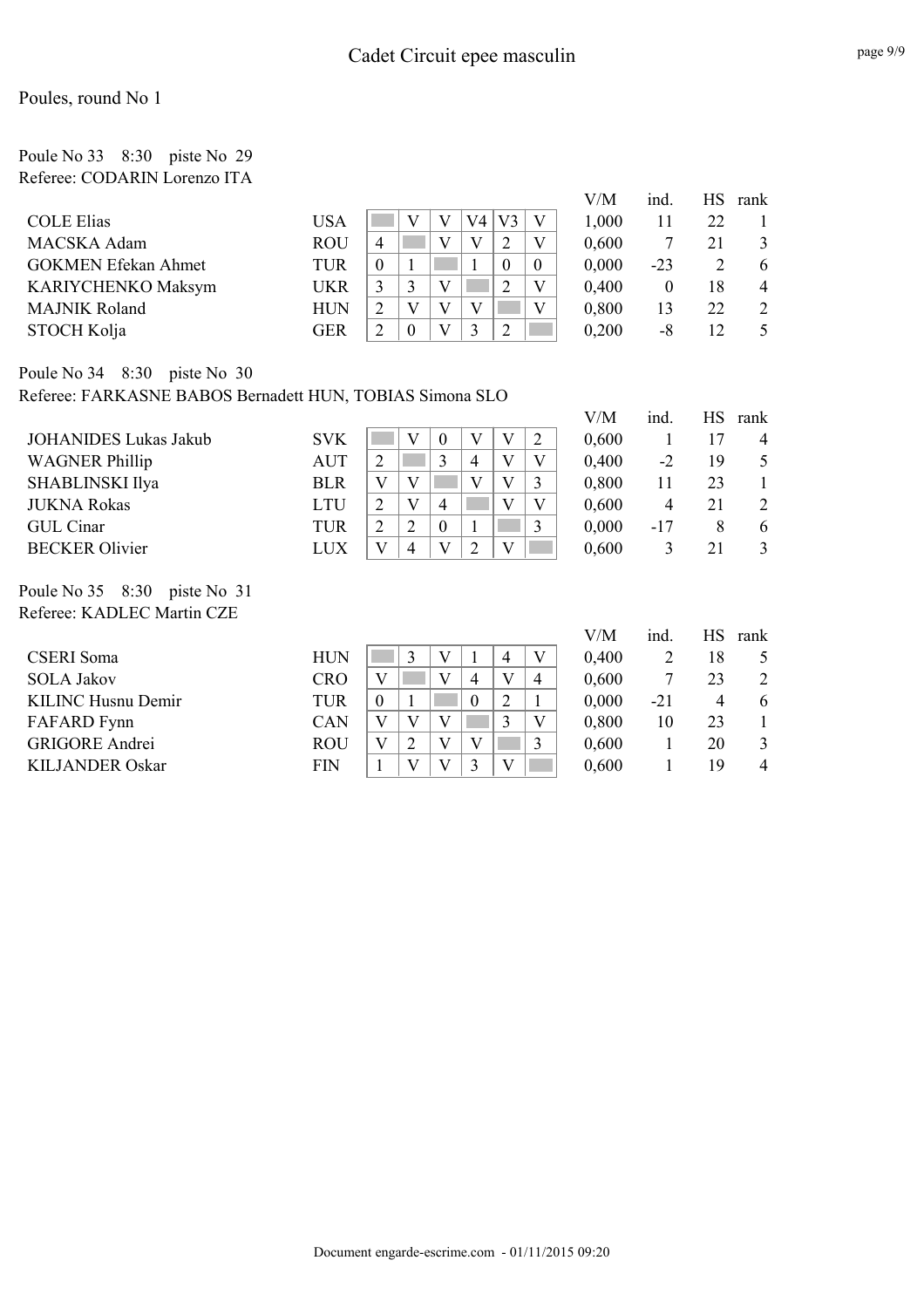| rank           | name and first name          | nat.       | victory/match | ind.           | hits scored | group     |
|----------------|------------------------------|------------|---------------|----------------|-------------|-----------|
| $\mathbf{1}$   | <b>FARKAS CSABA</b>          | <b>HUN</b> | 1,000         | 27             | 30          | qualifier |
| $\overline{2}$ | KOLANCZYK Wojciech           | POL        | 1,000         | 24             | 30          | qualifier |
| 3              | NAGY David                   | <b>HUN</b> | 1,000         | 22             | 30          | qualifier |
| $\overline{4}$ | MICHALAK Damian              | POL        | 1,000         | 21             | 30          | qualifier |
| $\overline{4}$ | POPOVICI Stefan              | <b>USA</b> | 1,000         | 21             | 30          | qualifier |
| 6              | <b>BIRO</b> David            | <b>ROU</b> | 1,000         | 20             | 30          | qualifier |
| 6              | <b>GKOGKOS</b> Alexandros    | <b>GRE</b> | 1,000         | 20             | 30          | qualifier |
| 6              | <b>KOCH</b> Mate             | <b>HUN</b> | 1,000         | 20             | 30          | qualifier |
| 9              | <b>BANYAI</b> Botond         | <b>HUN</b> | 1,000         | 19             | 30          | qualifier |
| 10             | LUBIENIECKI Wojciech         | POL        | 1,000         | 17             | 30          | qualifier |
| 10             | MIKHALKOU Pavel              | <b>BLR</b> | 1,000         | 17             | 30          | qualifier |
| 10             | THEIN-SANDLER Adrien         | <b>USA</b> | 1,000         | 17             | 30          | qualifier |
| 13             | <b>HEAD Connor</b>           | <b>GBR</b> | 1,000         | 16             | 30          | qualifier |
| 13             | <b>KRAVITZ Zachary</b>       | <b>USA</b> | 1,000         | 16             | 30          | qualifier |
| 13             | NISHIGAKI Shoichiro          | <b>JPN</b> | 1,000         | 16             | 30          | qualifier |
| 16             | <b>MEZES</b> Christian       | <b>GER</b> | 1,000         | 14             | 30          | qualifier |
| 16             | NAGY Geza                    | <b>HUN</b> | 1,000         | 14             | 30          | qualifier |
| 18             | <b>SAADUN Or</b>             | <b>ISR</b> | 1,000         | 13             | 25          | qualifier |
| 19             | <b>KOGAN</b> Aaron           | <b>USA</b> | 1,000         | 12             | 28          | qualifier |
| 20             | WILSON Sean                  | <b>USA</b> | 1,000         | 12             | 25          | qualifier |
| 21             | <b>BERMEJO Noe</b>           | <b>ESP</b> | 1,000         | 11             | 30          | qualifier |
| 21             | <b>BONFERRONI Gabriel</b>    | <b>SUI</b> | 1,000         | 11             | 30          | qualifier |
| 21             | <b>RALKO</b> Filip           | POL        | 1,000         | 11             | 30          | qualifier |
| 24             | <b>COLE Elias</b>            | <b>USA</b> | 1,000         | 11             | 22          | qualifier |
| 25             | <b>LIEVA</b> Saar            | <b>ISR</b> | 0,833         | 22             | 29          | qualifier |
| 26             | <b>NASIF Sherif</b>          | EGY        | 0,833         | 17             | 28          | qualifier |
| 27             | <b>JURKA Jakub</b>           | <b>CZE</b> | 0,833         | 16             | 28          | qualifier |
| 28             | <b>SYKES Nyle</b>            | <b>USA</b> | 0,833         | 14             | 29          | qualifier |
| 29             | <b>KREMSLEITHNER Michael</b> | <b>AUT</b> | 0,833         | 14             | 28          | qualifier |
| 30             | <b>EWART</b> Stephen         | <b>USA</b> | 0,833         | 13             | 29          | qualifier |
| 31             | TAYLOR Joseph                | <b>USA</b> | 0,833         | 11             | 29          | qualifier |
| 32             | PANTSIALEYEU Bahdan          | <b>BLR</b> | 0,833         | 11             | 26          | qualifier |
| 33             | <b>LUSTI Hannes</b>          | SUI        | 0,833         | 11             | 24          | qualifier |
| 34             | PLYSHEVSKYI Anatolii         | <b>UKR</b> | 0,833         | 10             | 29          | qualifier |
| 35             | SVYSTIL VITALIY              | <b>UKR</b> | 0,833         | 10             | 26          | qualifier |
| 36             | <b>GALPER Stanislav</b>      | <b>ISR</b> | 0,833         | $\,$ 8 $\,$    | 28          | qualifier |
| 37             | <b>OROIAN Alex</b>           | <b>ROU</b> | 0,833         | 6              | 28          | qualifier |
| 38             | <b>CSISZER</b> Ferenc        | <b>HUN</b> | 0,833         | $\overline{4}$ | 26          | qualifier |
| 39             | <b>MESTYANEK Mate</b>        | <b>HUN</b> | 0,800         | 16             | 24          | qualifier |
| 40             | <b>MAJNIK Roland</b>         | <b>HUN</b> | 0,800         | 13             | 22          | qualifier |
| 41             | SHABLINSKI Ilya              | <b>BLR</b> | 0,800         | 11             | 23          | qualifier |
| 42             | FAFARD Fynn                  | CAN        | 0,800         | 10             | 23          | qualifier |
| 43             | <b>WILSON Nicolas</b>        | <b>USA</b> | 0,800         | $\,$ $\,$      | 23          | qualifier |
| 44             | <b>LUTIN</b> Antoine         | SUI        | 0,800         | 6              | 20          | qualifier |
| 45             | <b>SZAKMARY Nandor</b>       | <b>HUN</b> | 0,667         | 12             | 26          | qualifier |
| 46             | <b>AMSBAUGH Travis</b>       | <b>USA</b> | 0,667         | 12             | 24          | qualifier |
| 47             | <b>CALDERON Diego</b>        | <b>ESP</b> | 0,667         | 11             | 27          | qualifier |
| 48             | CERRUTI Stefan               | SUI        | 0,667         | 11             | 25          | qualifier |
|                |                              |            |               |                |             |           |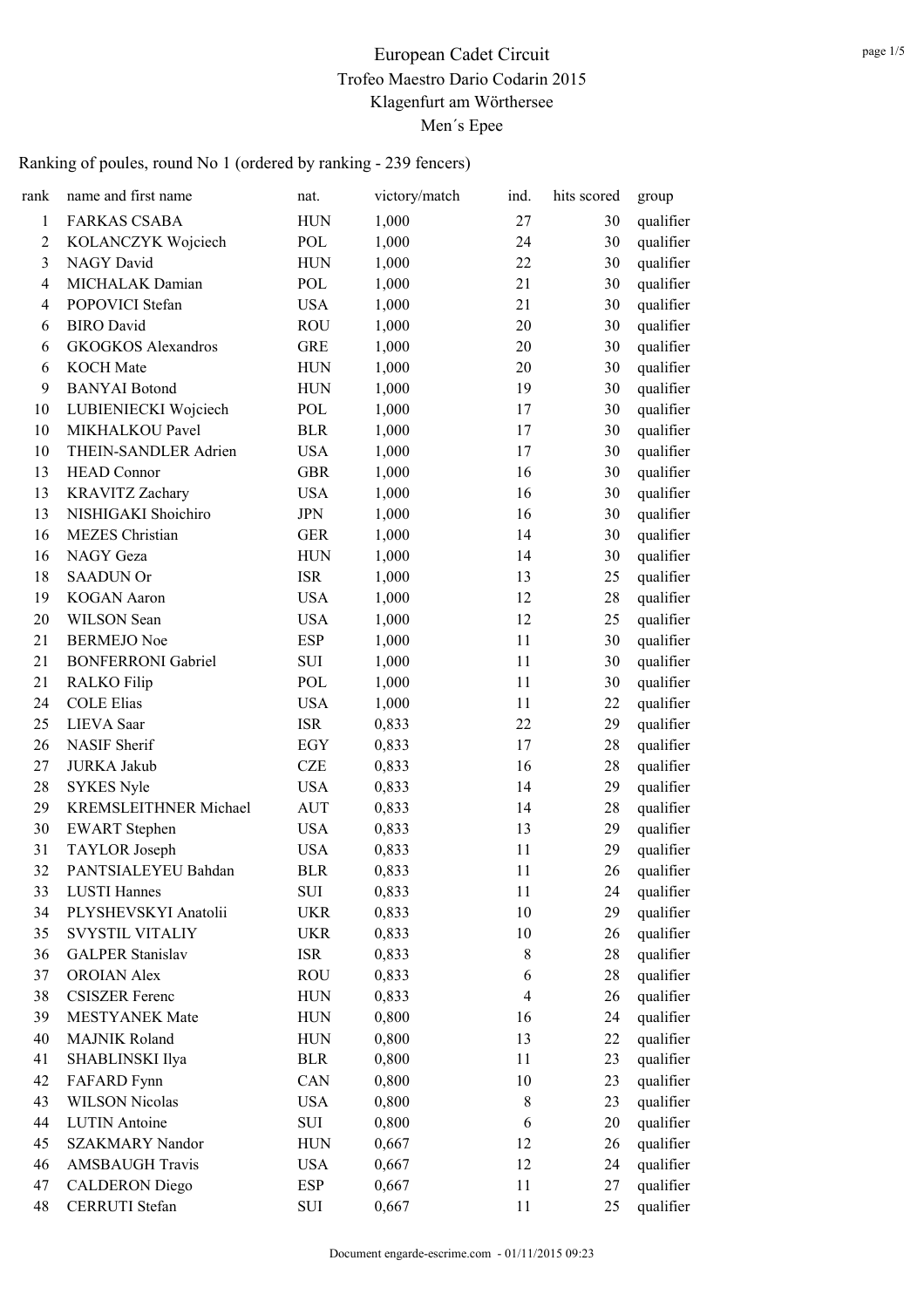| rank | name and first name        | nat.       | victory/match | ind.                    | hits scored | group     |
|------|----------------------------|------------|---------------|-------------------------|-------------|-----------|
| 49   | <b>ANDRASFI Tibor</b>      | <b>HUN</b> | 0,667         | 9                       | 27          | qualifier |
| 50   | <b>BOGERT Alexander</b>    | <b>USA</b> | 0,667         | 9                       | 26          | qualifier |
| 50   | PRELOVSEK Martin           | <b>CRO</b> | 0,667         | 9                       | 26          | qualifier |
| 52   | SAY Ali Ege                | <b>TUR</b> | 0,667         | $8\,$                   | 28          | qualifier |
| 53   | <b>BENDE Bence</b>         | <b>HUN</b> | 0,667         | $\,8\,$                 | 26          | qualifier |
| 54   | <b>GUMEROV Mykyta</b>      | <b>UKR</b> | 0,667         | $\,8\,$                 | 23          | qualifier |
| 55   | <b>KALININAS Leonardas</b> | <b>LTU</b> | 0,667         | $\boldsymbol{7}$        | 23          | qualifier |
| 56   | RYSZKIEWICZ Artur          | POL        | 0,667         | 6                       | 28          | qualifier |
| 56   | SMIEJA Sebastian           | POL        | 0,667         | 6                       | 28          | qualifier |
| 58   | <b>GRIFFITHS Ryan</b>      | <b>USA</b> | 0,667         | 6                       | 27          | qualifier |
| 58   | <b>SLUTZKIN DAVID</b>      | ISR        | 0,667         | 6                       | 27          | qualifier |
| 60   | KALUZINSKI Ryszard         | POL        | 0,667         | 6                       | 26          | qualifier |
| 60   | <b>PAVLIK Matyas</b>       | <b>CZE</b> | 0,667         | 6                       | 26          | qualifier |
| 62   | PISKOVATSKOV Jonathan      | <b>USA</b> | 0,667         | 6                       | 25          | qualifier |
| 63   | DAMJANOVIC Nikola          | CAN        | 0,667         | 6                       | 24          | qualifier |
| 63   | RUDYK Maksym               | <b>UKR</b> | 0,667         | 6                       | 24          | qualifier |
| 63   | <b>SELLS Alexander</b>     | <b>AUS</b> | 0,667         | 6                       | 24          | qualifier |
| 66   | <b>GONELL Gerard</b>       | <b>ESP</b> | 0,667         | 6                       | 20          | qualifier |
| 67   | THEWANGER Emil             | <b>AUT</b> | 0,667         | 5                       | 28          | qualifier |
| 68   | <b>SZKOP Wiktor</b>        | POL        | 0,667         | 5                       | 27          | qualifier |
| 69   | <b>TAURIAINEN Topias</b>   | FIN        | 0,667         | 5                       | 26          | qualifier |
| 70   | <b>BAKHVALAU</b> Ivan      | <b>BLR</b> | 0,667         | 5                       | 25          | qualifier |
| 70   | <b>CSERE Bence</b>         | <b>HUN</b> | 0,667         | 5                       | 25          | qualifier |
| 72   | SAWAMURA Takuya            | <b>JPN</b> | 0,667         | 5                       | 24          | qualifier |
| 73   | STRNAD Ondrej              | <b>CZE</b> | 0,667         | 5                       | 23          | qualifier |
| 74   | CHAO Kevin                 | <b>USA</b> | 0,667         | 5                       | 21          | qualifier |
| 75   | <b>CROUSE Ulfric</b>       | <b>USA</b> | 0,667         | 4                       | 26          | qualifier |
| 76   | HOSSZU Daniel              | <b>HUN</b> | 0,667         | 4                       | 24          | qualifier |
| 76   | PYSCHIK Paul-philipp       | <b>GER</b> | 0,667         | 4                       | 24          | qualifier |
| 78   | DARASHKOU Anton            | <b>BLR</b> | 0,667         | 4                       | 23          | qualifier |
| 79   | FOTI Adorjan               | <b>HUN</b> | 0,667         | 4                       | 22          | qualifier |
| 80   | <b>DUMONT Celien</b>       | <b>SUI</b> | 0,667         | 3                       | 27          | qualifier |
| 81   | PIACHYNSKI Vladzislav      | <b>BLR</b> | 0,667         | $\mathfrak{Z}$          | 26          | qualifier |
| 82   | <b>HAUDER Sebastian</b>    | POL        | 0,667         | $\mathfrak{Z}$          | 25          | qualifier |
| 83   | ISHII Kazuki               | JPN        | 0,667         | $\overline{\mathbf{3}}$ | 24          | qualifier |
| 83   | <b>SHITRIT Ron</b>         | ISR        | 0,667         | $\mathfrak{Z}$          | 24          | qualifier |
| 85   | <b>RECLO Michal</b>        | <b>SVK</b> | 0,667         | $\mathfrak{Z}$          | 23          | qualifier |
| 86   | CZEGLEDI Mate Benjamin     | <b>HUN</b> | 0,667         | $\sqrt{2}$              | 24          | qualifier |
| 87   | <b>KOZHIN Nazar</b>        | <b>UKR</b> | 0,667         | $\overline{2}$          | 21          | qualifier |
| 88   | <b>MENTAL Karol</b>        | POL        | 0,667         | 1                       | 24          | qualifier |
| 89   | HAMALAINEN Roni            | FIN        | 0,667         | $\mathbf{1}$            | 23          | qualifier |
| 90   | <b>SOLA Jakov</b>          | <b>CRO</b> | 0,600         | $\boldsymbol{7}$        | 23          | qualifier |
| 91   | MACSKA Adam                | <b>ROU</b> | 0,600         | 7                       | 21          | qualifier |
| 91   | <b>NORMAN Riley</b>        | CAN        | 0,600         | 7                       | 21          | qualifier |
| 93   | <b>OZOLCER</b> Aras        | TUR        | 0,600         | 6                       | 21          | qualifier |
| 94   | <b>JUKNA Rokas</b>         | <b>LTU</b> | 0,600         | $\overline{4}$          | 21          | qualifier |
| 95   | <b>SZILAGYI Balazs</b>     | <b>ROU</b> | 0,600         | $\overline{4}$          | 20          | qualifier |
| 96   | <b>BECKER</b> Olivier      | <b>LUX</b> | 0,600         | $\mathfrak{Z}$          | 21          | qualifier |
| 97   | <b>REGELY Andras</b>       | <b>HUN</b> | 0,600         | $\overline{\mathbf{3}}$ | 19          | qualifier |
| 98   | <b>GRIGORE</b> Andrei      | <b>ROU</b> | 0,600         | 1                       | 20          | qualifier |
| 99   | <b>KILJANDER Oskar</b>     | FIN        | 0,600         | $\mathbf{1}$            | 19          | qualifier |
|      |                            |            |               |                         |             |           |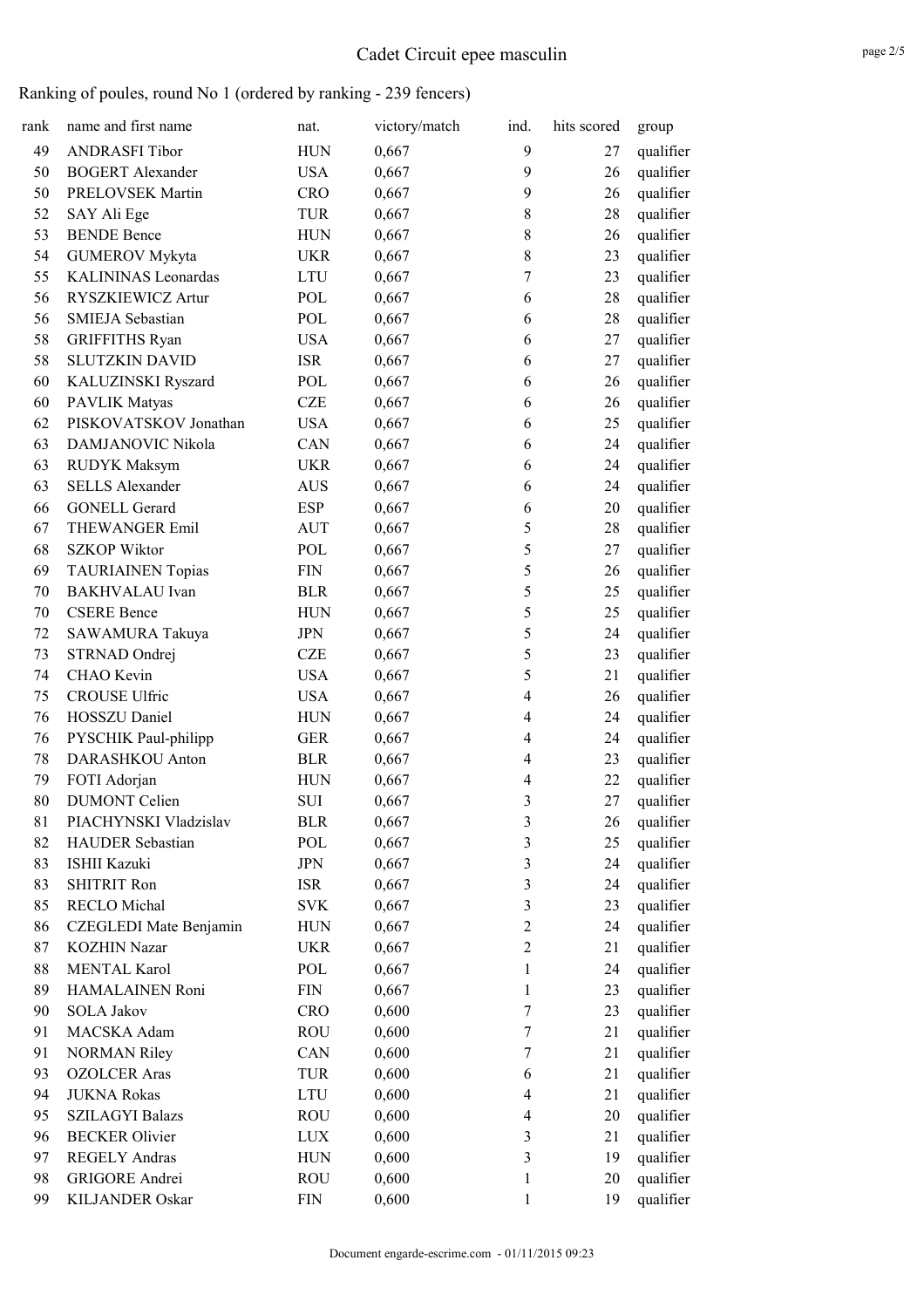| rank | name and first name          | nat.       | victory/match | ind.                    | hits scored | group                  |
|------|------------------------------|------------|---------------|-------------------------|-------------|------------------------|
| 100  | <b>JOHANIDES Lukas Jakub</b> | <b>SVK</b> | 0,600         | $\mathbf{1}$            | 17          | qualifier              |
| 101  | SAMOILOV Dmytro              | <b>UKR</b> | 0,600         | $\boldsymbol{0}$        | 19          | qualifier              |
| 102  | <b>HOIDA Daniil</b>          | <b>UKR</b> | 0,500         | 6                       | 25          | qualifier              |
| 102  | MADDINENI Neel Kanth Rao     | <b>USA</b> | 0,500         | 6                       | 25          | qualifier              |
| 104  | <b>SARVARI</b> Merse         | <b>HUN</b> | 0,500         | 5                       | 26          | qualifier              |
| 104  | <b>SCHMIDLI Nicky</b>        | SUI        | 0,500         | 5                       | 26          | qualifier              |
| 106  | <b>BIALAS</b> Maciej         | POL        | 0,500         | 5                       | 25          | qualifier              |
| 107  | <b>GOORIS Andreo</b>         | <b>BEL</b> | 0,500         | $\overline{4}$          | 24          | qualifier              |
| 108  | <b>HERBST Eliot</b>          | <b>USA</b> | 0,500         | $\overline{4}$          | 23          | qualifier              |
| 108  | <b>REMONDINI Dario</b>       | <b>ITA</b> | 0,500         | $\overline{4}$          | 23          | qualifier              |
| 110  | BUYAN Rahmi Kaan             | <b>TUR</b> | 0,500         | $\mathfrak{Z}$          | 25          | qualifier              |
| 110  | PILAT Mateusz                | POL        | 0,500         | $\mathfrak{Z}$          | 25          | qualifier              |
| 112  | <b>GERINI</b> Luca           | SUI        | 0,500         | $\overline{\mathbf{3}}$ | 23          | qualifier              |
| 113  | <b>KOLPA Piotr</b>           | POL        | 0,500         | $\overline{2}$          | 27          | qualifier              |
| 114  | <b>FAVRE</b> Hadrien         | SUI        | 0,500         | $\overline{c}$          | 25          | qualifier              |
| 114  | TALAN Jan                    | <b>CRO</b> | 0,500         | $\sqrt{2}$              | 25          | qualifier              |
| 116  | <b>TSOKAS</b> Asterios       | <b>GRE</b> | 0,500         | $\overline{2}$          | 24          | qualifier              |
| 117  | <b>GRUTTER Jonas</b>         | SUI        | 0,500         | $\sqrt{2}$              | 22          | qualifier              |
| 117  | <b>SCHUHMANN Jan</b>         | <b>AUT</b> | 0,500         | $\overline{2}$          | 22          | qualifier              |
| 119  | SZURLEJ Bartlomiej           | POL        | 0,500         | $\sqrt{2}$              | 21          | qualifier              |
| 120  | <b>BLITSMAN Zvi</b>          | <b>ISR</b> | 0,500         | 1                       | 26          | qualifier              |
| 121  | STEHLIK Jan                  | <b>CZE</b> | 0,500         | 1                       | 23          | qualifier              |
| 122  | FILIP Jan                    | <b>CZE</b> | 0,500         | 1                       | 17          | qualifier              |
| 123  | TUREK Jan                    | POL        | 0,500         | $\boldsymbol{0}$        | 23          | qualifier              |
| 124  | <b>ESTERKIN Shimon</b>       | <b>ISR</b> | 0,500         | $\boldsymbol{0}$        | 22          | qualifier              |
| 125  | <b>ZIMAN</b> David           | <b>ROU</b> | 0,500         | $\boldsymbol{0}$        | 20          | qualifier              |
| 126  | <b>TOBIN Turner</b>          | CAN        | 0,500         | $\boldsymbol{0}$        | 19          | qualifier              |
| 127  | HONEGGER Lazar Joe           | SUI        | 0,500         | $-1$                    | 23          | qualifier              |
| 127  | <b>WEBER Sebastian</b>       | SUI        | 0,500         | $-1$                    | 23          | qualifier              |
| 129  | <b>SALZER Matej</b>          | <b>CZE</b> | 0,500         | $-1$                    | 22          | qualifier              |
| 130  | KUDRIAVCEV GEORGIY           | <b>UKR</b> | 0,500         | $-1$                    | 21          | qualifier              |
| 131  | <b>ARMALEO Filippo</b>       | <b>ITA</b> | 0,500         | $-1$                    | 20          | qualifier              |
| 132  | BORRUAT KAWASAKI Victor      | SUI        | 0,500         | $-2$                    | 22          | qualifier              |
| 133  | HSIEH JAROV Seraphim         | CAN        | 0,500         | $-2$                    | 19          | qualifier              |
| 133  | <b>LOMBARDO</b> Theodore     | <b>USA</b> | 0,500         | $-2$                    | 19          | qualifier              |
| 133  | <b>SIUDAK Aleksander</b>     | POL        | 0,500         | $-2$                    | 19          | qualifier              |
| 136  | DEMKOVICH Kirill             | <b>BLR</b> | 0,500         | $-2$                    | 18          | qualifier              |
| 137  | <b>BLUM</b> Jakob            | <b>GER</b> | 0,500         | $-3$                    | 23          | qualifier              |
| 138  | <b>BARTASKA Dominykas</b>    | LTU        | 0,500         | $-3$                    | 22          | qualifier              |
| 139  | <b>KOC Franciszek</b>        | POL        | 0,500         | $-3$                    | 21          | qualifier              |
| 139  | <b>SOPTA Fran</b>            | <b>CRO</b> | 0,500         | $-3$                    | 21          | qualifier              |
| 141  | <b>TERHO Jussi</b>           | <b>FIN</b> | 0,500         | $-4$                    | 22          | qualifier              |
| 142  | <b>SAVELAINEN Joonas</b>     | <b>FIN</b> | 0,500         | $-4$                    | 18          | qualifier              |
| 143  | <b>VERWAAL Crijn</b>         | <b>BEL</b> | 0,500         | $-4$                    | 15          | qualifier              |
| 144  | FAJKIS Jaroslaw              | POL        | 0,500         | $-6$                    | 20          | qualifier              |
| 145  | CSERI Soma                   | <b>HUN</b> | 0,400         | $\overline{2}$          | 18          |                        |
| 146  | KARIYCHENKO Maksym           | <b>UKR</b> | 0,400         | $\boldsymbol{0}$        | 18          | qualifier<br>qualifier |
| 147  | LEPIR Luka                   | AUT        | 0,400         | $-1$                    | 18          | qualifier              |
| 148  | <b>WAGNER Phillip</b>        | <b>AUT</b> | 0,400         | $-2$                    | 19          | qualifier              |
| 149  | DONATANTONIO Nils            | SUI        | 0,400         | $-3$                    | 16          | qualifier              |
| 150  | <b>BIRO</b> Alexander        | AUT        | 0,400         | $-6$                    | 14          | qualifier              |
|      |                              |            |               |                         |             |                        |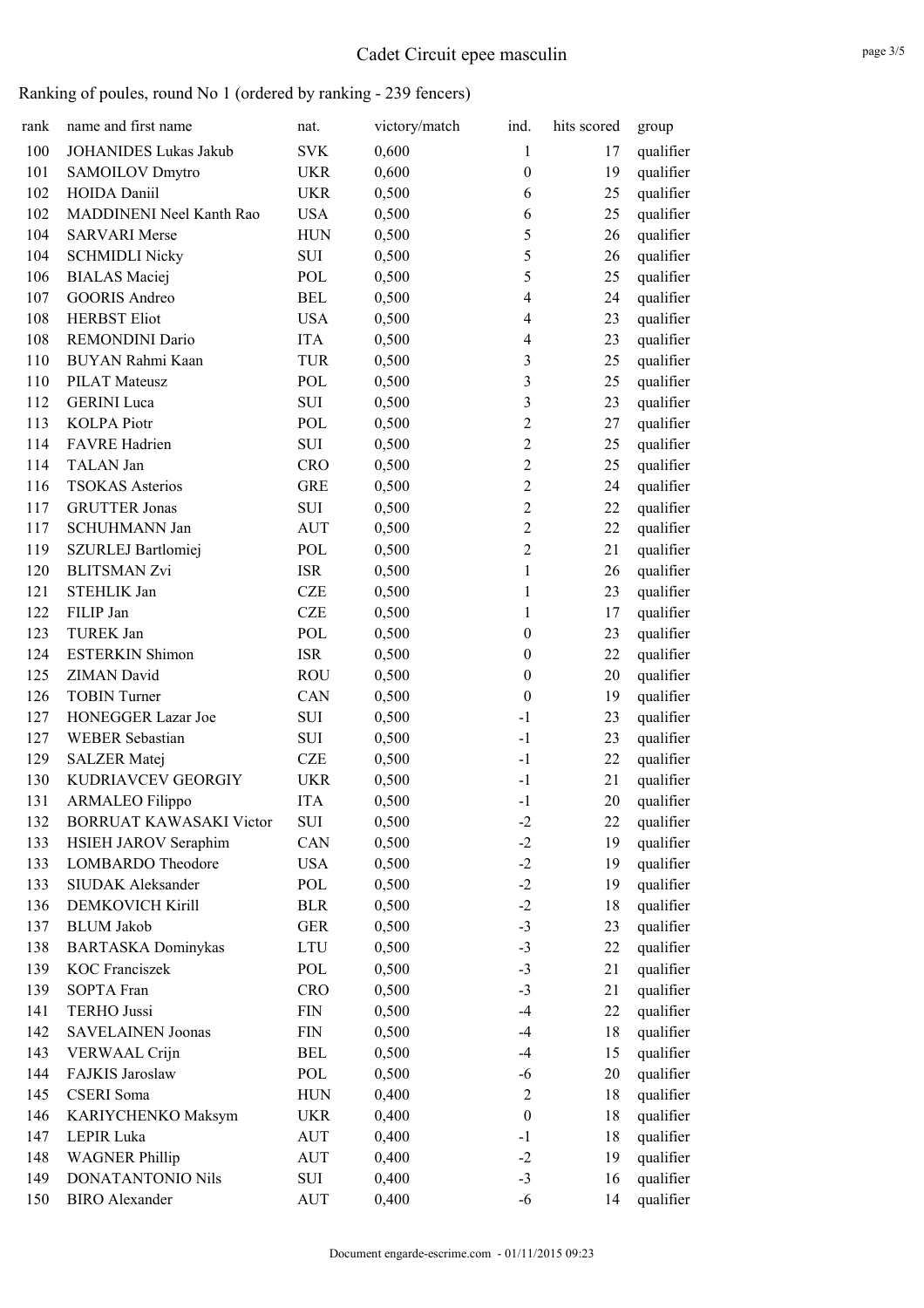| rank | name and first name                              | nat.                     | victory/match  | ind.             | hits scored | group      |
|------|--------------------------------------------------|--------------------------|----------------|------------------|-------------|------------|
| 151  | WUTSCHKA Pavel                                   | <b>CZE</b>               | 0,333          | 5                | 25          | qualifier  |
| 152  | <b>BALMORI</b> Diego                             | <b>ESP</b>               | 0,333          | $\boldsymbol{0}$ | 25          | qualifier  |
| 153  | YARINOVSKY Tomer                                 | <b>ISR</b>               | 0,333          | $-1$             | 23          | qualifier  |
| 154  | <b>SHAFAR Milan</b>                              | <b>UKR</b>               | 0,333          | $-2$             | 24          | qualifier  |
| 155  | NISIM Alon                                       | <b>ISR</b>               | 0,333          | $-2$             | 22          | qualifier  |
| 156  | NIETO Guillermo                                  | <b>ESP</b>               | 0,333          | $-2$             | 20          | qualifier  |
| 157  | ARNAULT LOUIS-EDOUARD                            | <b>MAS</b>               | 0,333          | $-3$             | 22          | qualifier  |
| 157  | <b>FATSAR Agoston</b>                            | <b>HUN</b>               | 0,333          | $-3$             | 22          | qualifier  |
| 157  | MADOR-BOZINOVIC Toni                             | <b>CRO</b>               | 0,333          | $-3$             | 22          | qualifier  |
| 160  | <b>GNAIER Luc</b>                                | <b>GER</b>               | 0,333          | $-4$             | 23          | qualifier  |
| 161  | <b>BRUCKMUELLER Fabian</b>                       | <b>AUT</b>               | 0,333          | $-4$             | 22          | qualifier  |
| 161  | <b>LACH Lukas</b>                                | <b>AUT</b>               | 0,333          | $-4$             | 22          | qualifier  |
| 163  | NAGY Marcell                                     | <b>HUN</b>               | 0,333          | $-4$             | 20          | qualifier  |
| 164  | MARKOTA Vedran                                   | <b>CRO</b>               | 0,333          | $-4$             | 18          | qualifier  |
| 165  | <b>VOLAK Samuel</b>                              | <b>CZE</b>               | 0,333          | $-4$             | 17          | qualifier  |
| 166  | <b>GUNDAR Oleg</b>                               | <b>UKR</b>               | 0,333          | $-4$             | 16          | qualifier  |
| 167  | <b>GKOGKOS Filippos</b>                          | <b>GRE</b>               | 0,333          | $-5$             | 21          | qualifier  |
| 167  | PFANDER Emil                                     | <b>GER</b>               | 0,333          | $-5$             | 21          | qualifier  |
| 169  | <b>JURKA</b> Jaroslav                            | <b>CZE</b>               | 0,333          | $-5$             | 18          | qualifier  |
| 170  | KRUGLOV Vladyslav                                | <b>UKR</b>               | 0,333          | $-5$             | 16          | qualifier  |
| 171  | TAFOYA Devin                                     | <b>USA</b>               | 0,333          | $-6$             | 22          | qualifier  |
| 172  | PUCHACHER Felix                                  | <b>AUT</b>               | 0,333          | -6               | 21          | qualifier  |
| 173  | <b>GSTETTNER Michel</b>                          | <b>AUT</b>               | 0,333          | $-6$             | 20          | qualifier  |
| 174  | ELGHANDOUR Omar                                  | EGY                      | 0,333          | -6               | 18          | qualifier  |
| 175  | <b>HABRAN</b> Maxime                             | <b>BEL</b>               | 0,333          | $-6$             | 17          | qualifier  |
| 176  | <b>ABDELKAWY Ahmed</b>                           | EGY                      | 0,333          | -6               | 16          | qualifier  |
| 177  | <b>DIMITROPOULOS Petros</b>                      | <b>GRE</b>               | 0,333          | $-7$             | 21          | qualifier  |
| 177  | PILIPENKO Andres                                 | <b>NOR</b>               | 0,333          | $-7$             | 21          | qualifier  |
| 179  | HUNGERBUEHLER Alexandre                          | <b>SUI</b>               | 0,333          | $-7$             | 18          | qualifier  |
| 180  | DI MARCO Fabrizio                                | <b>ITA</b>               | 0,333          | $-9$             | 19          | qualifier  |
| 181  | KADIOGLU Onur                                    | <b>TUR</b>               | 0,333          | $-9$             | 17          | qualifier  |
| 181  | <b>MARKO Balazs</b>                              | <b>ROU</b>               | 0,333          | $-9$             | 17          | qualifier  |
| 183  | NOVOTA Matej                                     | <b>SVK</b>               | 0,333          | $-10$            | 18          | qualifier  |
| 183  | VAVRA Dan                                        | <b>CZE</b>               |                | $-10$            |             | qualifier  |
| 185  | DARQUENNE Guillaume                              | <b>BEL</b>               | 0,333<br>0,333 | $-10$            | 18<br>17    | qualifier  |
|      |                                                  |                          |                |                  |             |            |
| 185  | <b>SZAJTHAUER Robert</b><br><b>OSAKI</b> Rensuke | POL                      | 0,333          | $-10$<br>$-10$   | 17          | qualifier  |
| 187  |                                                  | <b>JPN</b>               | 0,333          |                  | 16          | qualifier  |
| 188  | ZIMMERMANN Henri                                 | <b>GER</b>               | 0,333          | $-11$            | 15          | qualifier  |
| 189  | NIKOLIC Kosta                                    | <b>SRB</b><br><b>GER</b> | 0,333          | $-14$            | 10          | qualifier  |
| 190  | STOCH Kolja                                      |                          | 0,200          | $-8$             | 12          | qualifier  |
| 191  | KALTSAMIS Alexander                              | <b>GER</b>               | 0,200          | $-11$            | 13          | eliminated |
| 192  | DAYIOGLU Gurgun                                  | TUR                      | 0,200          | $-12$            | 12          | eliminated |
| 193  | WENZEL Tijan                                     | <b>SLO</b>               | 0,167          | $-7$             | 21          | eliminated |
| 194  | <b>MARZIALE Enrico</b>                           | SUI                      | 0,167          | $-7$             | 20          | eliminated |
| 195  | <b>BEKALA Mark</b>                               | <b>UKR</b>               | 0,167          | $\mbox{-}8$      | 18          | eliminated |
| 195  | HATTINGER Jakob                                  | <b>AUT</b>               | 0,167          | $-8$             | 18          | eliminated |
| 197  | <b>KLEMEN Marco</b>                              | <b>AUT</b>               | 0,167          | $-9$             | 20          | eliminated |
| 198  | <b>BERKDOLD</b> Samuel                           | <b>AUT</b>               | 0,167          | $-9$             | 18          | eliminated |
| 198  | BONAGA Nicolo'                                   | <b>ITA</b>               | 0,167          | $-9$             | 18          | eliminated |
| 198  | <b>SELCUK Batuhan</b>                            | TUR                      | 0,167          | $-9$             | 18          | eliminated |
| 201  | <b>OIEN</b> Arthur                               | <b>GBR</b>               | 0,167          | $-10$            | 18          | eliminated |
|      |                                                  |                          |                |                  |             |            |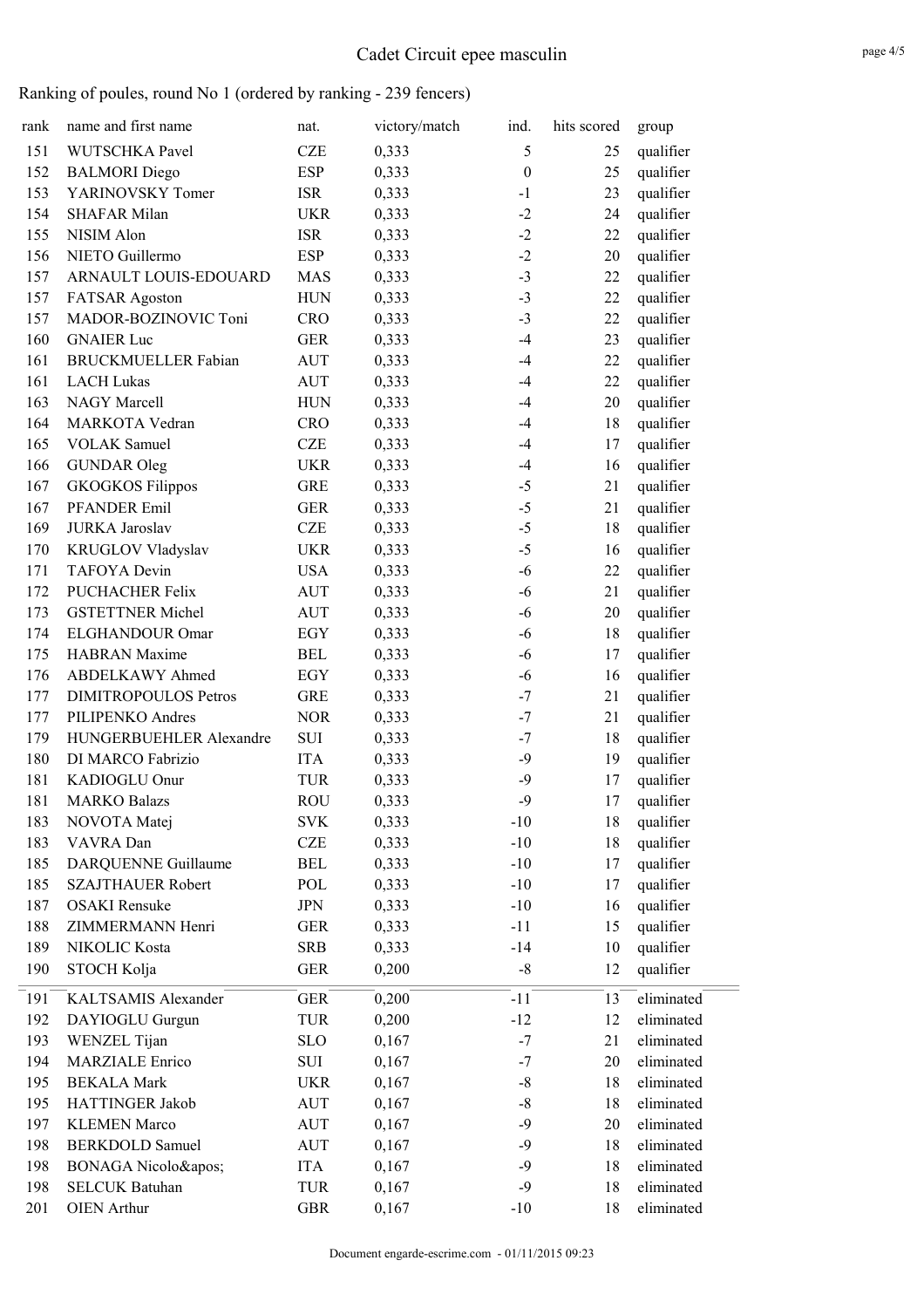| rank | name and first name        | nat.       | victory/match | ind.  | hits scored    | group      |
|------|----------------------------|------------|---------------|-------|----------------|------------|
| 202  | <b>GHEORGHE Andrei</b>     | <b>ROU</b> | 0,167         | $-10$ | 17             | eliminated |
| 203  | PORS Gregor                | <b>SLO</b> | 0,167         | $-11$ | 18             | eliminated |
| 204  | <b>TEPLYCH Alexey</b>      | <b>UKR</b> | 0,167         | $-11$ | 17             | eliminated |
| 204  | VON WIETERSHEIM Dolf       | <b>GER</b> | 0,167         | $-11$ | 17             | eliminated |
| 206  | <b>ASAMI SEIYA</b>         | <b>JPN</b> | 0,167         | $-11$ | 16             | eliminated |
| 206  | KALUZINSKI Tomasz          | POL        | 0,167         | $-11$ | 16             | eliminated |
| 206  | KOLCSAR Gedeon             | <b>ROU</b> | 0,167         | $-11$ | 16             | eliminated |
| 209  | <b>KNECHTL David</b>       | <b>AUT</b> | 0,167         | $-12$ | 17             | eliminated |
| 210  | DALYA David                | <b>ROU</b> | 0,167         | $-13$ | 15             | eliminated |
| 211  | <b>FUCHS</b> Julian        | <b>AUT</b> | 0,167         | $-13$ | 14             | eliminated |
| 212  | <b>TURKEL Yigit</b>        | <b>TUR</b> | 0,167         | $-14$ | 14             | eliminated |
| 213  | <b>GRBIC Daniil</b>        | <b>SRB</b> | 0,167         | $-14$ | 12             | eliminated |
| 214  | PRISTAS Jakub              | <b>CZE</b> | 0,167         | $-15$ | 13             | eliminated |
| 215  | SHANTSOU Uladzislau        | <b>BLR</b> | 0,167         | $-17$ | 12             | eliminated |
| 216  | <b>INCZE</b> Aron          | <b>ROU</b> | 0,167         | $-18$ | 9              | eliminated |
| 216  | STROPPIANA Giulio          | <b>SVK</b> | 0,167         | $-18$ | 9              | eliminated |
| 218  | <b>MANZINI</b> Tommaso     | <b>ITA</b> | 0,167         | $-20$ | 8              | eliminated |
| 219  | EUTINGER Maximilian        | <b>GER</b> | 0,000         | $-9$  | 16             | eliminated |
| 220  | <b>ALARCIA Daniel</b>      | ESP        | 0,000         | $-11$ | 14             | eliminated |
| 221  | PAUL Dominic               | <b>GBR</b> | 0,000         | $-12$ | 17             | eliminated |
| 222  | <b>ASAMI MASAYA</b>        | <b>JPN</b> | 0,000         | $-13$ | 15             | eliminated |
| 223  | <b>KOGLER Marco</b>        | <b>AUT</b> | 0,000         | $-15$ | 15             | eliminated |
| 224  | <b>AKBULUT</b> Mehmet      | <b>TUR</b> | 0,000         | $-17$ | 13             | eliminated |
| 224  | ARSLAN Ali Tahir           | <b>TUR</b> | 0,000         | $-17$ | 13             | eliminated |
| 224  | <b>GILLES Thomas</b>       | <b>BEL</b> | 0,000         | $-17$ | 13             | eliminated |
| 227  | GUL Cinar                  | <b>TUR</b> | 0,000         | $-17$ | 8              | eliminated |
| 228  | <b>SALZER Jiri</b>         | <b>CZE</b> | 0,000         | $-18$ | 12             | eliminated |
| 229  | <b>IVANAUSKAS</b> Domantas | <b>LTU</b> | 0,000         | $-19$ | 11             | eliminated |
| 229  | PETROVIC Vid               | <b>SRB</b> | 0,000         | $-19$ | 11             | eliminated |
| 231  | <b>MEZ</b> Maxime          | <b>GER</b> | 0,000         | $-20$ | 10             | eliminated |
| 232  | <b>BERAN Matyas</b>        | <b>CZE</b> | 0,000         | $-21$ | 9              | eliminated |
| 232  | <b>NOVACEK Vit</b>         | <b>CZE</b> | 0,000         | $-21$ | 9              | eliminated |
| 234  | KILINC Husnu Demir         | TUR        | 0,000         | $-21$ | $\overline{4}$ | eliminated |
| 235  | VAR Kerim                  | <b>GER</b> | 0,000         | $-22$ | 7              | eliminated |
| 236  | PYSCHIK Finn-henry         | <b>GER</b> | 0,000         | $-22$ | 3              | eliminated |
| 237  | <b>GOKMEN Efekan Ahmet</b> | <b>TUR</b> | 0,000         | $-23$ | 2              | eliminated |
| 238  | ETLI Mahmut Can            | TUR        | 0,000         | $-25$ | 5              | eliminated |
| 239  | <b>ANDRES</b> Leonard      | <b>GER</b> | 0,000         | $-27$ | 3              | eliminated |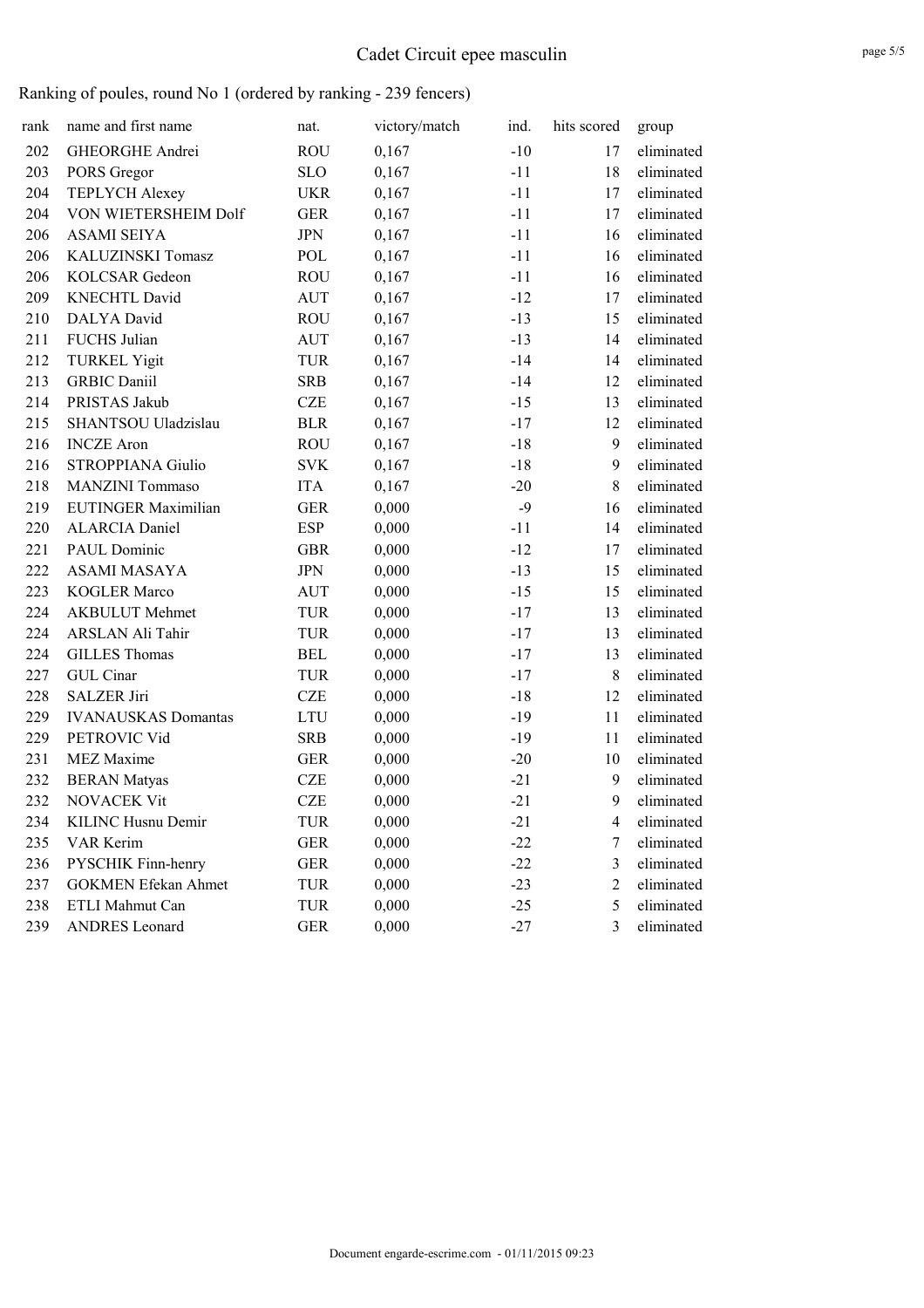|              | Direktausscheidung mit 256  |                        | Direktausscheidung mit 128     | Direktausscheidung mit 64      |                             |
|--------------|-----------------------------|------------------------|--------------------------------|--------------------------------|-----------------------------|
| $\mathbf{1}$ | <b>FARKAS CSABA</b>         | <b>HUN</b>             |                                |                                |                             |
| 256          | ---------                   | $--$                   | <b>FARKAS CSABA</b>            |                                |                             |
| 129          | <b>SALZER</b> Matej         | <b>CZE</b>             |                                | <b>FARKAS CSABA</b><br>15/8    |                             |
| 128          | HONEGGER Lazar Joe          | SUI                    | HONEGGER Lazar Joe<br>15/12    |                                |                             |
| 65           | <b>RUDYK Maksym</b>         | <b>UKR</b>             |                                |                                | <b>FARKAS CSABA</b><br>15/5 |
| 192          | ----------                  | $\qquad \qquad \cdots$ | <b>RUDYK Maksym</b>            |                                |                             |
| 193          |                             | ---                    |                                | <b>SELLS Alexander</b><br>15/8 |                             |
| 64           | <b>SELLS Alexander</b>      | <b>AUS</b>             | <b>SELLS Alexander</b>         |                                |                             |
| 33           | <b>LUSTI Hannes</b>         | SUI                    |                                |                                |                             |
| 224          | ----------                  | ---                    | <b>LUSTI Hannes</b>            |                                |                             |
| 161          | <b>BRUCKMUELLER Fabian</b>  | <b>AUT</b>             |                                | <b>LUSTI Hannes</b><br>15/9    |                             |
| 96           | <b>BECKER</b> Olivier       | <b>LUX</b>             | <b>BECKER</b> Olivier<br>15/12 |                                |                             |
| 97           | <b>REGELY Andras</b>        | <b>HUN</b>             |                                |                                | PANTSIALEYEU Bahdan<br>15/7 |
| 160          | <b>GNAIER Luc</b>           | <b>GER</b>             | <b>REGELY Andras</b><br>15/11  |                                |                             |
| 225          |                             | ---                    |                                | PANTSIALEYEU Bahdan<br>15/11   |                             |
| 32           | PANTSIALEYEU Bahdan         | <b>BLR</b>             | PANTSIALEYEU Bahdan            |                                |                             |
| 17           | <b>MEZES</b> Christian      | <b>GER</b>             |                                |                                |                             |
| 240          | ---------                   | ---                    | <b>MEZES</b> Christian         |                                |                             |
| 145          | <b>CSERI</b> Soma           | <b>HUN</b>             |                                | <b>GERINI</b> Luca<br>15/6     |                             |
|              | 112 GERINI Luca             | <b>SUI</b>             | <b>GERINI</b> Luca             |                                |                             |
| 81           | PIACHYNSKI Vladzislav       | <b>BLR</b>             | 15/10                          |                                | <b>ABDELKAWY Ahmed</b>      |
| 176          | ABDELKAWY Ahmed             | EGY                    | ABDELKAWY Ahmed                |                                | 15/14                       |
| 209          |                             | ---                    | 15/11                          | ABDELKAWY Ahmed                |                             |
| 48           | CERRUTI Stefan              | <b>SUI</b>             | CERRUTI Stefan                 | 15/12                          |                             |
| 49           | <b>ANDRASFI Tibor</b>       | <b>HUN</b>             |                                |                                |                             |
|              |                             |                        | <b>ANDRASFI Tibor</b>          |                                |                             |
| 208          | -------                     | ---                    |                                | <b>ANDRASFI Tibor</b>          |                             |
| 177          | <b>DIMITROPOULOS Petros</b> | <b>GRE</b>             | <b>DUMONT</b> Celien           | 15/12                          |                             |
| 80           | <b>DUMONT</b> Celien        | <b>SUI</b>             | 15/7                           |                                | <b>ANDRASFI Tibor</b>       |
| 113          | <b>KOLPA Piotr</b>          | POL                    | <b>KOLPA</b> Piotr             |                                | 15/8                        |
| 144          | <b>FAJKIS Jaroslaw</b>      | POL                    | 15/14                          | NAGY Geza                      |                             |
| 241          |                             |                        | NAGY Geza                      | 15/6                           |                             |
| 16           | NAGY Geza                   | <b>HUN</b>             |                                |                                |                             |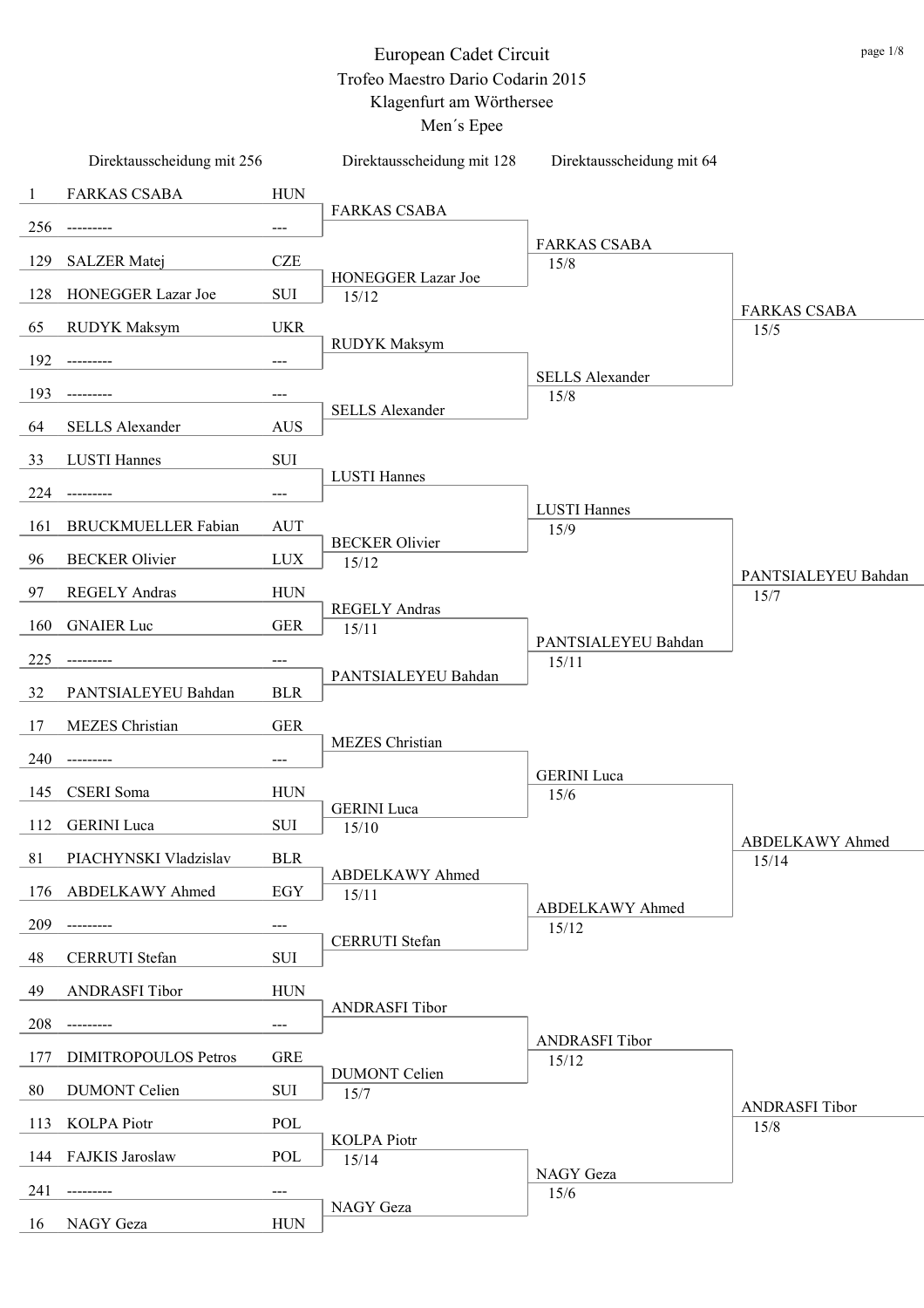|     | Direktausscheidung mit 256 |            | Direktausscheidung mit 128     | Direktausscheidung mit 64    |                               |
|-----|----------------------------|------------|--------------------------------|------------------------------|-------------------------------|
| 9   | <b>BANYAI</b> Botond       | <b>HUN</b> | <b>BANYAI</b> Botond           |                              |                               |
| 248 | ---------                  | ---        |                                |                              |                               |
| 137 | <b>BLUM Jakob</b>          | <b>GER</b> |                                | <b>BANYAI</b> Botond<br>15/4 |                               |
| 120 | <b>BLITSMAN Zvi</b>        | <b>ISR</b> | <b>BLUM</b> Jakob<br>15/14     |                              |                               |
| 73  | STRNAD Ondrej              | <b>CZE</b> |                                |                              | <b>BANYAI</b> Botond<br>15/11 |
| 184 | NOVOTA Matej               | <b>SVK</b> | STRNAD Ondrej<br>15/11         |                              |                               |
| 201 |                            |            |                                | STRNAD Ondrej                |                               |
|     |                            | ---        | RYSZKIEWICZ Artur              | 15/7                         |                               |
| 56  | RYSZKIEWICZ Artur          | POL        |                                |                              |                               |
| 41  | SHABLINSKI Ilya            | <b>BLR</b> | SHABLINSKI Ilya                |                              |                               |
| 216 | ---------                  | ---        |                                | <b>MENTAL Karol</b>          |                               |
| 169 | JURKA Jaroslav             | <b>CZE</b> | <b>MENTAL Karol</b>            | 15/12                        |                               |
| 88  | MENTAL Karol               | POL        | 15/6                           |                              |                               |
| 105 | <b>SCHMIDLI Nicky</b>      | SUI        |                                |                              | <b>COLE Elias</b><br>15/6     |
| 152 | <b>BALMORI</b> Diego       | <b>ESP</b> | <b>SCHMIDLI Nicky</b><br>15/10 |                              |                               |
| 233 |                            | ---        |                                | <b>COLE Elias</b><br>15/5    |                               |
| 24  | <b>COLE Elias</b>          | <b>USA</b> | <b>COLE Elias</b>              |                              |                               |
| 25  | LIEVA Saar                 | <b>ISR</b> |                                |                              |                               |
|     |                            |            | LIEVA Saar                     |                              |                               |
| 232 | ---------                  | ---        |                                | LIEVA Saar                   |                               |
| 153 | YARINOVSKY Tomer           | <b>ISR</b> | <b>SARVARI</b> Merse           | 15/12                        |                               |
| 104 | <b>SARVARI Merse</b>       | <b>HUN</b> | 15/8                           |                              | <b>LIEVA</b> Saar             |
| 89  | HAMALAINEN Roni            | <b>FIN</b> | HAMALAINEN Roni                |                              | 15/13                         |
| 168 | PFANDER Emil               | <b>GER</b> | 15/9                           | <b>MAJNIK Roland</b>         |                               |
| 217 |                            | ---        |                                | 15/10                        |                               |
| 40  | <b>MAJNIK Roland</b>       | <b>HUN</b> | <b>MAJNIK Roland</b>           |                              |                               |
| 57  | SMIEJA Sebastian           | POL        |                                |                              |                               |
| 200 | ---------                  | ---        | SMIEJA Sebastian               |                              |                               |
| 185 | DARQUENNE Guillaume        | <b>BEL</b> |                                | SAWAMURA Takuya<br>15/8      |                               |
| 72  | SAWAMURA Takuya            | <b>JPN</b> | SAWAMURA Takuya                |                              |                               |
|     |                            |            | 15/10                          |                              | SAWAMURA Takuya               |
| 121 | STEHLIK Jan                | <b>CZE</b> | STEHLIK Jan                    |                              | 15/14                         |
| 136 | DEMKOVICH Kirill           | <b>BLR</b> | 15/5                           | <b>KOCH</b> Mate             |                               |
| 249 |                            | ---        | <b>KOCH</b> Mate               | 15/7                         |                               |
| 8   | <b>KOCH</b> Mate           | <b>HUN</b> |                                |                              |                               |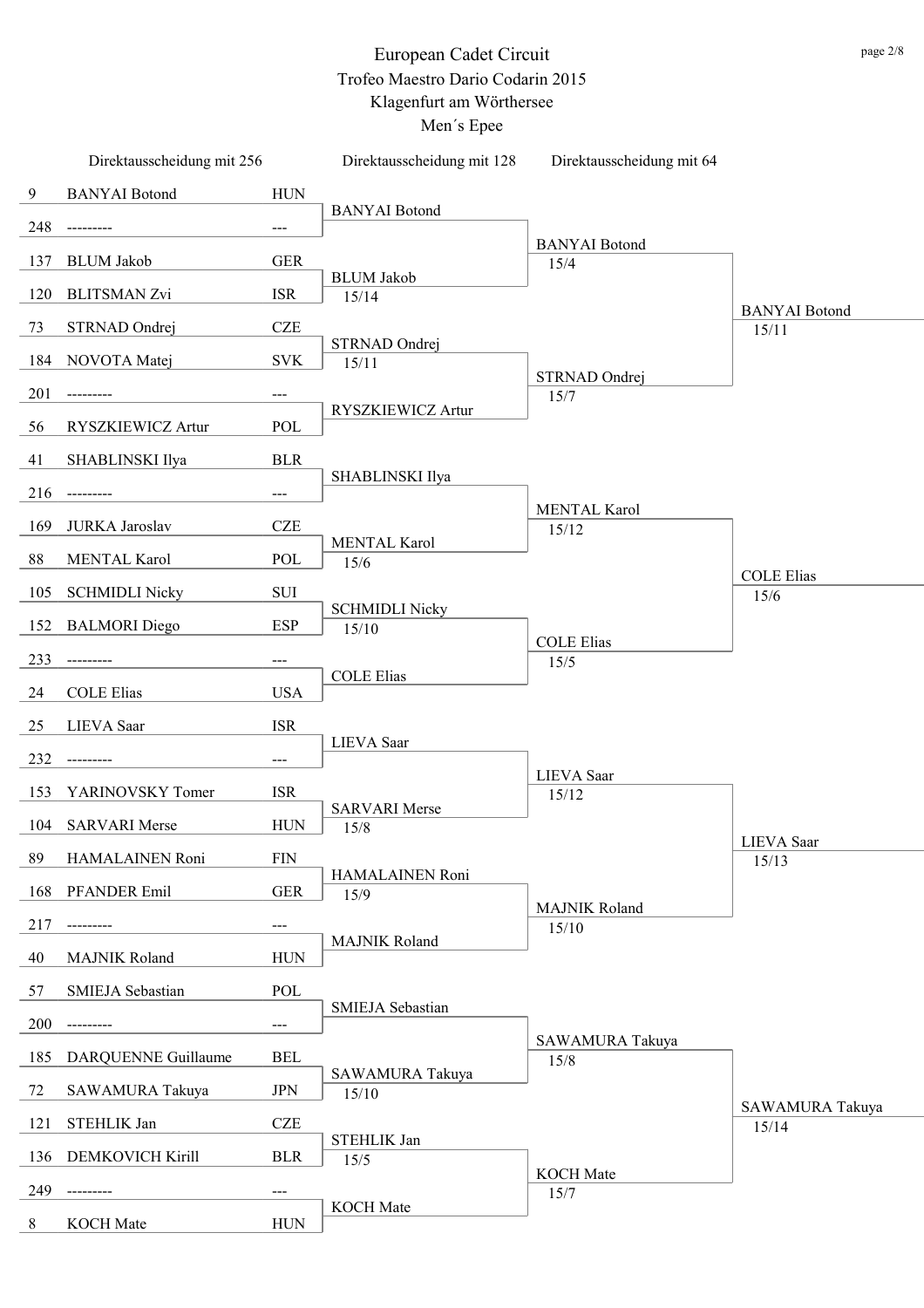|     | Direktausscheidung mit 256 |                           | Direktausscheidung mit 128       | Direktausscheidung mit 64        |                                  |
|-----|----------------------------|---------------------------|----------------------------------|----------------------------------|----------------------------------|
| 5   | POPOVICI Stefan            | <b>USA</b>                | POPOVICI Stefan                  |                                  |                                  |
| 252 | ---------                  | ---                       |                                  |                                  |                                  |
| 133 | <b>LOMBARDO</b> Theodore   | <b>USA</b>                |                                  | <b>LOMBARDO</b> Theodore<br>15/5 |                                  |
| 124 | <b>ESTERKIN Shimon</b>     | <b>ISR</b>                | <b>LOMBARDO</b> Theodore<br>15/6 |                                  |                                  |
| 69  | <b>TAURIAINEN Topias</b>   | <b>FIN</b>                |                                  |                                  | <b>LOMBARDO</b> Theodore<br>15/8 |
| 188 | ZIMMERMANN Henri           | <b>GER</b>                | <b>TAURIAINEN Topias</b><br>15/8 |                                  |                                  |
| 197 | ---------                  | ---                       |                                  | <b>TAURIAINEN Topias</b><br>15/9 |                                  |
| 60  | <b>PAVLIK Matyas</b>       | <b>CZE</b>                | <b>PAVLIK Matyas</b>             |                                  |                                  |
| 37  | <b>OROIAN</b> Alex         | <b>ROU</b>                |                                  |                                  |                                  |
| 220 |                            | ---                       | <b>OROIAN Alex</b>               |                                  |                                  |
| 165 | <b>VOLAK</b> Samuel        | <b>CZE</b>                |                                  | <b>OROIAN Alex</b><br>15/8       |                                  |
| 92  | <b>NORMAN Riley</b>        | CAN                       | <b>NORMAN Riley</b><br>15/14     |                                  |                                  |
| 101 | <b>SAMOILOV Dmytro</b>     | <b>UKR</b>                |                                  |                                  | <b>SYKES Nyle</b>                |
| 156 | NIETO Guillermo            | <b>ESP</b>                | SAMOILOV Dmytro                  |                                  | 15/6                             |
|     |                            |                           | 15/7                             | <b>SYKES Nyle</b>                |                                  |
| 229 | ---------                  | ---                       | <b>SYKES Nyle</b>                | 15/7                             |                                  |
| 28  | <b>SYKES Nyle</b>          | <b>USA</b>                |                                  |                                  |                                  |
| 21  | <b>BERMEJO Noe</b>         | <b>ESP</b>                | <b>BERMEJO</b> Noe               |                                  |                                  |
| 236 |                            | $---$                     |                                  | REMONDINI Dario                  |                                  |
| 149 | DONATANTONIO Nils          | <b>SUI</b>                | REMONDINI Dario                  | 15/10                            |                                  |
| 108 | <b>REMONDINI Dario</b>     | <b>ITA</b>                | 15/10                            |                                  | <b>REMONDINI Dario</b>           |
| 85  | <b>RECLO</b> Michal        | <b>SVK</b>                | <b>PUCHACHER Felix</b>           |                                  | 15/13                            |
| 172 | <b>PUCHACHER Felix</b>     | <b>AUT</b>                | 15/9                             | <b>LUTIN</b> Antoine             |                                  |
| 213 | ---------                  | ---                       | <b>LUTIN</b> Antoine             | 15/8                             |                                  |
| 44  | <b>LUTIN</b> Antoine       | SUI                       |                                  |                                  |                                  |
| 53  | <b>BENDE Bence</b>         | <b>HUN</b>                |                                  |                                  |                                  |
| 204 |                            | ---                       | <b>BENDE Bence</b>               |                                  |                                  |
| 181 | <b>MARKO Balazs</b>        | <b>ROU</b>                |                                  | <b>BENDE Bence</b><br>15/8       |                                  |
| 76  | HOSSZU Daniel              | <b>HUN</b>                | <b>HOSSZU</b> Daniel<br>15/4     |                                  |                                  |
| 117 | <b>SCHUHMANN Jan</b>       | <b>AUT</b>                |                                  |                                  | <b>BENDE Bence</b><br>11/10      |
| 140 | <b>SOPTA Fran</b>          | <b>CRO</b>                | <b>SCHUHMANN Jan</b><br>15/14    |                                  |                                  |
| 245 |                            | $\qquad \qquad -\qquad -$ |                                  | MIKHALKOU Pavel<br>15/6          |                                  |
| 12  | MIKHALKOU Pavel            | <b>BLR</b>                | MIKHALKOU Pavel                  |                                  |                                  |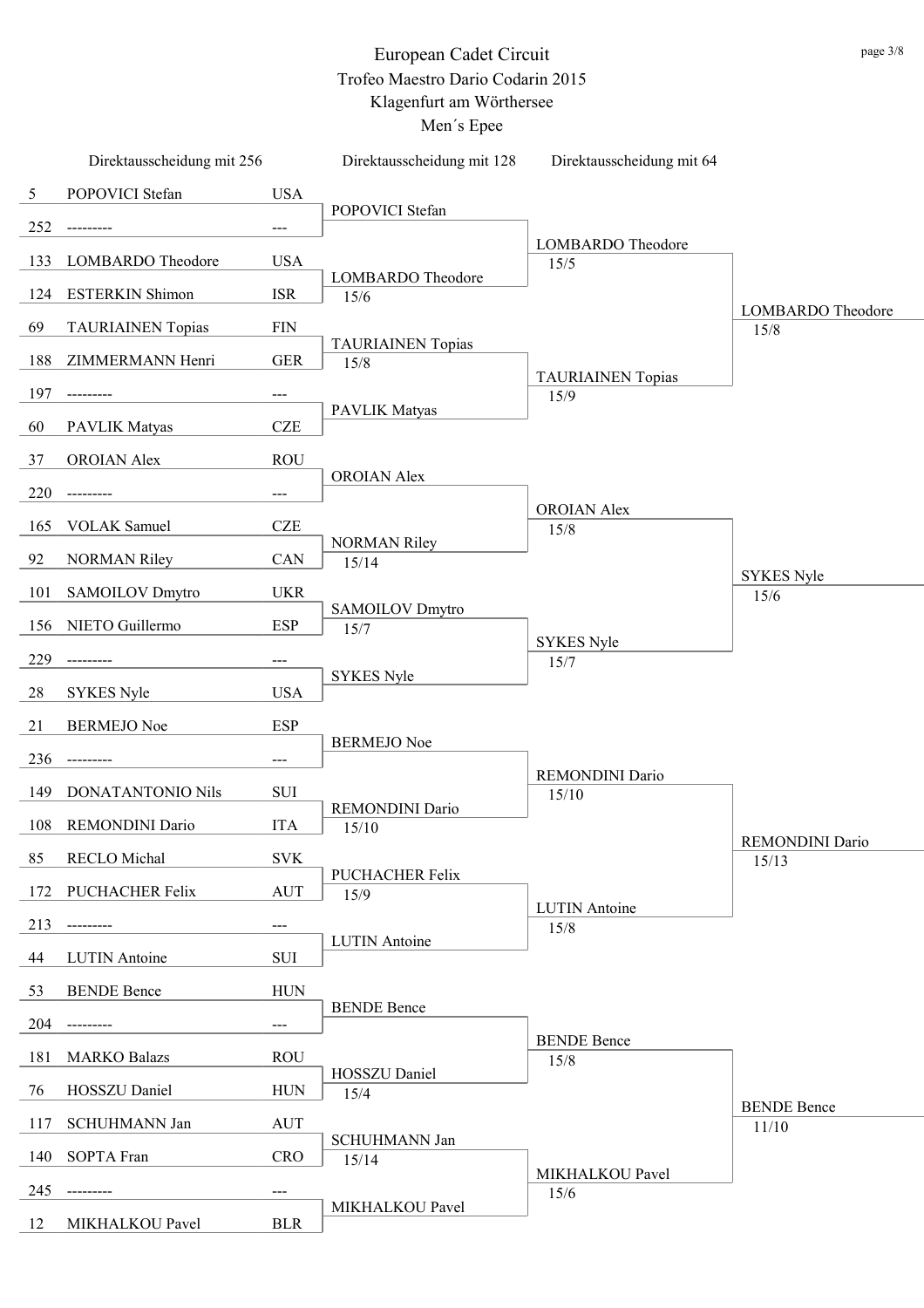|     | Direktausscheidung mit 256 |                                                           | Direktausscheidung mit 128     | Direktausscheidung mit 64        |                             |
|-----|----------------------------|-----------------------------------------------------------|--------------------------------|----------------------------------|-----------------------------|
| 13  | <b>HEAD Connor</b>         | <b>GBR</b>                                                |                                |                                  |                             |
| 244 | ---------                  | $\qquad \qquad \text{---}$                                | <b>HEAD Connor</b>             |                                  |                             |
| 141 | <b>TERHO Jussi</b>         | <b>FIN</b>                                                |                                | <b>HEAD Connor</b><br>15/14      |                             |
| 116 | <b>TSOKAS</b> Asterios     | <b>GRE</b>                                                | <b>TSOKAS Asterios</b><br>15/5 |                                  |                             |
| 77  | PYSCHIK Paul-philipp       | <b>GER</b>                                                |                                |                                  | <b>HEAD Connor</b><br>15/13 |
| 180 | DI MARCO Fabrizio          | <b>ITA</b>                                                | DI MARCO Fabrizio              |                                  |                             |
|     |                            |                                                           | 11/10                          | SAY Ali Ege                      |                             |
| 205 | ---------                  | ---                                                       | SAY Ali Ege                    | 15/10                            |                             |
| 52  | SAY Ali Ege                | <b>TUR</b>                                                |                                |                                  |                             |
| 45  | <b>SZAKMARY Nandor</b>     | <b>HUN</b>                                                | <b>SZAKMARY Nandor</b>         |                                  |                             |
| 212 | ---------                  | ---                                                       |                                | <b>SZAKMARY Nandor</b>           |                             |
| 173 | <b>GSTETTNER Michel</b>    | <b>AUT</b>                                                | <b>SHITRIT Ron</b>             | 15/14                            |                             |
| 84  | <b>SHITRIT Ron</b>         | <b>ISR</b>                                                | 15/6                           |                                  |                             |
| 109 | <b>HERBST Eliot</b>        | <b>USA</b>                                                |                                |                                  | WILSON Sean<br>15/9         |
| 148 | <b>WAGNER Phillip</b>      | <b>AUT</b>                                                | <b>HERBST Eliot</b><br>15/9    |                                  |                             |
| 237 | ---------                  | ---                                                       |                                | WILSON Sean<br>15/7              |                             |
| 20  | WILSON Sean                | <b>USA</b>                                                | WILSON Sean                    |                                  |                             |
|     |                            |                                                           |                                |                                  |                             |
| 29  | KREMSLEITHNER Michael      | <b>AUT</b>                                                | <b>KREMSLEITHNER Michael</b>   |                                  |                             |
| 228 | ---------                  | $\hspace{0.05cm}$ – $\hspace{0.05cm}$ – $\hspace{0.05cm}$ |                                | KREMSLEITHNER Michael            |                             |
| 157 | ARNAULT LOUIS-EDOUA        | <b>MAS</b>                                                | <b>JOHANIDES Lukas Jakub</b>   | 15/12                            |                             |
| 100 | JOHANIDES Lukas Jakub      | <b>SVK</b>                                                | 15/14                          |                                  | <b>GALPER Stanislav</b>     |
| 93  | <b>OZOLCER</b> Aras        | <b>TUR</b>                                                | <b>OZOLCER</b> Aras            |                                  | 15/7                        |
| 164 | MARKOTA Vedran             | <b>CRO</b>                                                | 15/10                          |                                  |                             |
| 221 |                            |                                                           |                                | <b>GALPER Stanislav</b><br>15/10 |                             |
| 36  | <b>GALPER Stanislav</b>    | <b>ISR</b>                                                | <b>GALPER Stanislav</b>        |                                  |                             |
| 61  | KALUZINSKI Ryszard         | POL                                                       |                                |                                  |                             |
| 196 | ---------                  | $\qquad \qquad \text{---}$                                | KALUZINSKI Ryszard             |                                  |                             |
| 189 | NIKOLIC Kosta              | <b>SRB</b>                                                |                                | <b>SZKOP Wiktor</b><br>15/13     |                             |
| 68  | <b>SZKOP Wiktor</b>        | POL                                                       | <b>SZKOP Wiktor</b><br>15/11   |                                  |                             |
| 125 | <b>ZIMAN</b> David         | <b>ROU</b>                                                |                                |                                  | MICHALAK Damian             |
|     | <b>BORRUAT KAWASAKI Vi</b> |                                                           | <b>BORRUAT KAWASAKI Vi</b>     |                                  | 15/11                       |
| 132 |                            | SUI                                                       | 15/14                          | MICHALAK Damian                  |                             |
| 253 |                            | ---                                                       | MICHALAK Damian                | 15/9                             |                             |
| 4   | MICHALAK Damian            | POL                                                       |                                |                                  |                             |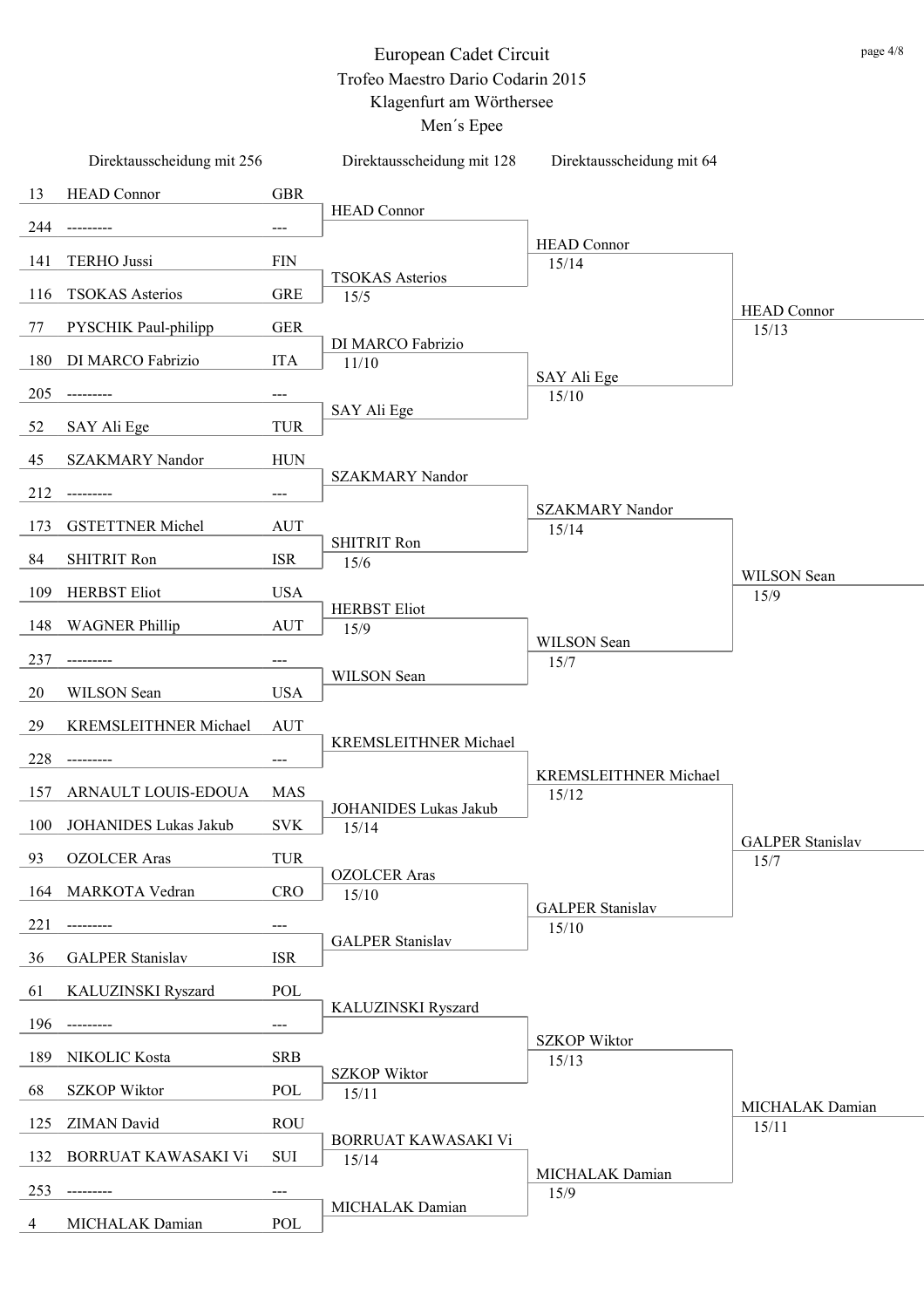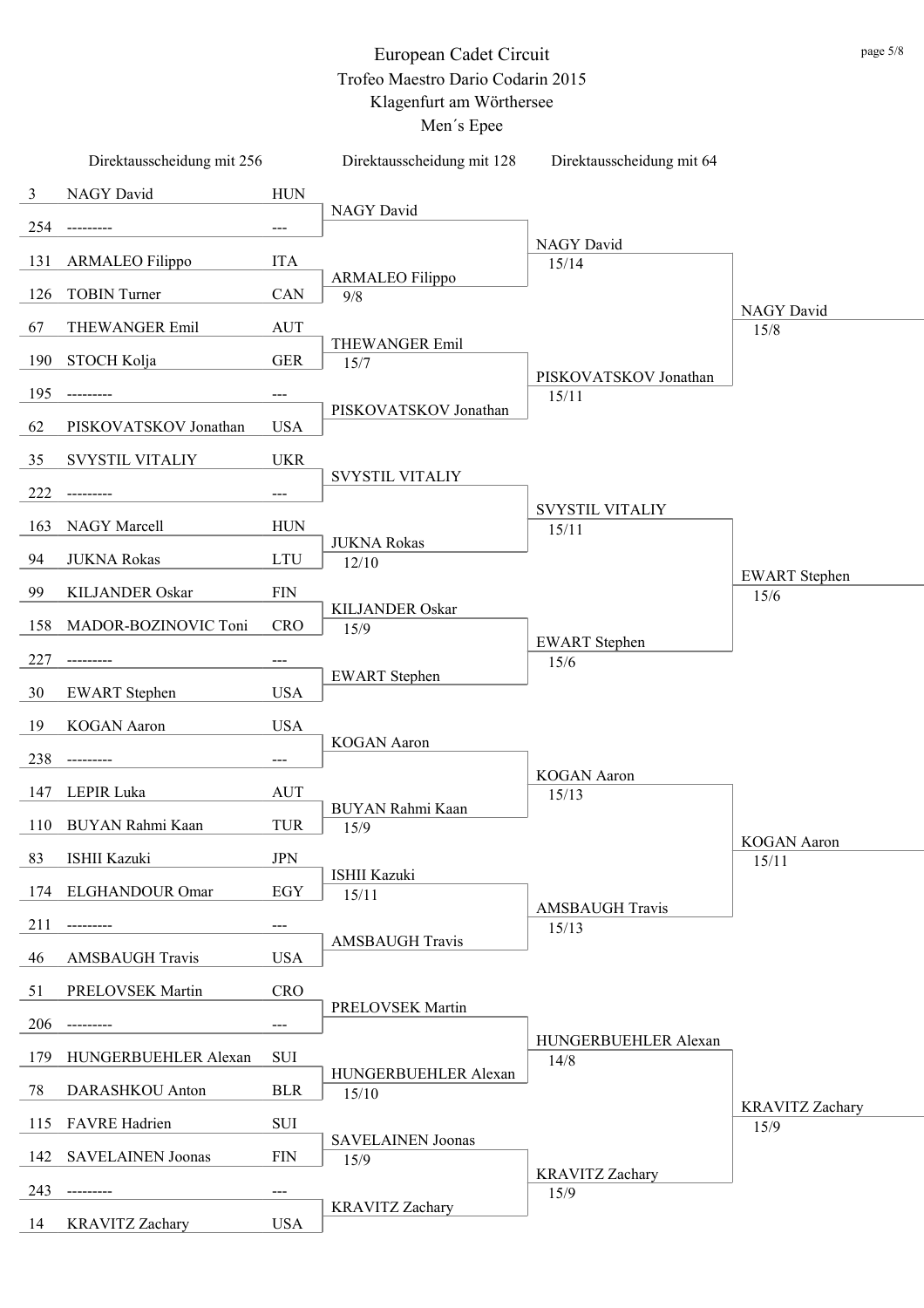|     | Direktausscheidung mit 256 |                      | Direktausscheidung mit 128        | Direktausscheidung mit 64      |                                 |
|-----|----------------------------|----------------------|-----------------------------------|--------------------------------|---------------------------------|
| 11  | LUBIENIECKI Wojciech       | POL                  |                                   |                                |                                 |
| 246 | ---------                  | ---                  | LUBIENIECKI Wojciech              |                                |                                 |
| 139 | <b>KOC</b> Franciszek      | POL                  |                                   | LUBIENIECKI Wojciech<br>15/8   |                                 |
| 118 | <b>GRUTTER Jonas</b>       | <b>SUI</b>           | <b>KOC</b> Franciszek<br>15/5     |                                |                                 |
| 75  | <b>CROUSE Ulfric</b>       | <b>USA</b>           |                                   |                                | LUBIENIECKI Wojciech<br>15/2    |
| 182 | KADIOGLU Onur              | <b>TUR</b>           | <b>CROUSE Ulfric</b><br>6/5       |                                |                                 |
| 203 | ---------                  | ---                  |                                   | <b>CROUSE Ulfric</b><br>15/8   |                                 |
| 54  | <b>GUMEROV Mykyta</b>      | <b>UKR</b>           | <b>GUMEROV Mykyta</b>             |                                |                                 |
| 43  | <b>WILSON Nicolas</b>      | <b>USA</b>           |                                   |                                |                                 |
| 214 | ----------                 | ---                  | <b>WILSON Nicolas</b>             |                                |                                 |
|     |                            |                      |                                   | <b>WILSON Nicolas</b>          |                                 |
| 171 | TAFOYA Devin               | <b>USA</b>           | TAFOYA Devin                      | 15/14                          |                                 |
| 86  | CZEGLEDI Mate Benjamin     | <b>HUN</b>           | 15/13                             |                                | <b>WILSON Nicolas</b>           |
| 107 | <b>GOORIS Andreo</b>       | $\operatorname{BEL}$ | <b>GOORIS Andreo</b>              |                                | 15/10                           |
| 150 | <b>BIRO</b> Alexander      | <b>AUT</b>           | 15/4                              | <b>BONFERRONI</b> Gabriel      |                                 |
| 235 | ----------                 | ---                  | <b>BONFERRONI Gabriel</b>         | 15/6                           |                                 |
| 22  | <b>BONFERRONI Gabriel</b>  | <b>SUI</b>           |                                   |                                |                                 |
| 27  | <b>JURKA Jakub</b>         | <b>CZE</b>           | <b>JURKA Jakub</b>                |                                |                                 |
| 230 | ---------                  | ---                  |                                   | <b>JURKA Jakub</b>             |                                 |
| 155 | NISIM Alon                 | <b>ISR</b>           | NISIM Alon                        | 15/3                           |                                 |
|     | 102 HOIDA Daniil           | <b>UKR</b>           | 15/11                             |                                | <b>JURKA Jakub</b>              |
| 91  | MACSKA Adam                | <b>ROU</b>           |                                   |                                | 15/8                            |
| 166 | <b>GUNDAR Oleg</b>         | <b>UKR</b>           | MACSKA Adam<br>15/9               |                                |                                 |
| 219 | ---------                  | ---                  |                                   | MACSKA Adam<br>15/6            |                                 |
| 38  | <b>CSISZER Ferenc</b>      | <b>HUN</b>           | <b>CSISZER</b> Ferenc             |                                |                                 |
| 59  | <b>SLUTZKIN DAVID</b>      | <b>ISR</b>           |                                   |                                |                                 |
| 198 | ------                     | ---                  | <b>SLUTZKIN DAVID</b>             |                                |                                 |
| 187 | <b>OSAKI</b> Rensuke       | <b>JPN</b>           |                                   | <b>SLUTZKIN DAVID</b><br>15/13 |                                 |
| 70  | <b>CSERE Bence</b>         | <b>HUN</b>           | <b>CSERE</b> Bence<br>15/13       |                                |                                 |
| 123 | TUREK Jan                  | POL                  |                                   |                                | <b>SIUDAK Aleksander</b><br>7/6 |
| 134 | SIUDAK Aleksander          | POL                  | <b>SIUDAK Aleksander</b><br>15/10 |                                |                                 |
| 251 |                            | ---                  |                                   | SIUDAK Aleksander<br>12/11     |                                 |
| 6   | <b>GKOGKOS Alexandros</b>  | <b>GRE</b>           | <b>GKOGKOS</b> Alexandros         |                                |                                 |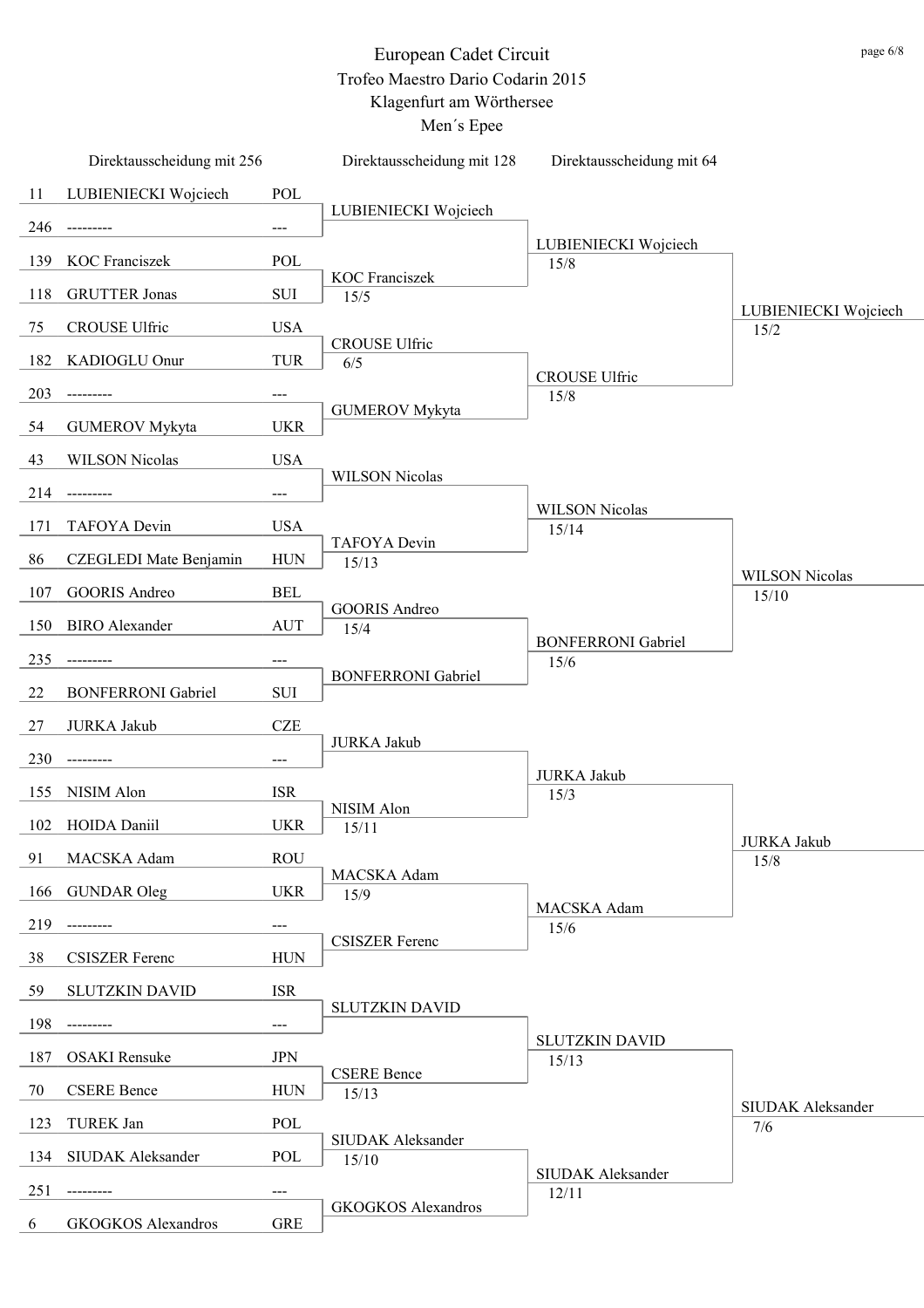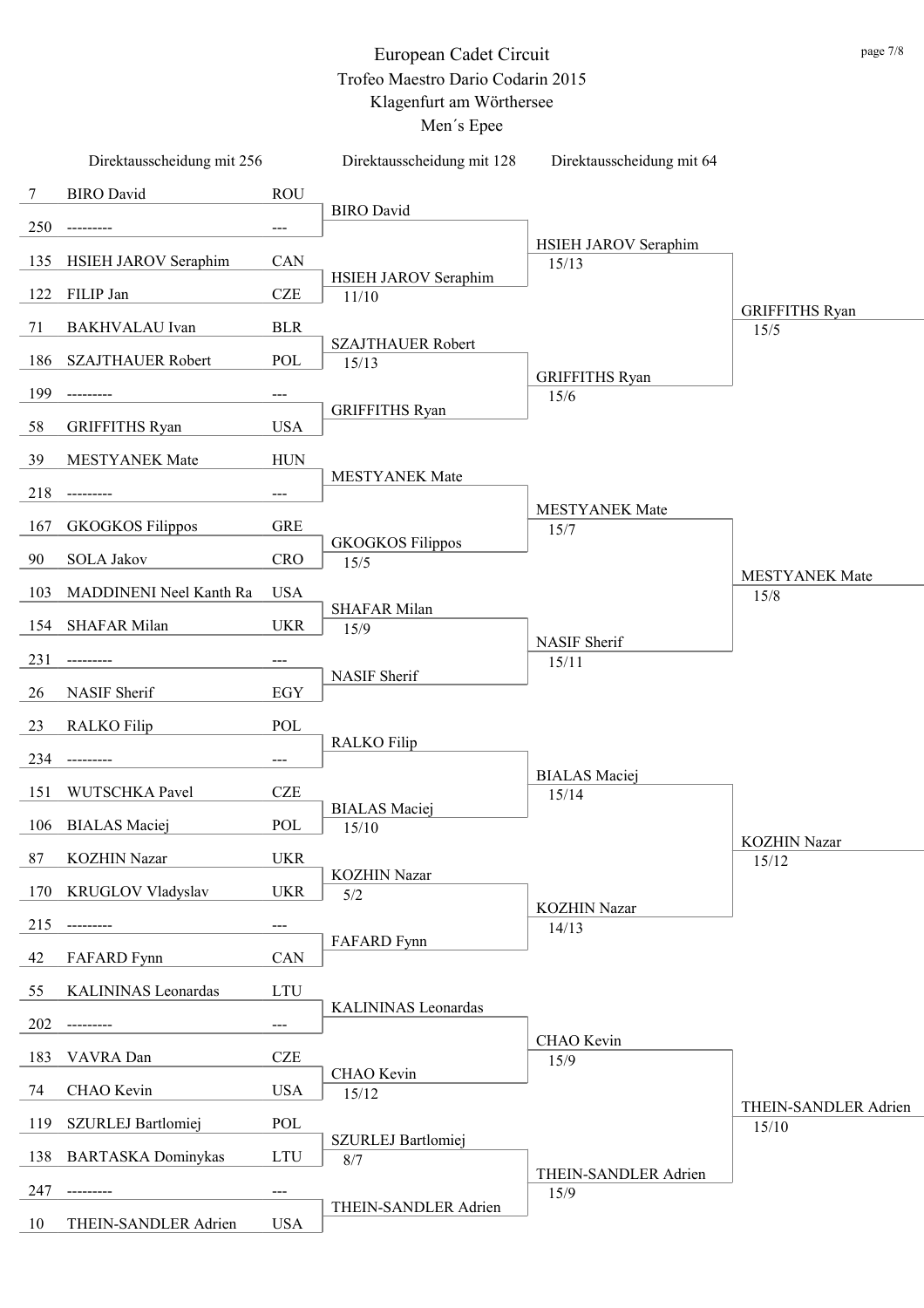|                | Direktausscheidung mit 256 |            | Direktausscheidung mit 128       | Direktausscheidung mit 64      |                                  |
|----------------|----------------------------|------------|----------------------------------|--------------------------------|----------------------------------|
| 15             | NISHIGAKI Shoichiro        | <b>JPN</b> |                                  |                                |                                  |
| 242            | ---------                  | ---        | NISHIGAKI Shoichiro              |                                |                                  |
| 143            | <b>VERWAAL Crijn</b>       | <b>BEL</b> |                                  | TALAN Jan<br>15/14             |                                  |
| 114            | TALAN Jan                  | <b>CRO</b> | TALAN Jan<br>15/9                |                                |                                  |
| 79             | FOTI Adorjan               | <b>HUN</b> |                                  |                                | <b>BOGERT</b> Alexander<br>15/14 |
| 178            | PILIPENKO Andres           | <b>NOR</b> | FOTI Adorjan<br>15/11            |                                |                                  |
| 207            | ---------                  |            |                                  | <b>BOGERT</b> Alexander        |                                  |
|                |                            | ---        | <b>BOGERT</b> Alexander          | 15/3                           |                                  |
| 50             | <b>BOGERT</b> Alexander    | <b>USA</b> |                                  |                                |                                  |
| 47             | <b>CALDERON</b> Diego      | <b>ESP</b> | <b>CALDERON</b> Diego            |                                |                                  |
| 210            | ----------                 | ---        |                                  |                                |                                  |
| 175            | <b>HABRAN</b> Maxime       | <b>BEL</b> |                                  | <b>CALDERON</b> Diego<br>15/10 |                                  |
| 82             | <b>HAUDER Sebastian</b>    | POL        | <b>HAUDER Sebastian</b><br>15/10 |                                |                                  |
| 111            | PILAT Mateusz              | POL        |                                  |                                | <b>SAADUN Or</b><br>15/13        |
|                |                            |            | PILAT Mateusz                    |                                |                                  |
| 146            | KARIYCHENKO Maksym         | <b>UKR</b> | 15/14                            | <b>SAADUN Or</b>               |                                  |
| 239            | ---------                  | ---        | <b>SAADUN Or</b>                 | 15/12                          |                                  |
| 18             | <b>SAADUN Or</b>           | <b>ISR</b> |                                  |                                |                                  |
| 31             | TAYLOR Joseph              | <b>USA</b> |                                  |                                |                                  |
| 226            | ---------                  | ---        | TAYLOR Joseph                    |                                |                                  |
| 159            | <b>FATSAR Agoston</b>      | <b>HUN</b> |                                  | <b>FATSAR Agoston</b><br>15/14 |                                  |
| 98             | <b>GRIGORE</b> Andrei      | <b>ROU</b> | <b>FATSAR Agoston</b><br>15/12   |                                |                                  |
| 95             | <b>SZILAGYI Balazs</b>     | <b>ROU</b> |                                  |                                | <b>SZILAGYI Balazs</b>           |
|                |                            |            | <b>SZILAGYI Balazs</b>           |                                | 15/10                            |
| 162            | <b>LACH Lukas</b>          | <b>AUT</b> | 15/10                            | <b>SZILAGYI Balazs</b>         |                                  |
| 223            |                            | $---$      | PLYSHEVSKYI Anatolii             | 15/12                          |                                  |
| 34             | PLYSHEVSKYI Anatolii       | <b>UKR</b> |                                  |                                |                                  |
| 63             | DAMJANOVIC Nikola          | CAN        |                                  |                                |                                  |
| 194            | -------                    | ---        | DAMJANOVIC Nikola                |                                |                                  |
| 191            |                            |            |                                  | DAMJANOVIC Nikola<br>15/1      |                                  |
| 66             | <b>GONELL Gerard</b>       | <b>ESP</b> | <b>GONELL Gerard</b>             |                                |                                  |
|                |                            |            |                                  |                                | KOLANCZYK Wojciech               |
| 127            | <b>WEBER Sebastian</b>     | <b>SUI</b> | <b>WEBER Sebastian</b>           |                                | 15/9                             |
| 130            | KUDRIAVCEV GEORGIY         | <b>UKR</b> | 15/7                             | KOLANCZYK Wojciech             |                                  |
| 255            | ---------                  | ---        | KOLANCZYK Wojciech               | 9/3                            |                                  |
| $\overline{2}$ | KOLANCZYK Wojciech         | POL        |                                  |                                |                                  |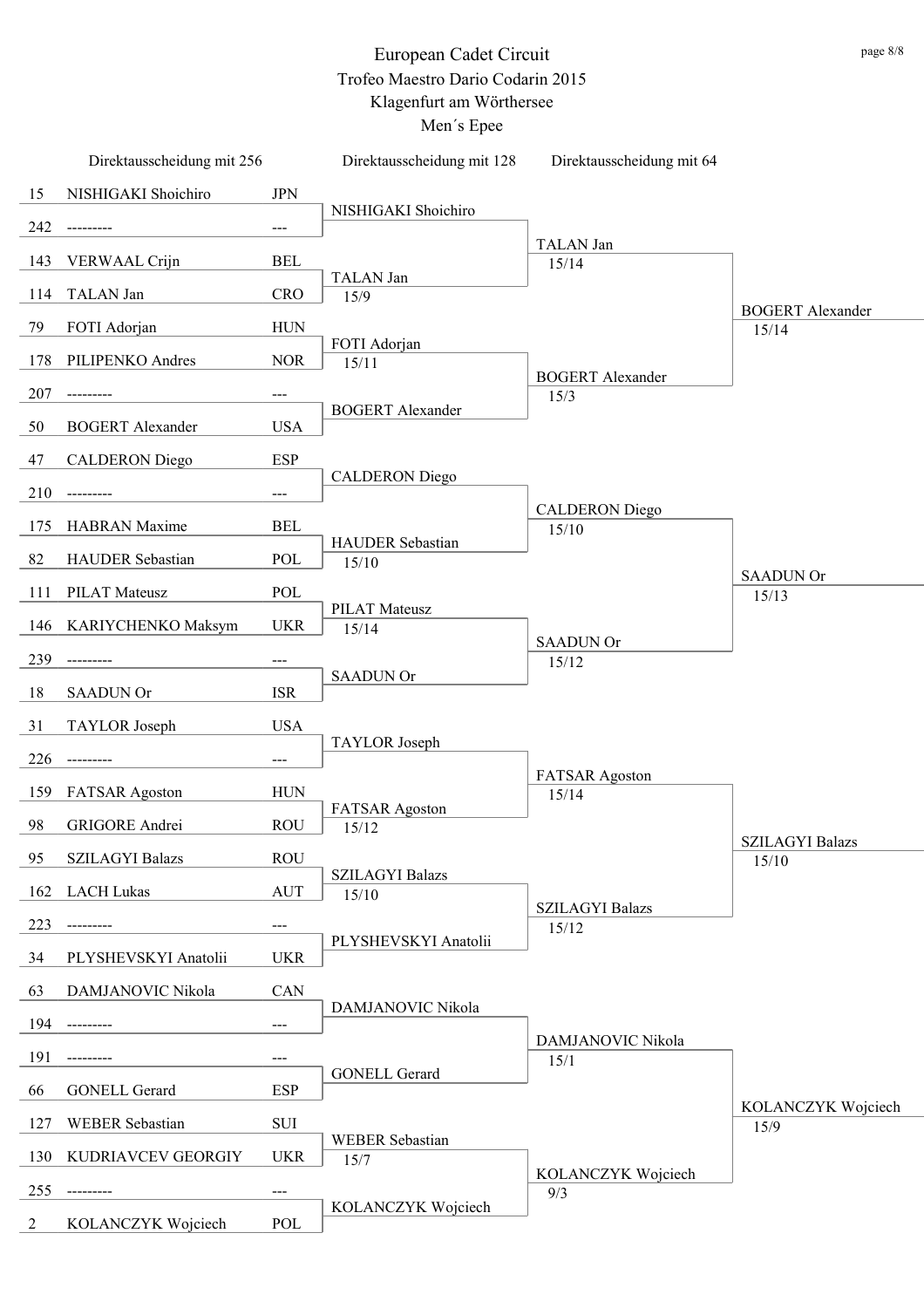|                | Direktausscheidung mit 32 |            | Direktausscheidung mit 16        | Direktausscheidung mit 8      |                       |
|----------------|---------------------------|------------|----------------------------------|-------------------------------|-----------------------|
| $\mathbf{1}$   | <b>FARKAS CSABA</b>       | <b>HUN</b> |                                  |                               |                       |
| 32             | PANTSIALEYEU Bahdan       | <b>BLR</b> | <b>FARKAS CSABA</b><br>7/5       |                               |                       |
| 17             | ABDELKAWY Ahmed           | EGY        |                                  | <b>ANDRASFI Tibor</b><br>15/8 |                       |
| 16             | <b>ANDRASFI Tibor</b>     | <b>HUN</b> | <b>ANDRASFI Tibor</b>            |                               |                       |
|                |                           |            | by abandonment                   |                               | <b>ANDRASFI Tibor</b> |
| 9              | <b>BANYAI</b> Botond      | <b>HUN</b> | <b>COLE Elias</b>                |                               | 15/8                  |
| 24             | <b>COLE Elias</b>         | <b>USA</b> | 15/11                            | <b>LIEVA</b> Saar             |                       |
| 25             | LIEVA Saar                | <b>ISR</b> | LIEVA Saar                       | 15/12                         |                       |
| 8              | SAWAMURA Takuya           | <b>JPN</b> | 15/10                            |                               |                       |
| 5              | LOMBARDO Theodore         | <b>USA</b> |                                  |                               |                       |
| 28             | <b>SYKES Nyle</b>         | <b>USA</b> | <b>SYKES Nyle</b><br>15/14       |                               |                       |
| 21             | REMONDINI Dario           | <b>ITA</b> |                                  | <b>BENDE Bence</b>            |                       |
|                |                           |            | <b>BENDE Bence</b>               | 15/6                          |                       |
| 12             | <b>BENDE Bence</b>        | <b>HUN</b> | 15/6                             |                               | <b>BENDE Bence</b>    |
| 13             | <b>HEAD Connor</b>        | <b>GBR</b> | WILSON Sean                      |                               | 15/7                  |
| 20             | WILSON Sean               | <b>USA</b> | 15/6                             |                               |                       |
| 29             | <b>GALPER Stanislav</b>   | <b>ISR</b> |                                  | MICHALAK Damian<br>15/13      |                       |
| 4              | MICHALAK Damian           | POL        | MICHALAK Damian<br>15/14         |                               |                       |
| 3              | NAGY David                | <b>HUN</b> |                                  |                               |                       |
|                |                           |            | <b>EWART</b> Stephen             |                               |                       |
| 30             | <b>EWART</b> Stephen      | <b>USA</b> | 15/14                            | <b>EWART</b> Stephen          |                       |
| 19             | <b>KOGAN</b> Aaron        | <b>USA</b> | <b>KRAVITZ Zachary</b>           | 15/12                         |                       |
| 14             | <b>KRAVITZ Zachary</b>    | <b>USA</b> | 10/6                             |                               | <b>JURKA Jakub</b>    |
| 11             | LUBIENIECKI Wojciech      | POL        |                                  |                               | 15/8                  |
| 22             | <b>WILSON Nicolas</b>     | <b>USA</b> | LUBIENIECKI Wojciech<br>15/11    |                               |                       |
| 27             | <b>JURKA Jakub</b>        | <b>CZE</b> |                                  | <b>JURKA Jakub</b><br>15/13   |                       |
| 6              | <b>SIUDAK Aleksander</b>  | POL        | <b>JURKA Jakub</b><br>15/3       |                               |                       |
| $\tau$         | <b>GRIFFITHS Ryan</b>     | <b>USA</b> |                                  |                               |                       |
|                |                           |            | <b>GRIFFITHS Ryan</b>            |                               |                       |
| 26             | MESTYANEK Mate            | <b>HUN</b> | 15/13                            | <b>GRIFFITHS Ryan</b>         |                       |
| 23             | <b>KOZHIN Nazar</b>       | <b>UKR</b> | THEIN-SANDLER Adrien             | 15/14                         |                       |
| 10             | THEIN-SANDLER Adrien      | <b>USA</b> | 15/14                            |                               | <b>GRIFFITHS Ryan</b> |
| 15             | <b>BOGERT Alexander</b>   | <b>USA</b> |                                  |                               | 15/13                 |
| 18             | <b>SAADUN Or</b>          | <b>ISR</b> | <b>BOGERT Alexander</b><br>15/11 |                               |                       |
| 31             | <b>SZILAGYI Balazs</b>    | <b>ROU</b> |                                  | KOLANCZYK Wojciech<br>15/7    |                       |
| $\overline{2}$ | KOLANCZYK Wojciech        | POL        | KOLANCZYK Wojciech<br>15/11      |                               |                       |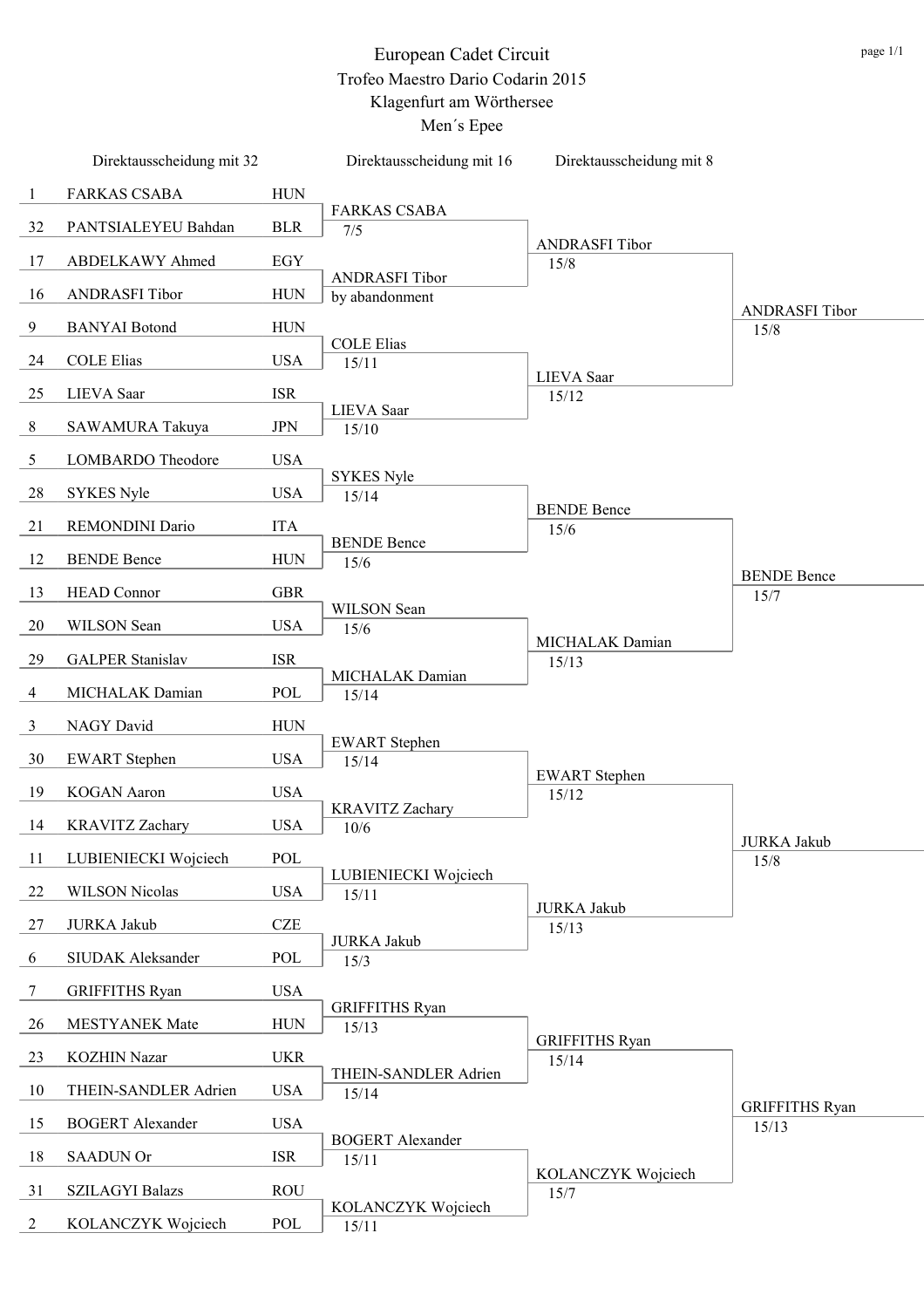|   | Direktausscheidung mit 8 |            | Halbfinale                     | Finale                         |                                |
|---|--------------------------|------------|--------------------------------|--------------------------------|--------------------------------|
|   | <b>ANDRASFI Tibor</b>    | <b>HUN</b> |                                |                                |                                |
| 8 | <b>LIEVA</b> Saar        | ISR        | <b>ANDRASFI</b> Tibor<br>15/8  |                                |                                |
| 5 | <b>BENDE Bence</b>       | <b>HUN</b> |                                | <b>ANDRASFI Tibor</b><br>12/7  |                                |
| 4 | MICHALAK Damian          | POL        | <b>BENDE Bence</b><br>15/7     |                                |                                |
| 3 | <b>EWART</b> Stephen     | <b>USA</b> |                                |                                | <b>GRIFFITHS Ryan</b><br>15/14 |
| 6 | <b>JURKA Jakub</b>       | <b>CZE</b> | <b>JURKA Jakub</b><br>15/8     |                                |                                |
|   | <b>GRIFFITHS Ryan</b>    | <b>USA</b> |                                | <b>GRIFFITHS Ryan</b><br>15/12 |                                |
| 2 | KOLANCZYK Wojciech       | POL        | <b>GRIFFITHS Ryan</b><br>15/13 |                                |                                |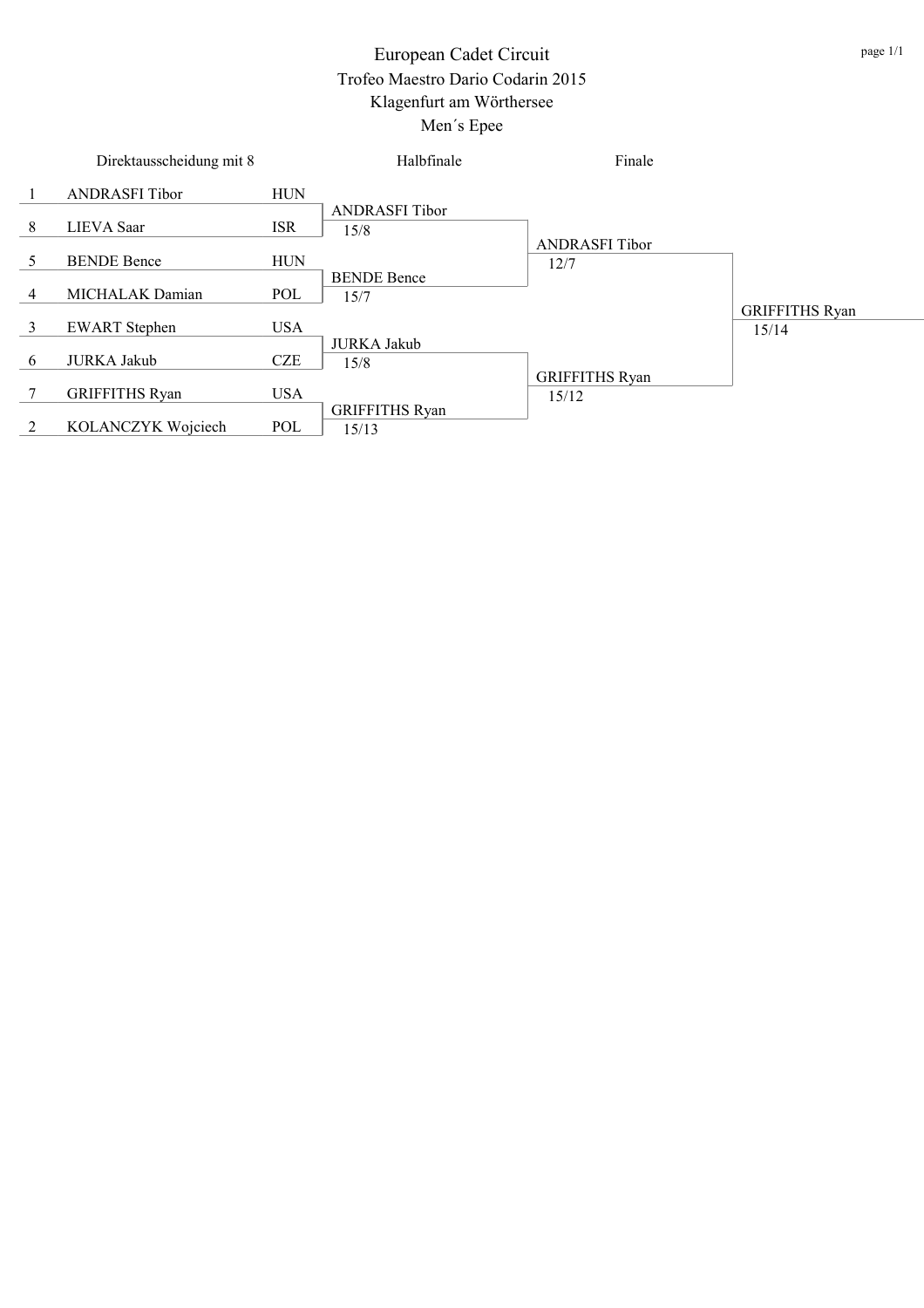### Overall ranking (ordered by ranking - 239 fencers)

| rank             | name and first name          | nat.       | club                   | date of birth |
|------------------|------------------------------|------------|------------------------|---------------|
| $\mathbf{1}$     | <b>GRIFFITHS Ryan</b>        | <b>USA</b> |                        | 23/2/2000     |
| $\overline{c}$   | <b>ANDRASFI Tibor</b>        | <b>HUN</b> | <b>BVSC</b>            | 10/12/1999    |
| $\mathfrak{Z}$   | <b>BENDE Bence</b>           | <b>HUN</b> | <b>SZOMBATHELY</b>     | 29/4/1999     |
| $\mathfrak{Z}$   | <b>JURKA Jakub</b>           | <b>CZE</b> | DUKLA OLOMOUC          | 13/6/1999     |
| 5                | KOLANCZYK Wojciech           | POL        |                        | 14/7/1999     |
| 6                | MICHALAK Damian              | POL        | PIAST GLIWICE          | 4/4/1999      |
| 7                | LIEVA Saar                   | <b>ISR</b> | MACCABI HOD HASHARO    | 13/4/1999     |
| 8                | <b>EWART</b> Stephen         | <b>USA</b> | <b>USA</b>             | 23/8/1999     |
| $\boldsymbol{9}$ | <b>FARKAS CSABA</b>          | <b>HUN</b> | <b>BALATON</b>         | 3/9/1999      |
| 10               | LUBIENIECKI Wojciech         | POL        | PTG SOKOL MIELEC       | 8/12/1999     |
| 10               | THEIN-SANDLER Adrien         | <b>USA</b> |                        | 24/3/1999     |
| 12               | <b>KRAVITZ Zachary</b>       | <b>USA</b> |                        | 30/1/1999     |
| 13               | WILSON Sean                  | <b>USA</b> |                        | 29/1/1999     |
| 14               | <b>COLE Elias</b>            | <b>USA</b> |                        | 29/10/1999    |
| 15               | <b>SYKES Nyle</b>            | <b>USA</b> |                        | 22/7/1999     |
| 16               | <b>BOGERT Alexander</b>      | <b>USA</b> |                        | 19/4/1999     |
| 17               | NAGY David                   | <b>HUN</b> | <b>VASAS</b>           | 14/7/1999     |
| 18               | <b>BANYAI</b> Botond         | <b>HUN</b> | <b>VASAS</b>           | 12/2/1999     |
| 19               | <b>HEAD Connor</b>           | <b>GBR</b> | <b>WHITGIFT</b>        | 20/12/1999    |
| 20               | <b>SAADUN Or</b>             | <b>ISR</b> | <b>HAPOEL ASHKELON</b> | 30/6/1999     |
| 21               | <b>KOGAN</b> Aaron           | <b>USA</b> |                        | 31/7/1999     |
| 22               | PANTSIALEYEU Bahdan          | <b>BLR</b> | <b>RCPHES</b>          | 6/8/1999      |
| 23               | <b>GALPER Stanislav</b>      | <b>ISR</b> | MACCABI JERUSALEM      | 10/1/1999     |
| 24               | MESTYANEK Mate               | <b>HUN</b> | <b>BVSC</b>            | 29/12/1999    |
| 25               | <b>WILSON Nicolas</b>        | <b>USA</b> |                        | 29/1/1999     |
| 26               | SAWAMURA Takuya              | <b>JPN</b> |                        | 3/1/1999      |
| 27               | <b>KOZHIN Nazar</b>          | <b>UKR</b> | <b>KIEW</b>            | 19/10/2000    |
| 28               | <b>SZILAGYI Balazs</b>       | <b>ROU</b> | <b>CS SATU MARE</b>    | 26/9/2000     |
| 29               | <b>REMONDINI Dario</b>       | <b>ITA</b> | <b>FCCS</b>            | 1/8/2002      |
| 30               | <b>LOMBARDO</b> Theodore     | <b>USA</b> |                        | 21/9/2000     |
| 30               | SIUDAK Aleksander            | POL        | <b>KKS KRAKOW</b>      | 12/12/1999    |
| 32               | ABDELKAWY Ahmed              | EGY        |                        | 23/8/1999     |
| 33               | <b>KOCH</b> Mate             | <b>HUN</b> | <b>VASAS</b>           | 18/7/1999     |
| 34               | MIKHALKOU Pavel              | <b>BLR</b> | <b>RCPHES</b>          | 18/11/1999    |
| 35               | NAGY Geza                    | <b>HUN</b> | <b>BALATON</b>         | 22/9/2000     |
| 36               | <b>BONFERRONI</b> Gabriel    | SUI        | <b>SEG GENEVE</b>      | 7/1/1999      |
| 37               | <b>NASIF Sherif</b>          | EGY        |                        | 24/2/1999     |
| 38               | <b>KREMSLEITHNER Michael</b> | <b>AUT</b> | OELFK OBEROSTERREICH   | 25/2/1999     |
| 39               | <b>LUSTI Hannes</b>          | SUI        | <b>ZFC ZUERICH</b>     | 2/12/1999     |
| 40               | <b>SVYSTIL VITALIY</b>       | <b>UKR</b> | <b>LVIV</b>            | 26/9/1999     |
| 41               | <b>OROIAN Alex</b>           | <b>ROU</b> | <b>CS SATU MARE</b>    | 9/1/2000      |
| 42               | <b>MAJNIK Roland</b>         | <b>HUN</b> | <b>BVSC</b>            | 25/2/2000     |
| 43               | <b>LUTIN</b> Antoine         | SUI        | <b>SES SION</b>        | 2/1/2000      |
| 44               | <b>SZAKMARY Nandor</b>       | <b>HUN</b> | VERESEGYHAZ            | 6/1/2000      |
| 45               | <b>AMSBAUGH Travis</b>       | <b>USA</b> |                        | 3/3/1999      |
| 46               | <b>CALDERON</b> Diego        | <b>ESP</b> | C.E. OLIMPO            | 14/5/2000     |
| 47               | SAY Ali Ege                  | <b>TUR</b> |                        | 14/1/1999     |
| 48               | <b>SLUTZKIN DAVID</b>        | <b>ISR</b> | <b>CLUB MODIIN</b>     | 17/12/1999    |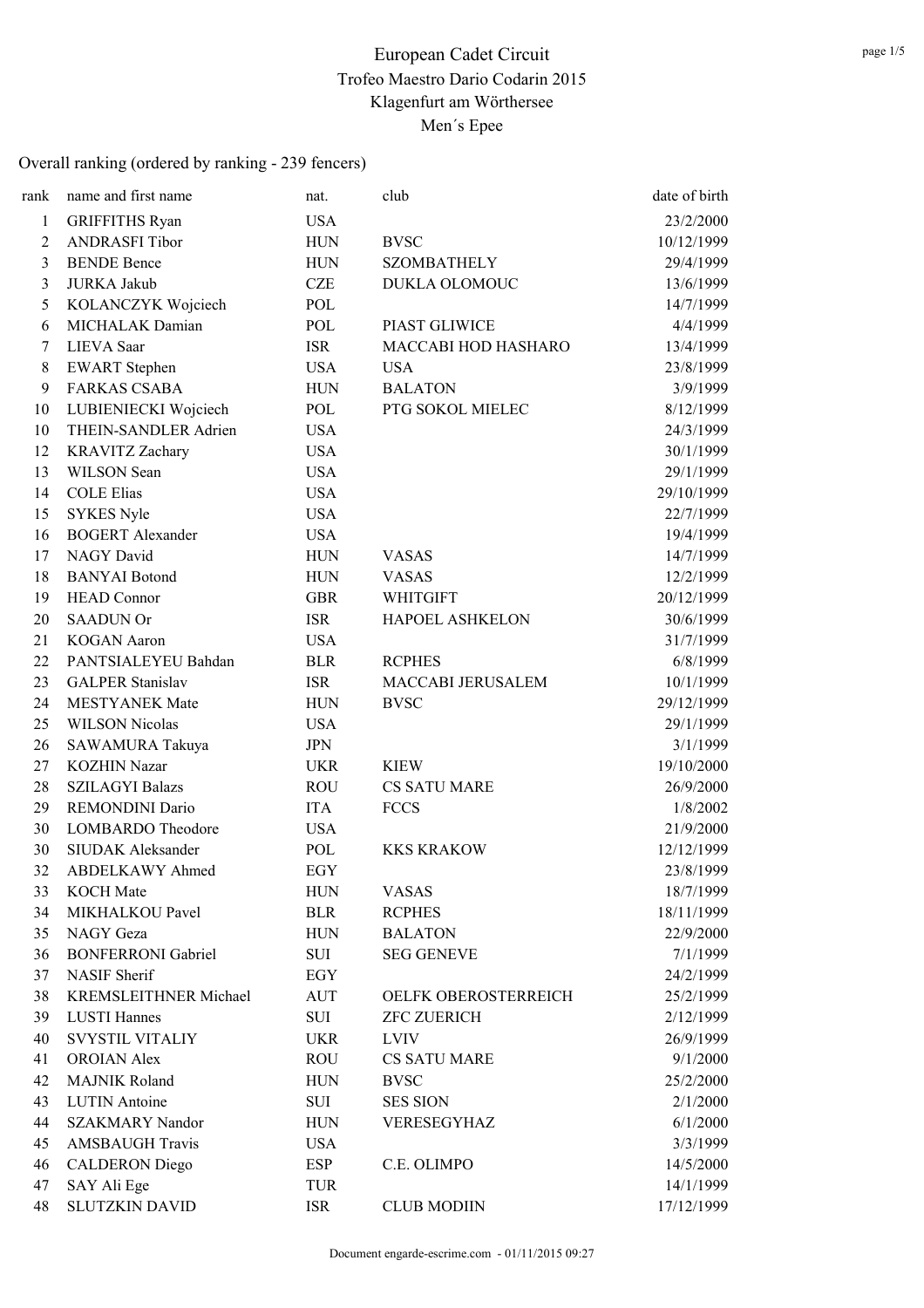| rank | name and first name        | nat.        | club                     | date of birth |
|------|----------------------------|-------------|--------------------------|---------------|
| 49   | PISKOVATSKOV Jonathan      | <b>USA</b>  |                          | 18/11/2000    |
| 50   | DAMJANOVIC Nikola          | CAN         |                          | 2/8/1999      |
| 50   | <b>SELLS Alexander</b>     | <b>AUS</b>  |                          | 14/4/2000     |
| 52   | <b>SZKOP Wiktor</b>        | POL         | MKS KUSY SZCZECIN        | 14/10/1999    |
| 53   | <b>TAURIAINEN Topias</b>   | ${\rm FIN}$ | ESPOON MIEKKAILIJAT      | 9/3/1999      |
| 54   | STRNAD Ondrej              | <b>CZE</b>  | <b>SLAVOJ LITOMERICE</b> | 10/7/1999     |
| 55   | CHAO Kevin                 | <b>USA</b>  |                          | 28/4/2000     |
| 56   | <b>CROUSE Ulfric</b>       | <b>USA</b>  | <b>USA</b>               | 6/2/2000      |
| 57   | <b>MENTAL Karol</b>        | POL         | <b>GORNIK RADLIN</b>     | 14/2/1999     |
| 58   | MACSKA Adam                | <b>ROU</b>  | <b>CS SATU MARE</b>      | 28/4/2000     |
| 59   | <b>BIALAS</b> Maciej       | POL         | <b>RMKS RYBNIK</b>       | 8/12/2000     |
| 60   | <b>GERINI</b> Luca         | SUI         | <b>SEVM VEVEY</b>        | 3/3/2000      |
| 61   | TALAN Jan                  | <b>CRO</b>  | <b>TV AUGSBURG</b>       | 7/3/2000      |
| 62   | HSIEH JAROV Seraphim       | CAN         |                          | 20/12/2001    |
| 63   | <b>FATSAR Agoston</b>      | <b>HUN</b>  | <b>BVSC</b>              | 12/8/2000     |
| 64   | HUNGERBUEHLER Alexandre    | SUI         | <b>CAL LAUSANNE</b>      | 30/1/2001     |
| 65   | POPOVICI Stefan            | <b>USA</b>  |                          | 21/10/1999    |
| 66   | <b>BIRO</b> David          | <b>ROU</b>  | CSS TG. MURES            | 22/1/1999     |
| 66   | <b>GKOGKOS</b> Alexandros  | <b>GRE</b>  | <b>OXI FLORINAS</b>      | 18/2/2000     |
| 68   | NISHIGAKI Shoichiro        | <b>JPN</b>  |                          | 26/5/1999     |
| 69   | <b>MEZES</b> Christian     | <b>GER</b>  | HEIDENHEIMER SB          | 24/3/2000     |
| 70   | <b>BERMEJO Noe</b>         | <b>ESP</b>  | VALLADOLID C.E.          | 25/5/2000     |
| 70   | <b>RALKO Filip</b>         | POL         | <b>UKS START OPOLE</b>   | 9/5/1999      |
| 72   | TAYLOR Joseph              | <b>USA</b>  |                          | 25/5/1999     |
| 73   | PLYSHEVSKYI Anatolii       | <b>UKR</b>  |                          | 13/7/1999     |
| 74   | <b>CSISZER Ferenc</b>      | <b>HUN</b>  | <b>MTK</b>               | 20/11/2000    |
| 75   | SHABLINSKI Ilya            | <b>BLR</b>  | <b>SCAF RB</b>           | 15/7/1999     |
| 76   | FAFARD Fynn                | CAN         |                          | 7/3/2000      |
| 77   | <b>CERRUTI</b> Stefan      | SUI         | <b>SES SION</b>          | 2/10/1999     |
| 78   | PRELOVSEK Martin           | <b>CRO</b>  | MK LOKOMOTIVA            | 30/7/2000     |
| 79   | <b>GUMEROV Mykyta</b>      | <b>UKR</b>  | ZAPORIZHZHYA             | 28/2/1999     |
| 80   | <b>KALININAS Leonardas</b> | <b>LTU</b>  |                          | 16/8/2000     |
| 81   | RYSZKIEWICZ Artur          | POL         | MKS KUSY SZCZECIN        | 13/4/1999     |
| 81   | SMIEJA Sebastian           | POL         | <b>GORNIK RADLIN</b>     | 25/9/1999     |
| 83   | KALUZINSKI Ryszard         | POL         | <b>RMKS RYBNIK</b>       | 1/9/1999      |
| 83   | PAVLIK Matyas              | <b>CZE</b>  | <b>SC PRAHA</b>          | 13/9/2000     |
| 85   | <b>RUDYK Maksym</b>        | <b>UKR</b>  | KIEW                     | 5/12/1999     |
| 86   | <b>GONELL Gerard</b>       | <b>ESP</b>  | S.E. AMPOSTA             | 21/11/2000    |
| 87   | THEWANGER Emil             | <b>AUT</b>  |                          | 23/2/1999     |
| 88   | <b>CSERE Bence</b>         | <b>HUN</b>  | <b>BALATON</b>           | 6/7/2000      |
| 89   | HOSSZU Daniel              | <b>HUN</b>  | <b>BHSE</b>              | 2/6/2000      |
| 90   | FOTI Adorjan               | <b>HUN</b>  | <b>VASAS</b>             | 17/1/2000     |
| 91   | <b>DUMONT Celien</b>       | SUI         | <b>SES SION</b>          | 1/1/2000      |
| 92   | <b>HAUDER Sebastian</b>    | POL         | <b>GORNIK RADLIN</b>     | 26/2/1999     |
| 93   | ISHII Kazuki               | <b>JPN</b>  |                          | 29/3/1999     |
| 93   | <b>SHITRIT Ron</b>         | ISR         | MACCABI HOD HASHARO      | 7/1/1999      |
| 95   | HAMALAINEN Roni            | <b>FIN</b>  | PORVOON MIEKKAILIJAT     | 3/12/1999     |
| 96   | <b>NORMAN Riley</b>        | CAN         |                          | 5/12/1999     |
| 97   | <b>OZOLCER</b> Aras        | TUR         |                          | 5/7/2000      |
| 98   | <b>JUKNA Rokas</b>         | <b>LTU</b>  | <b>GAJA-FLORETE</b>      | 25/6/1999     |
| 99   | <b>BECKER</b> Olivier      | <b>LUX</b>  | CE SUD                   | 24/1/1999     |
|      |                            |             |                          |               |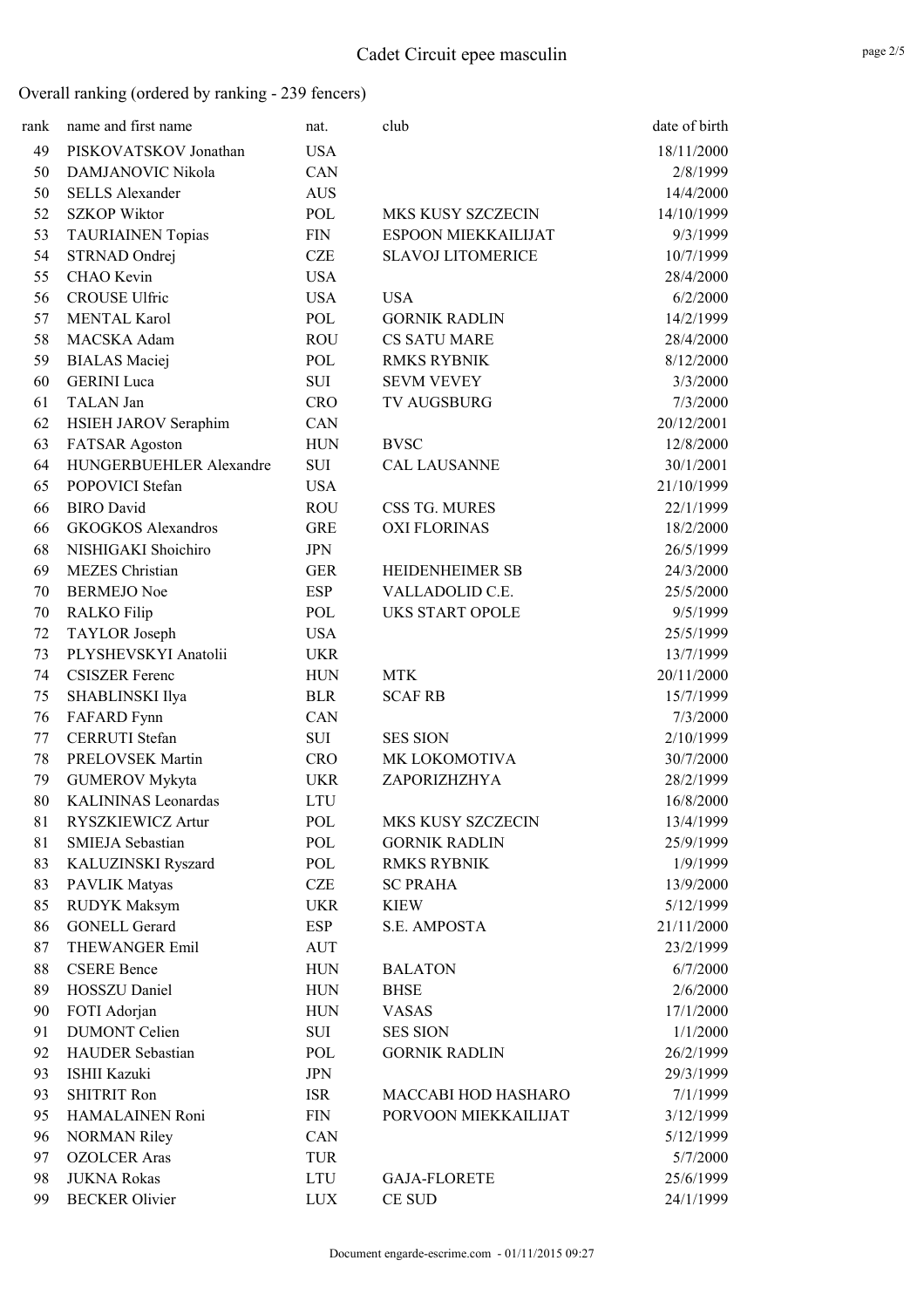| rank | name and first name            | nat.       | club                     | date of birth |
|------|--------------------------------|------------|--------------------------|---------------|
| 100  | <b>REGELY Andras</b>           | <b>HUN</b> | <b>VASAS</b>             | 29/1/2001     |
| 101  | <b>KILJANDER Oskar</b>         | <b>FIN</b> | TURUN MIEKKAILIJAT       | 2/10/1999     |
| 102  | <b>JOHANIDES Lukas Jakub</b>   | <b>SVK</b> | <b>BSK BRATISLAVA</b>    | 21/9/1999     |
| 103  | SAMOILOV Dmytro                | <b>UKR</b> | <b>KHARKIV</b>           | 4/5/2000      |
| 104  | <b>SARVARI Merse</b>           | <b>HUN</b> | <b>VASAS</b>             | 12/6/1999     |
| 104  | <b>SCHMIDLI Nicky</b>          | SUI        | <b>SES SION</b>          | 15/9/2000     |
| 106  | <b>GOORIS Andreo</b>           | <b>BEL</b> | <b>PARCIVAL</b>          | 18/10/1999    |
| 107  | <b>HERBST Eliot</b>            | <b>USA</b> |                          | 27/8/2000     |
| 108  | BUYAN Rahmi Kaan               | <b>TUR</b> |                          | 25/6/1999     |
| 108  | <b>PILAT Mateusz</b>           | POL        | MKS GRYF MIELEC          | 30/4/2000     |
| 110  | <b>KOLPA Piotr</b>             | POL        | <b>OLIMP LUBIN</b>       | 18/1/2000     |
| 111  | <b>TSOKAS</b> Asterios         | <b>GRE</b> | <b>OXI FLORINAS</b>      | 18/1/1999     |
| 112  | <b>SCHUHMANN Jan</b>           | <b>AUT</b> |                          | 5/7/2001      |
| 113  | SZURLEJ Bartlomiej             | POL        | WKS KOLEJARZ WROCLA      | 19/9/2000     |
| 114  | <b>STEHLIK Jan</b>             | <b>CZE</b> | <b>SLAVOJ LITOMERICE</b> | 28/2/1999     |
| 115  | HONEGGER Lazar Joe             | SUI        | <b>ZFC ZUERICH</b>       | 15/12/1999    |
| 115  | <b>WEBER Sebastian</b>         | SUI        | <b>SEB BASEL</b>         | 29/1/2000     |
| 117  | <b>ARMALEO</b> Filippo         | <b>ITA</b> | C. POMPILIO GENOVA       | 10/1/2002     |
| 118  | <b>BORRUAT KAWASAKI Victor</b> | <b>SUI</b> | <b>CAL LAUSANNE</b>      | 17/3/2000     |
| 119  | <b>BLUM</b> Jakob              | <b>GER</b> | SSV ULM 1846             | 14/2/2001     |
| 120  | <b>KOC</b> Franciszek          | POL        | SKS GRASS-HOPPER KAL     | 29/4/2000     |
| 121  | <b>SAVELAINEN Joonas</b>       | <b>FIN</b> | ESPOON MIEKKAILIJAT      | 9/5/1999      |
| 122  | <b>SHAFAR Milan</b>            | <b>UKR</b> | <b>KIEW</b>              | 19/10/1999    |
| 123  | NISIM Alon                     | ISR        | HAPOEL KFAR-SABA         | 22/8/1999     |
| 124  | <b>GKOGKOS Filippos</b>        | <b>GRE</b> | <b>OXI FLORINAS</b>      | 16/6/2001     |
| 125  | <b>TAFOYA</b> Devin            | <b>USA</b> |                          | 3/4/2000      |
| 126  | <b>PUCHACHER Felix</b>         | <b>AUT</b> | KAC KLAGENFURT           | 11/11/1999    |
| 127  | DI MARCO Fabrizio              | <b>ITA</b> | <b>FCCS</b>              | 11/7/2002     |
| 128  | <b>SZAJTHAUER Robert</b>       | POL        | <b>GORNIK RADLIN</b>     | 24/6/1999     |
| 129  | <b>BAKHVALAU</b> Ivan          | <b>BLR</b> |                          | 22/6/2000     |
| 130  | PYSCHIK Paul-philipp           | <b>GER</b> | <b>FRANKFURTER TV</b>    | 16/9/1999     |
| 131  | DARASHKOU Anton                | <b>BLR</b> | <b>RCPHES</b>            | 9/1/1999      |
| 132  | PIACHYNSKI Vladzislav          | <b>BLR</b> |                          | 25/2/1999     |
| 133  | <b>RECLO Michal</b>            | <b>SVK</b> | AKADEMIA SERMU           | 23/2/2001     |
| 134  | <b>CZEGLEDI</b> Mate Benjamin  | <b>HUN</b> | <b>BHSE</b>              | 19/7/1999     |
| 135  | <b>SOLA Jakov</b>              | <b>CRO</b> | MK SPLIT                 | 28/4/1999     |
| 136  | <b>GRIGORE</b> Andrei          | <b>ROU</b> | CSS 3 STEAUA BUCURES     | 12/1/1999     |
| 137  | <b>HOIDA</b> Daniil            | <b>UKR</b> | <b>KIEW</b>              | 7/2/2001      |
| 137  | MADDINENI Neel Kanth Rao       | <b>USA</b> |                          | 22/11/1999    |
| 139  | <b>FAVRE</b> Hadrien           | SUI        | <b>SES SION</b>          | 26/8/2001     |
| 140  | <b>GRUTTER Jonas</b>           | SUI        | <b>CAL LAUSANNE</b>      | 30/6/2000     |
| 141  | <b>BLITSMAN Zvi</b>            | <b>ISR</b> | HAPOEL ASHKELON          | 21/11/1999    |
| 142  | FILIP Jan                      | <b>CZE</b> | TJ LOKOMOTIVA TEPLIC     | 28/4/2000     |
| 143  | TUREK Jan                      | POL        | PIAST GLIWICE            | 10/6/1999     |
| 144  | <b>ESTERKIN Shimon</b>         | ISR        | <b>HAPOEL ASHKELON</b>   | 7/7/1999      |
| 145  | ZIMAN David                    | <b>ROU</b> | <b>CS SATU MARE</b>      | 21/3/2000     |
| 146  | <b>TOBIN Turner</b>            | CAN        |                          | 25/7/1999     |
| 147  | <b>SALZER</b> Matej            | <b>CZE</b> | <b>SC PRAHA</b>          | 29/7/2001     |
| 148  | KUDRIAVCEV GEORGIY             | <b>UKR</b> |                          | 5/5/1999      |
| 149  | <b>DEMKOVICH Kirill</b>        | <b>BLR</b> | <b>SCAF RB</b>           | 9/3/2000      |
| 150  | <b>BARTASKA</b> Dominykas      | <b>LTU</b> | <b>GAJA-DVIKOVA</b>      | 25/11/1999    |

page 3/5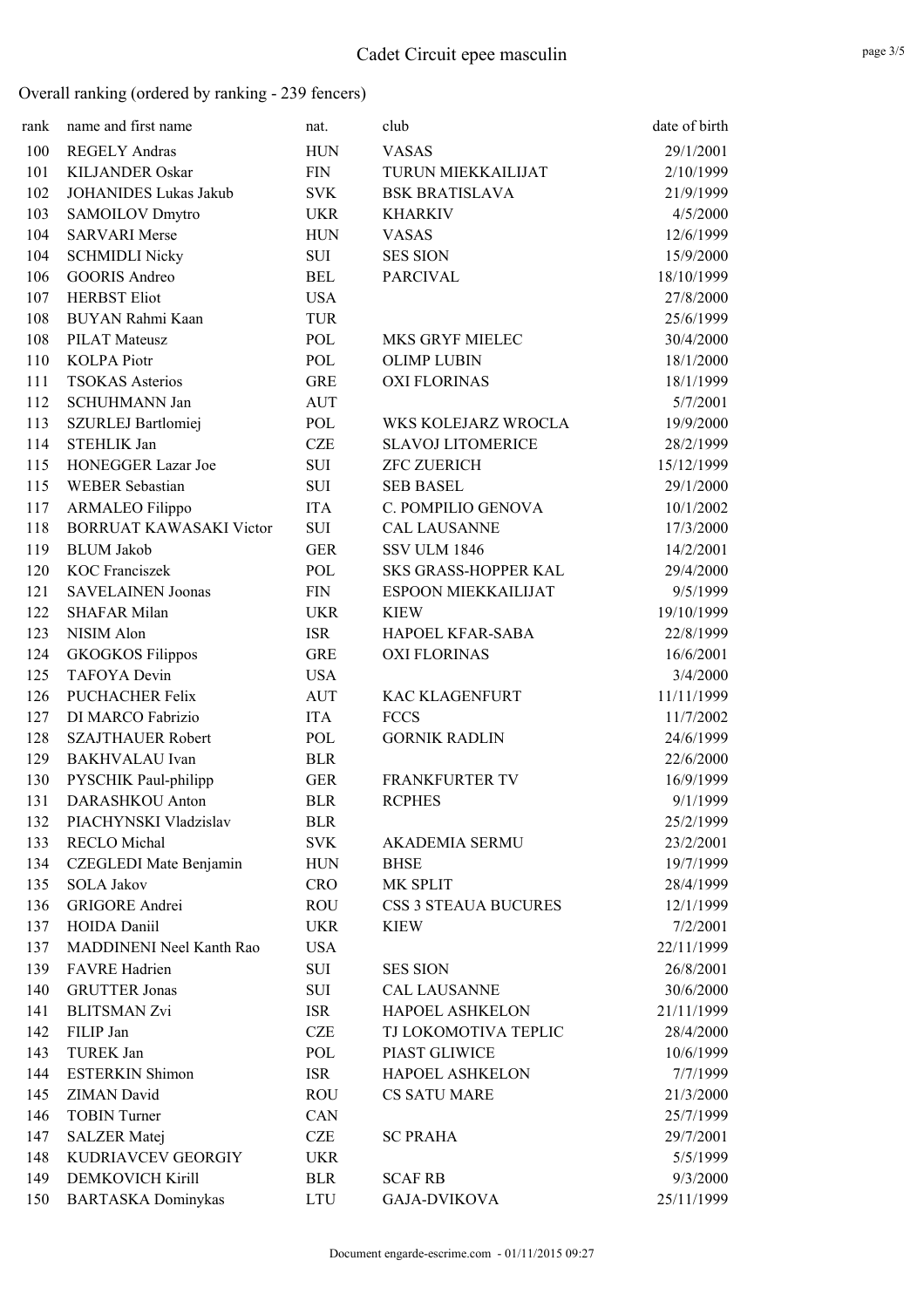| rank | name and first name         | nat.       | club                       | date of birth |
|------|-----------------------------|------------|----------------------------|---------------|
| 151  | <b>SOPTA Fran</b>           | <b>CRO</b> | MK VMD                     | 6/3/2000      |
| 152  | <b>TERHO Jussi</b>          | <b>FIN</b> | <b>KALPA VELJET</b>        | 31/8/1999     |
| 153  | <b>VERWAAL</b> Crijn        | <b>BEL</b> | <b>CONFRERIE GENT</b>      | 14/7/1999     |
| 154  | FAJKIS Jaroslaw             | POL        | <b>RMKS RYBNIK</b>         | 11/5/1999     |
| 155  | <b>CSERI</b> Soma           | <b>HUN</b> | <b>BALATON</b>             | 8/9/2000      |
| 156  | KARIYCHENKO Maksym          | <b>UKR</b> | <b>KHARKIV</b>             | 2/10/2001     |
| 157  | LEPIR Luka                  | <b>AUT</b> |                            | 23/5/2001     |
| 158  | <b>WAGNER Phillip</b>       | <b>AUT</b> |                            | 16/5/2000     |
| 159  | <b>DONATANTONIO Nils</b>    | SUI        | <b>SEVM VEVEY</b>          | 1/7/2000      |
| 160  | <b>BIRO</b> Alexander       | <b>AUT</b> |                            | 19/11/2001    |
| 161  | WUTSCHKA Pavel              | <b>CZE</b> | TJ LOKOMOTIVA TEPLIC       | 18/1/1999     |
| 162  | <b>BALMORI</b> Diego        | <b>ESP</b> | VALLADOLID C.E.            | 20/2/1999     |
| 163  | YARINOVSKY Tomer            | <b>ISR</b> | HAPOEL KFAR-SABA           | 1/11/2001     |
| 164  | NIETO Guillermo             | <b>ESP</b> | VALLADOLID C.E.            | 1/5/1999      |
| 165  | ARNAULT LOUIS-EDOUARD L     | <b>MAS</b> |                            | 9/9/1999      |
| 165  | MADOR-BOZINOVIC Toni        | <b>CRO</b> | MK SPLIT                   | 16/3/2001     |
| 167  | <b>GNAIER Luc</b>           | <b>GER</b> | HEIDENHEIMER SB            | 27/1/2000     |
| 168  | <b>BRUCKMUELLER Fabian</b>  | <b>AUT</b> |                            | 10/1/2001     |
| 168  | <b>LACH Lukas</b>           | <b>AUT</b> | <b>UWK GRAZ</b>            | 27/12/1999    |
| 170  | NAGY Marcell                | <b>HUN</b> | <b>VASAS</b>               | 18/11/2001    |
| 171  | <b>MARKOTA Vedran</b>       | <b>CRO</b> | <b>CAFC MLADOST</b>        | 2/2/2001      |
| 172  | <b>VOLAK Samuel</b>         | <b>CZE</b> | DUKLA OLOMOUC              | 15/12/2000    |
| 173  | <b>GUNDAR Oleg</b>          | <b>UKR</b> | <b>KIEW</b>                | 21/5/1999     |
| 174  | PFANDER Emil                | <b>GER</b> | TSG REUTLINGEN             | 17/9/2002     |
| 175  | <b>JURKA</b> Jaroslav       | <b>CZE</b> | DUKLA OLOMOUC              | 20/12/2001    |
| 176  | KRUGLOV Vladyslav           | <b>UKR</b> | <b>KHARKIV</b>             | 16/8/2000     |
| 177  | <b>GSTETTNER Michel</b>     | <b>AUT</b> |                            | 1/1/2001      |
| 178  | ELGHANDOUR Omar             | EGY        |                            | 11/8/1999     |
| 179  | <b>HABRAN</b> Maxime        | <b>BEL</b> | <b>CE BRAINE ALLEUD</b>    | 12/12/2000    |
| 180  | <b>DIMITROPOULOS Petros</b> | <b>GRE</b> | <b>OXI FLORINAS</b>        | 25/5/1999     |
| 180  | PILIPENKO Andres            | <b>NOR</b> | <b>BYGDO FEKTEKLUBB</b>    | 14/11/1999    |
| 182  | KADIOGLU Onur               | <b>TUR</b> |                            | 11/1/1999     |
| 182  | <b>MARKO Balazs</b>         | <b>ROU</b> | CSS TG. MURES              | 2/6/2000      |
| 184  | NOVOTA Matej                | <b>SVK</b> | <b>BSK BRATISLAVA</b>      | 19/7/1999     |
| 184  | VAVRA Dan                   | <b>CZE</b> | <b>SC PRAHA</b>            | 15/12/1999    |
| 186  | <b>DARQUENNE Guillaume</b>  | <b>BEL</b> | CE BRAINE ALLEUD           | 12/2/2001     |
| 187  | <b>OSAKI</b> Rensuke        | <b>JPN</b> |                            | 21/10/2000    |
| 188  | ZIMMERMANN Henri            | <b>GER</b> | <b>HEIDENHEIMER SB</b>     | 18/10/2001    |
| 189  | NIKOLIC Kosta               | <b>SRB</b> | MK SILNI                   | 23/4/1999     |
| 190  | STOCH Kolja                 | <b>GER</b> | HEIDENHEIMER SB            | 5/7/2000      |
| 191  | KALTSAMIS Alexander         | <b>GER</b> | <b>TSG REUTLINGEN</b>      | 17/8/2002     |
| 192  | DAYIOGLU Gurgun             | TUR        | IZMIR BUYUKSEHIR BEL       | 23/3/2001     |
| 193  | WENZEL Tijan                | <b>SLO</b> | <b>ASK MARIBOR</b>         | 25/9/1999     |
| 194  | <b>MARZIALE Enrico</b>      | SUI        | LUGANO SCHERMA             | 21/2/2000     |
| 195  | <b>BEKALA Mark</b>          | <b>UKR</b> | <b>KIEW</b>                | 11/11/2000    |
| 195  | HATTINGER Jakob             | <b>AUT</b> | <b>FUL LINZ</b>            | 19/12/1999    |
| 197  | <b>KLEMEN Marco</b>         | <b>AUT</b> | KAC KLAGENFURT             | 26/10/1999    |
| 198  | <b>BERKDOLD Samuel</b>      | <b>AUT</b> |                            | 5/6/2001      |
| 198  | BONAGA Nicolo'              | <b>ITA</b> | <b>SCHERMA TREVISO ASD</b> | 27/3/2002     |
| 198  | <b>SELCUK Batuhan</b>       | TUR        |                            | 20/10/2000    |
| 201  | <b>OIEN</b> Arthur          | <b>GBR</b> | HAVERSTOCK FC              | 4/4/2000      |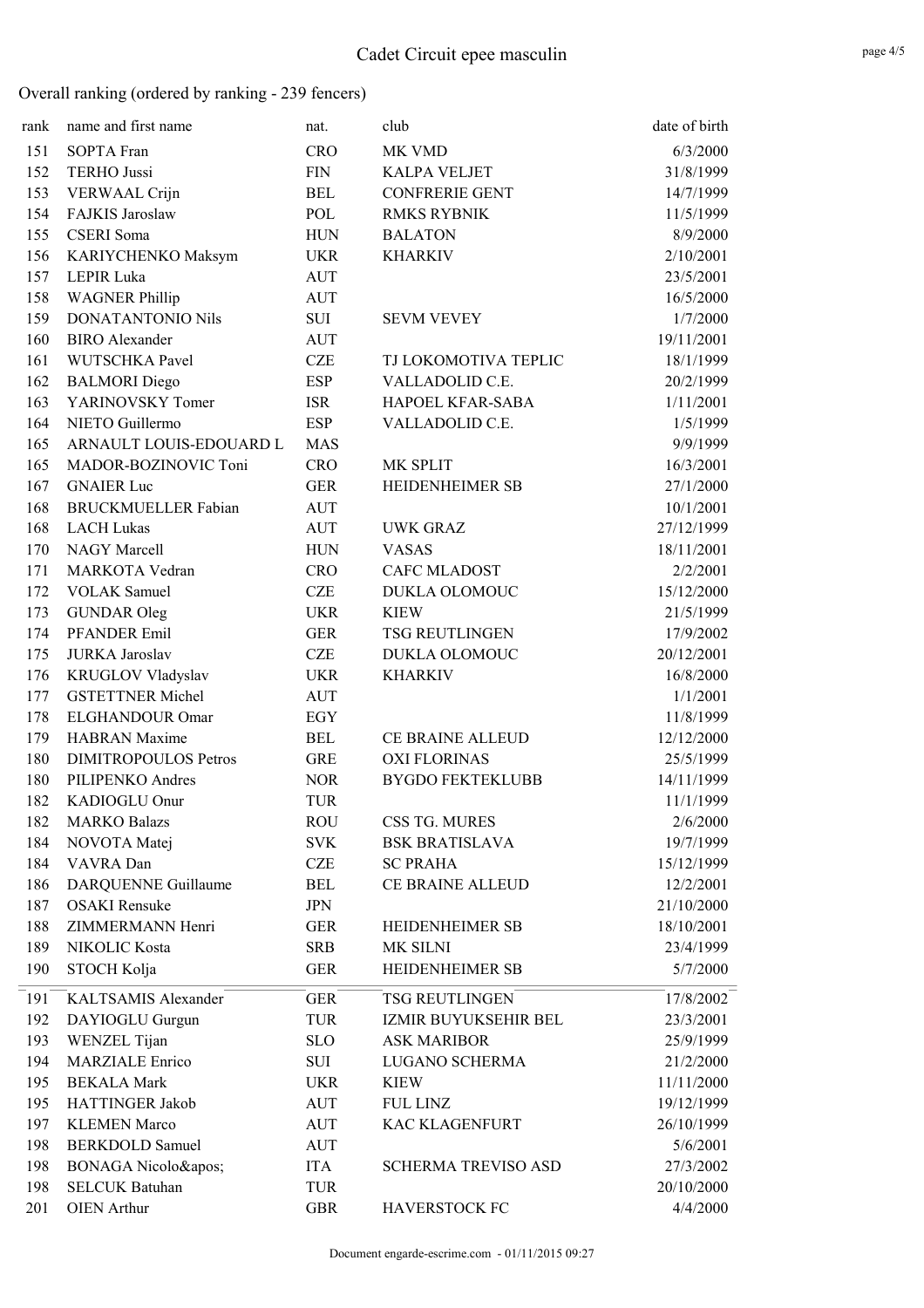| rank | name and first name        | nat.       | club                     | date of birth |
|------|----------------------------|------------|--------------------------|---------------|
| 202  | <b>GHEORGHE Andrei</b>     | <b>ROU</b> | CS UNEFS BUCURESTI       | 31/7/1999     |
| 203  | PORS Gregor                | <b>SLO</b> | <b>ASK MARIBOR</b>       | 19/7/2000     |
| 204  | TEPLYCH Alexey             | <b>UKR</b> | <b>KIEW</b>              | 14/3/2000     |
| 204  | VON WIETERSHEIM Dolf       | <b>GER</b> | <b>TSG REUTLINGEN</b>    | 6/9/2002      |
| 206  | <b>ASAMI SEIYA</b>         | <b>JPN</b> |                          | 28/10/2002    |
| 206  | KALUZINSKI Tomasz          | POL        | <b>OLIMP LUBIN</b>       | 11/1/2001     |
| 206  | KOLCSAR Gedeon             | <b>ROU</b> | CSS TG. MURES            | 4/12/2001     |
| 209  | <b>KNECHTL David</b>       | <b>AUT</b> |                          | 30/7/2002     |
| 210  | DALYA David                | <b>ROU</b> | CSS TG. MURES            | 21/6/1999     |
| 211  | FUCHS Julian               | <b>AUT</b> |                          | 29/3/2002     |
| 212  | <b>TURKEL Yigit</b>        | TUR        | <b>ALANYA ESKRIM SK</b>  | 18/8/2002     |
| 213  | <b>GRBIC Daniil</b>        | <b>SRB</b> | MK SILNI                 | 23/9/2001     |
| 214  | PRISTAS Jakub              | <b>CZE</b> | <b>SC PRAHA</b>          | 22/5/2000     |
| 215  | SHANTSOU Uladzislau        | <b>BLR</b> | <b>RCPHES</b>            | 13/3/2001     |
| 216  | <b>INCZE</b> Aron          | <b>ROU</b> | CSS TG. MURES            | 31/10/1999    |
| 216  | <b>STROPPIANA Giulio</b>   | <b>SVK</b> | <b>AKADEMIA SERMU</b>    | 10/12/1999    |
| 218  | <b>MANZINI</b> Tommaso     | <b>ITA</b> | UNIONE GINNASTICA GO     | 3/7/2002      |
| 219  | <b>EUTINGER Maximilian</b> | <b>GER</b> | HEIDENHEIMER SB          | 2/7/2000      |
| 220  | <b>ALARCIA Daniel</b>      | <b>ESP</b> | VALLADOLID C.E.          | 6/2/1999      |
| 221  | PAUL Dominic               | <b>GBR</b> |                          | 8/6/2000      |
| 222  | <b>ASAMI MASAYA</b>        | <b>JPN</b> |                          | 19/10/2000    |
| 223  | <b>KOGLER Marco</b>        | <b>AUT</b> |                          | 5/1/2001      |
| 224  | <b>AKBULUT</b> Mehmet      | TUR        | <b>AKSARAY FERDI</b>     | 20/7/2001     |
| 224  | ARSLAN Ali Tahir           | <b>TUR</b> | <b>AKSARAY FERDI</b>     | 25/12/2002    |
| 224  | <b>GILLES Thomas</b>       | <b>BEL</b> | CE POMMEAU D OR          | 26/8/1999     |
| 227  | GUL Cinar                  | TUR        |                          | 26/7/2001     |
| 228  | <b>SALZER Jiri</b>         | <b>CZE</b> | <b>SC PRAHA</b>          | 29/7/2001     |
| 229  | <b>IVANAUSKAS</b> Domantas | <b>LTU</b> | <b>GAJA-DVIKOVA</b>      | 18/1/2001     |
| 229  | PETROVIC Vid               | <b>SRB</b> | MK SILNI                 | 26/3/2002     |
| 231  | MEZ Maxime                 | <b>GER</b> | <b>TSG REUTLINGEN</b>    | 6/7/2003      |
| 232  | <b>BERAN</b> Matyas        | <b>CZE</b> | <b>SC PRAHA</b>          | 12/9/2000     |
| 232  | <b>NOVACEK Vit</b>         | <b>CZE</b> | <b>BELA POD BEZDEZEM</b> | 22/6/2000     |
| 234  | KILINC Husnu Demir         | <b>TUR</b> | ALANYA ESKRIM SK         | 1/6/2002      |
| 235  | VAR Kerim                  | <b>GER</b> | TSG REUTLINGEN           | 22/1/2002     |
| 236  | PYSCHIK Finn-henry         | <b>GER</b> | <b>FRANKFURTER TV</b>    | 23/1/2001     |
| 237  | <b>GOKMEN Efekan Ahmet</b> | TUR        | <b>ALANYA ESKRIM SK</b>  | 17/10/2002    |
| 238  | ETLI Mahmut Can            | TUR        | <b>AKSARAY FERDI</b>     | 29/6/2001     |
| 239  | <b>ANDRES</b> Leonard      | <b>GER</b> | <b>TSG REUTLINGEN</b>    | 19/5/2002     |